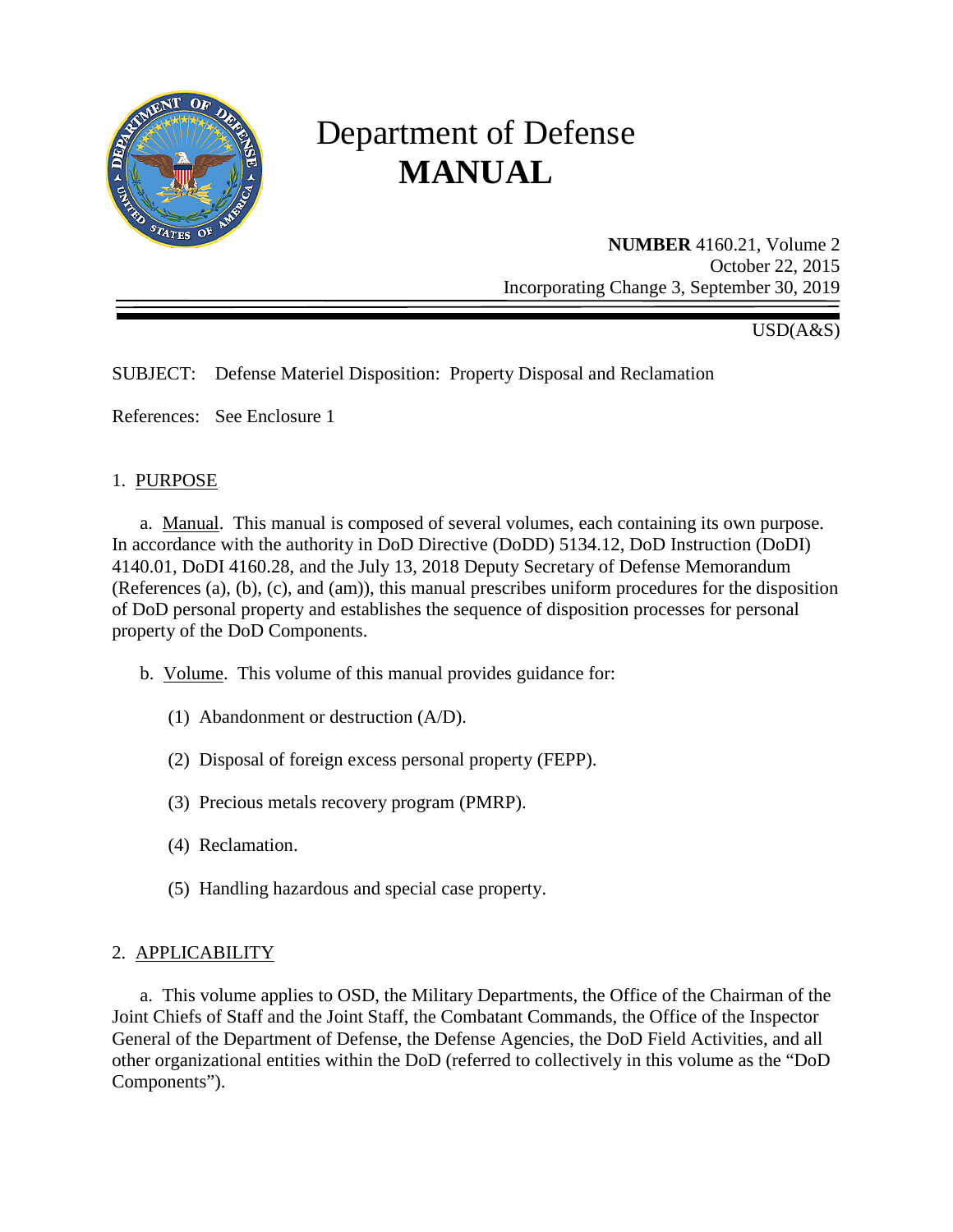b. Parts 101 and 102 of Title 41, Code of Federal Regulations (CFR) (also known as the Federal Property Management Regulation and Federal Management Regulation (Reference (d)), and subtitle I of Title 40, United States Code (U.S.C.), also known as "Federal Property and Administrative Services Act" (Reference (e)), take precedence over this manual if a procedural conflict exists.

3. POLICY. It is DoD policy in accordance with References (b), (c), and (d) that excess DoD property must be screened and redistributed among the DoD Components, and reported as excess to the General Services Administration (GSA). Pursuant to section 701 of Reference (e), DoD will efficiently and economically dispose DoD FEPP.

4. RESPONSIBILITIES. See Enclosure 2 of this volume.

5. PROCEDURES. See Enclosure 3 to Volume 1 of this manual for the overarching procedures associated with the disposition of defense materiel. Specific procedures to implement property disposal and reclamation are contained in Enclosures 3 through 7 of this volume.

6. RELEASABILITY. **Cleared for public release**. This volume is available on the Directives Division Website at https://www.esd.whs.mil/DD/.

7. SUMMARY OF CHANGE 3. This change is administrative and updates references and organizational symbols to reflect the reorganization of the Office of the Under Secretary of Defense for Acquisition, Technology, and Logistics, pursuant to Reference (am).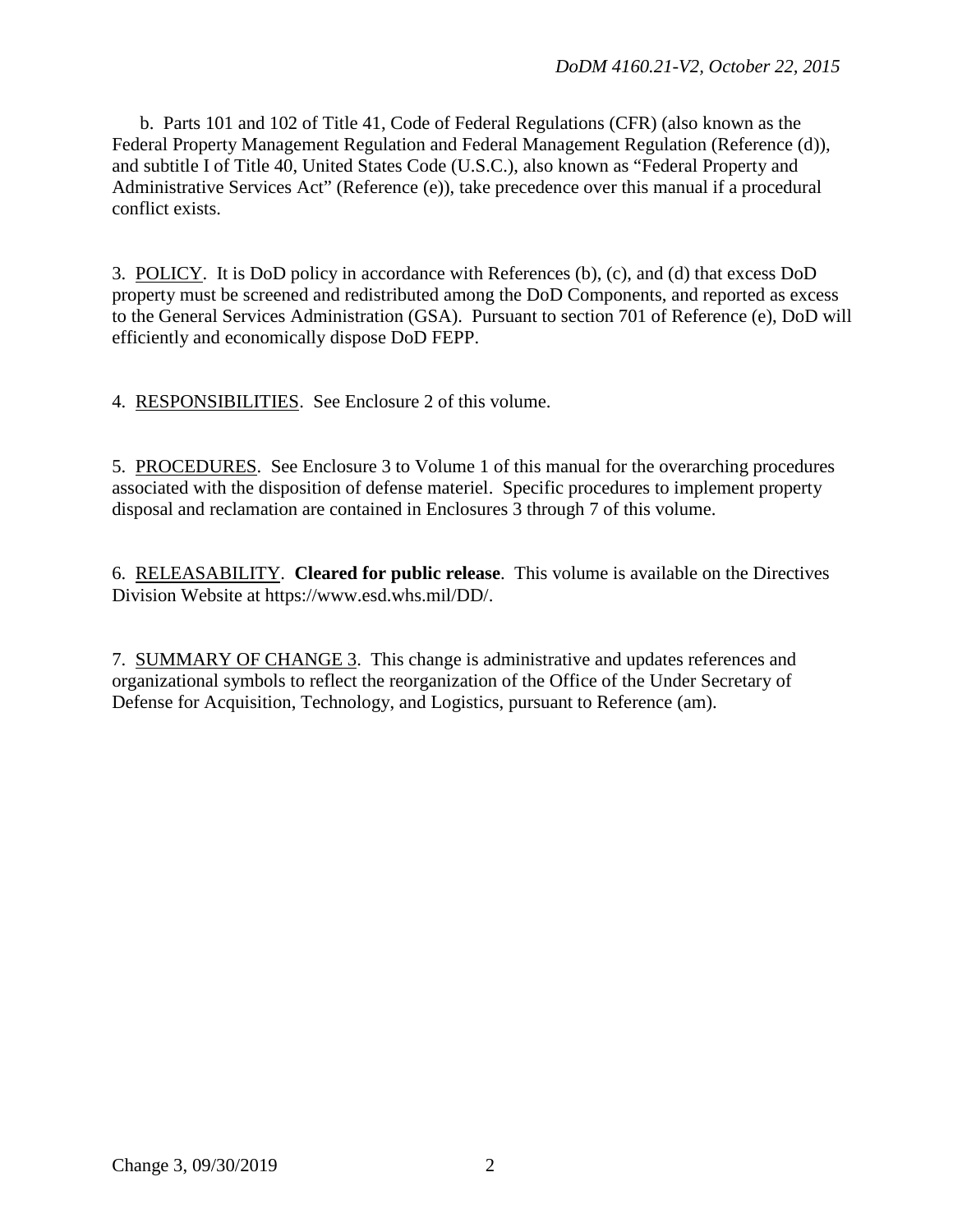8. EFFECTIVE DATE. This volume is effective October 22, 2015.

Buten

David J. Berteau Assistant Secretary of Defense for Logistics and Materiel Readiness

Enclosures

- 1. References
- 2. Responsibilities
- 3. Abandonment or Destruction (A/D)
- 4. Disposal of FEPP
- 5. Precious Metals Recovery Program (PMRP)
- 6. Reclamation
- 7. Handling Hazardous and Special Case Property

Glossary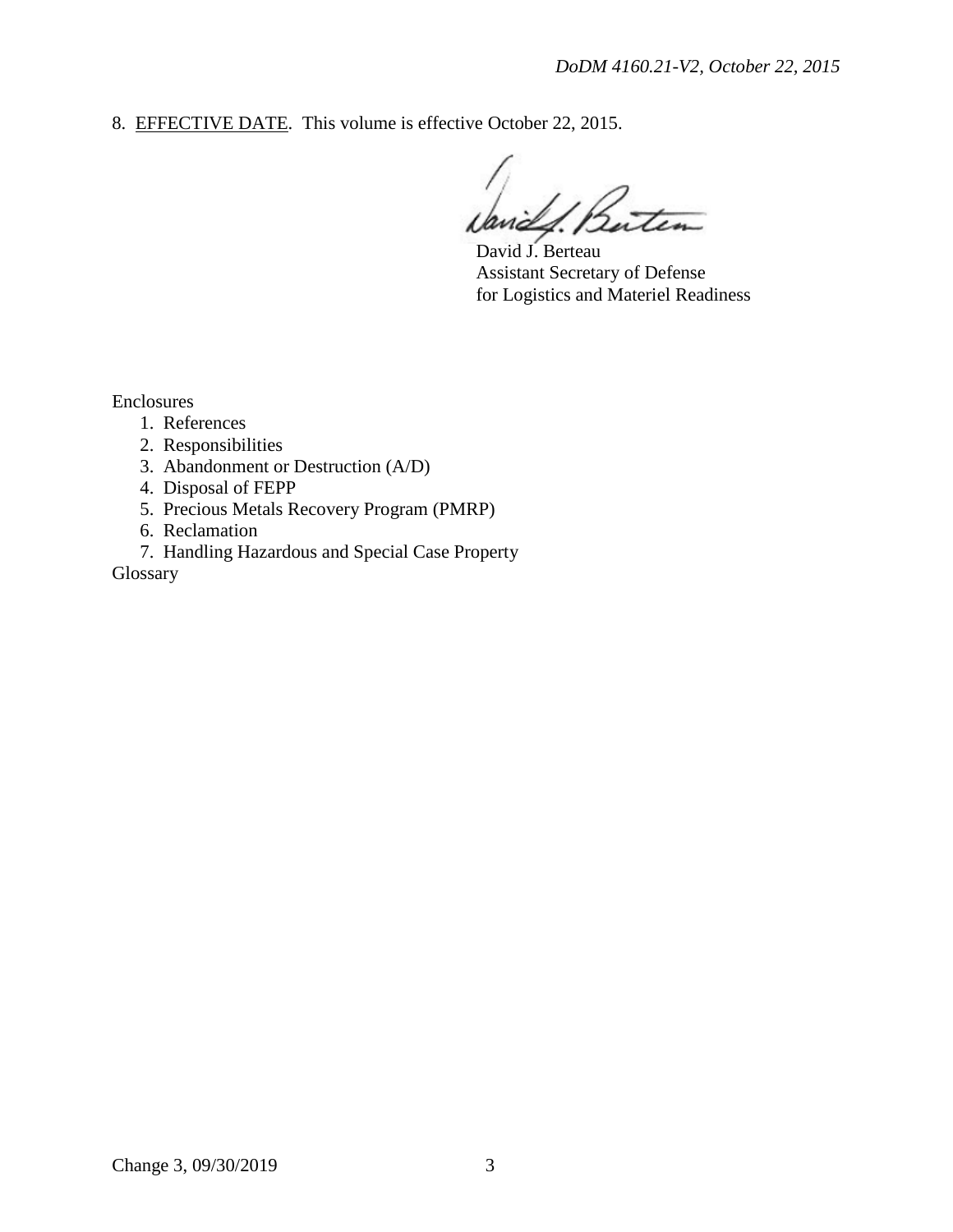# **TABLE OF CONTENTS**

| ASSISTANT SECRETARY OF DEFENSE FOR SUSTAINMENT (ASD(S)). 10             |  |
|-------------------------------------------------------------------------|--|
|                                                                         |  |
|                                                                         |  |
|                                                                         |  |
|                                                                         |  |
|                                                                         |  |
| DECISION FACTORS FOR WHEN A/D MAY BE CONSIDERED 12                      |  |
|                                                                         |  |
|                                                                         |  |
|                                                                         |  |
|                                                                         |  |
| Public Notification (Includes FEPP) Requirements and Exceptions15       |  |
|                                                                         |  |
|                                                                         |  |
|                                                                         |  |
|                                                                         |  |
|                                                                         |  |
|                                                                         |  |
|                                                                         |  |
|                                                                         |  |
|                                                                         |  |
|                                                                         |  |
|                                                                         |  |
|                                                                         |  |
|                                                                         |  |
|                                                                         |  |
|                                                                         |  |
|                                                                         |  |
|                                                                         |  |
|                                                                         |  |
| Disposal of FEPP for Substantial Benefits or the Discharge of Claims 22 |  |
|                                                                         |  |
|                                                                         |  |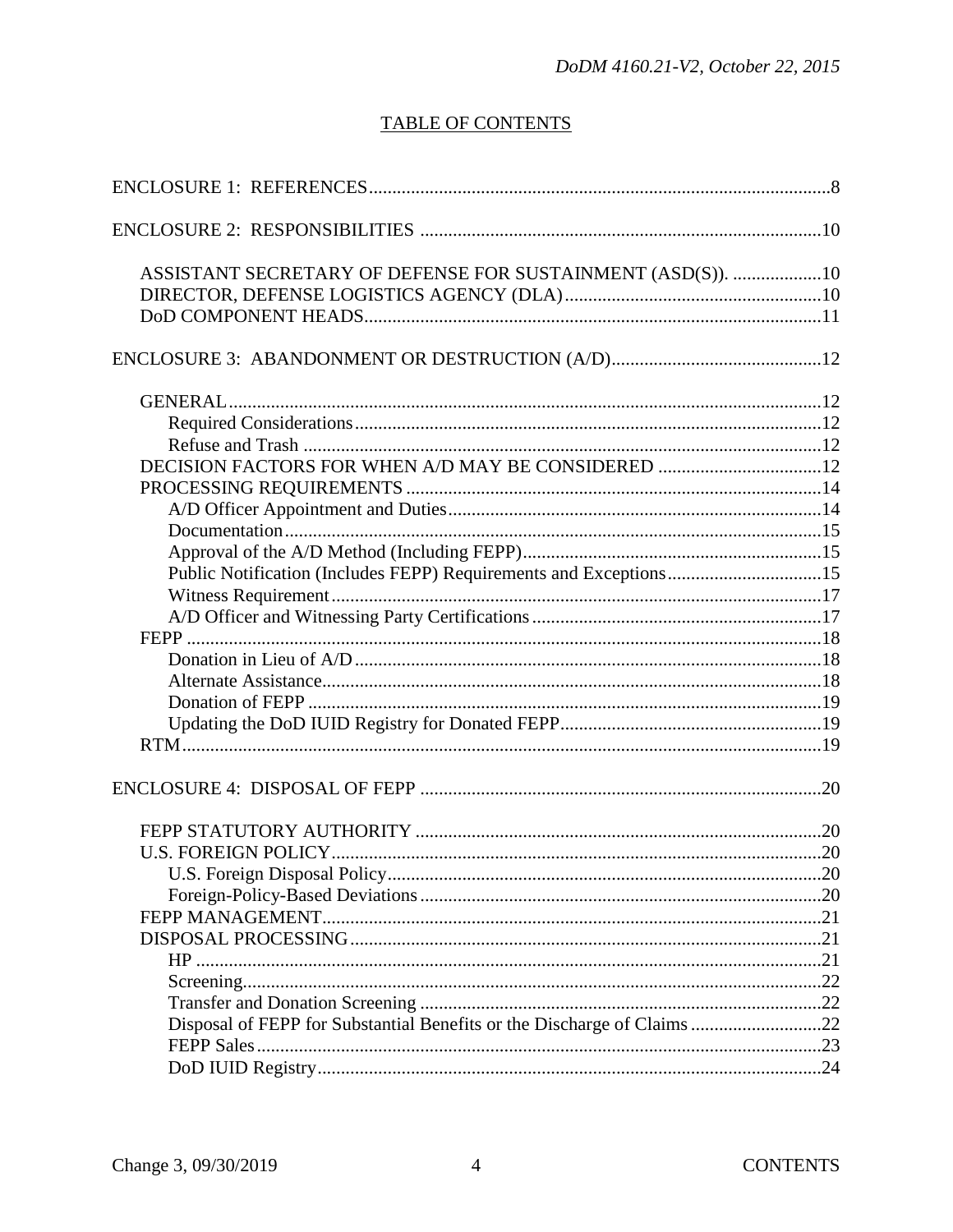| ENCLOSURE 5: PRECIOUS METALS RECOVERY PROGRAM (PMRP)25         |  |
|----------------------------------------------------------------|--|
|                                                                |  |
|                                                                |  |
|                                                                |  |
|                                                                |  |
|                                                                |  |
|                                                                |  |
|                                                                |  |
|                                                                |  |
|                                                                |  |
|                                                                |  |
|                                                                |  |
|                                                                |  |
|                                                                |  |
| SECURITY OF PM-BEARING MATERIEL IN CUSTODY OF A GENERATING     |  |
|                                                                |  |
|                                                                |  |
|                                                                |  |
|                                                                |  |
|                                                                |  |
|                                                                |  |
|                                                                |  |
|                                                                |  |
|                                                                |  |
|                                                                |  |
|                                                                |  |
|                                                                |  |
|                                                                |  |
|                                                                |  |
|                                                                |  |
|                                                                |  |
|                                                                |  |
|                                                                |  |
|                                                                |  |
|                                                                |  |
|                                                                |  |
|                                                                |  |
| RECLAMATION AUTHORIZED AT THE DLA DISPOSITION SERVICES SITE 45 |  |
| RECLAMATION OF PERSONAL PROPERTY MARKED WITH A UII 45          |  |
|                                                                |  |
|                                                                |  |

ENCLOSURE 7: HANDLING HAZARDOUS AND SPECIAL CASE PROPERTY ...............47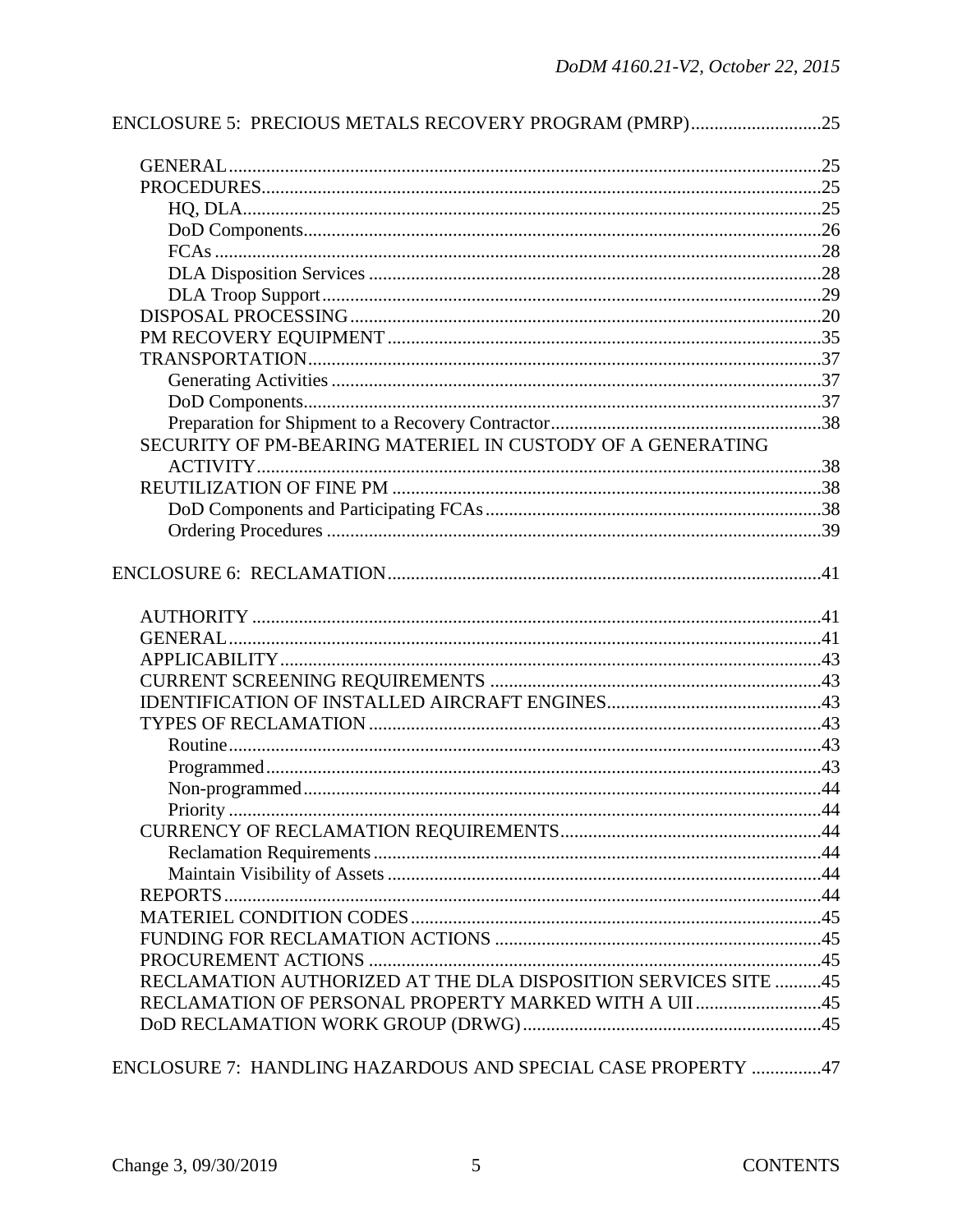| HMIRS AND HAZARDOUS TECHNICAL INFORMATION SERVICE (HTIS)62  |  |
|-------------------------------------------------------------|--|
| U.S. ARMY PUBLIC HEALTH COMMAND (PROVISIONAL) MILITARY ITEM |  |
|                                                             |  |
|                                                             |  |
|                                                             |  |
|                                                             |  |
|                                                             |  |

# **TABLES**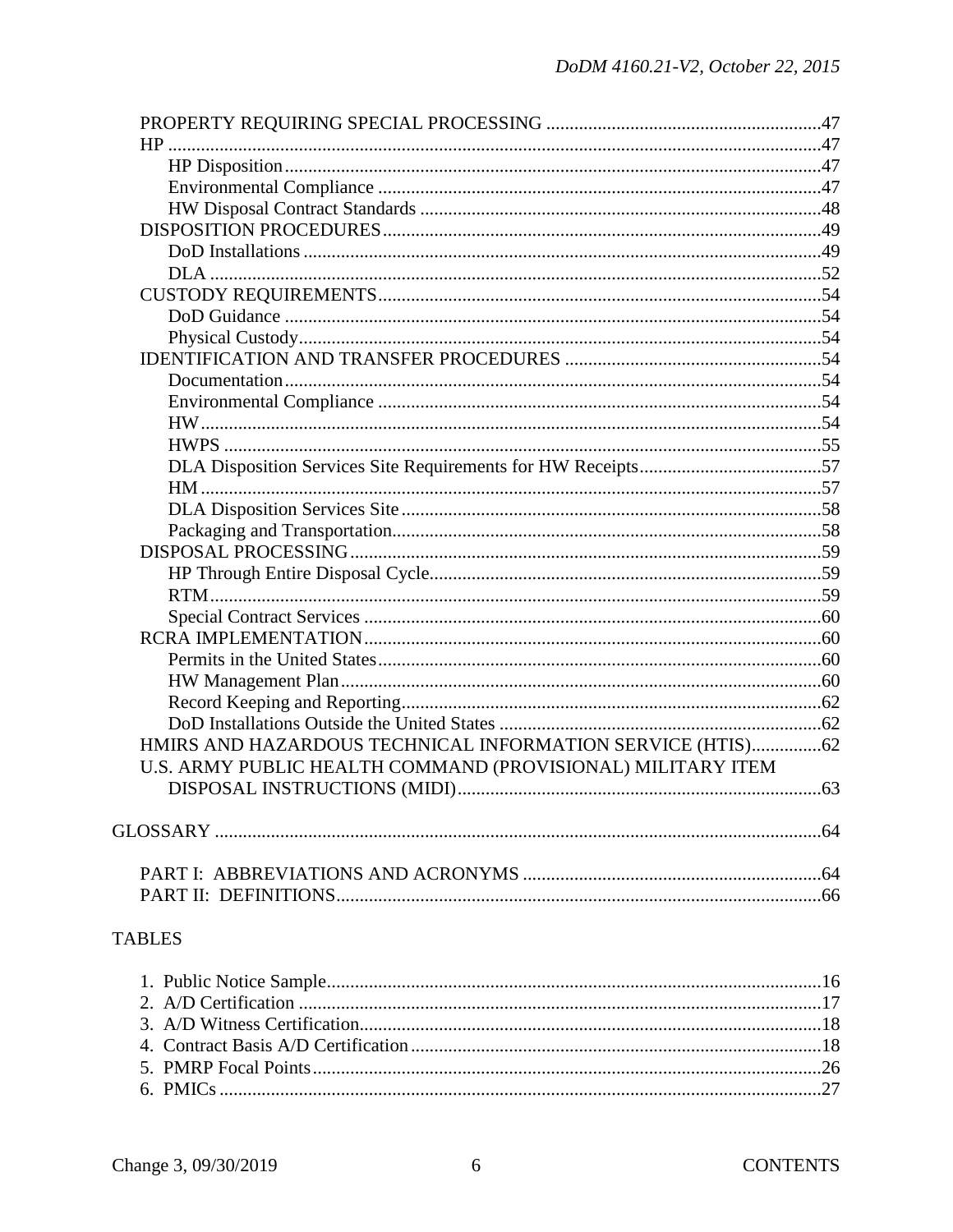| 11. Military Department and Defense Agency Contact Information for Reclamation of |  |
|-----------------------------------------------------------------------------------|--|
|                                                                                   |  |

# **FIGURE**

|--|--|--|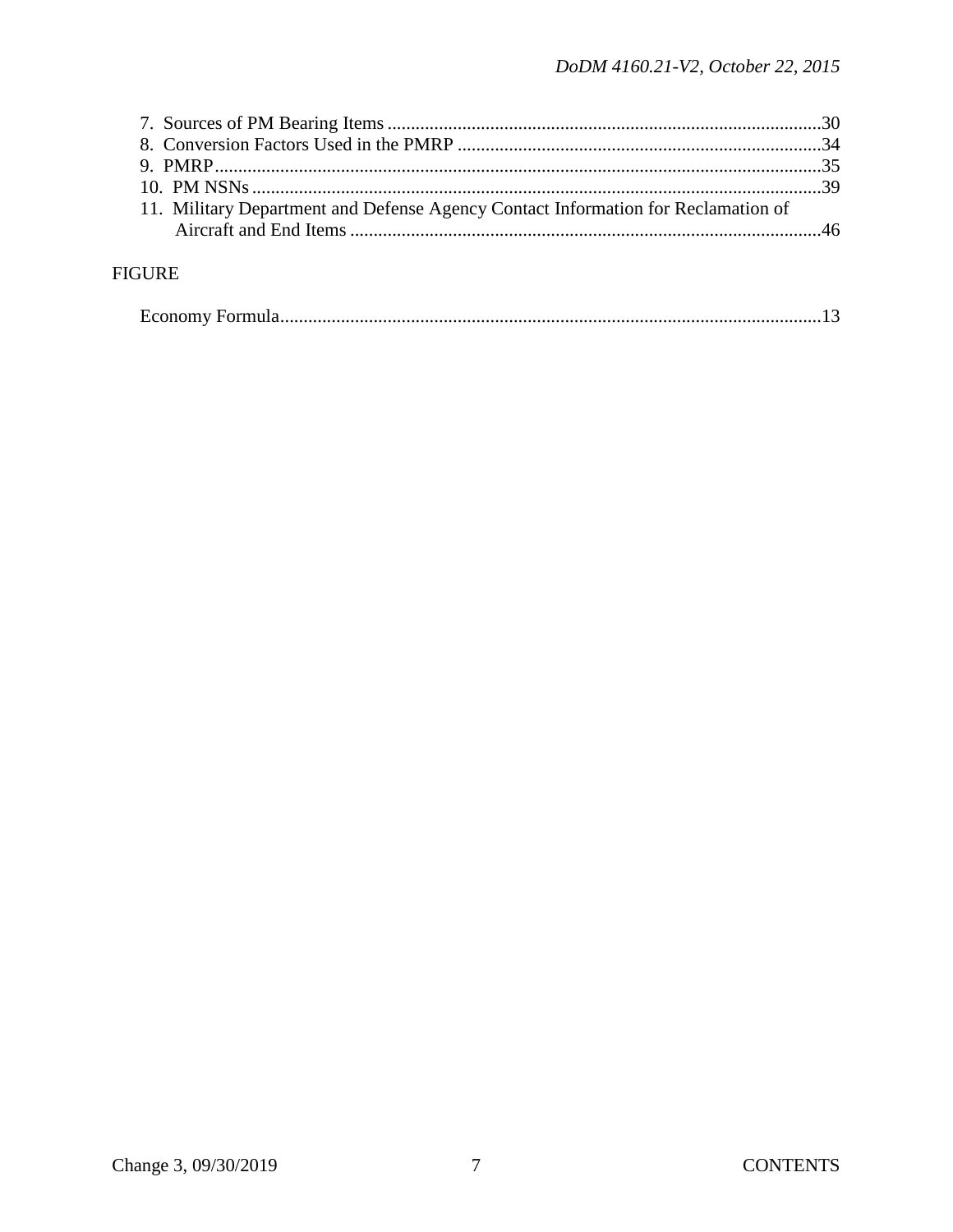# ENCLOSURE 1

#### REFERENCES

- (a) DoD Directive 5134.12, "Assistant Secretary of Defense for Logistics and Materiel Readiness (ASD(L&MR))," May 25, 2000, as amended
- (b) DoD Instruction 4140.01, "DoD Supply Chain Materiel Management Policy," March 6, 2019
- (c) DoD Instruction 4160.28, "DoD Demilitarization (DEMIL) Program," April 7, 2011, as amended
- (d) Title 41, Code of Federal Regulations
- (e) Title 40, United States Code
- (f) DoD 4160.28-M, Volume 1, "Defense Demilitarization: Program Administration," August 9, 2017, as amended
- (g) Executive Order 12999, "Educational Technology: Ensuring Opportunity for all Children in the Next Century," April 17, l996
- (h) Title 15, Code of Federal Regulations
- (i) DoD 4715.05-G, "Overseas Environmental Baseline Guidance Document," May 1, 2007, as amended
- (j) DoD Instruction 2030.08, "Implementation of Trade Security Controls (TSC) for Transfers of DoD Personal Property to Parties Outside DoD Control," February 19, 2015, as amended
- (k) DoD Instruction 4715.05, "Environmental Compliance at Installations Outside the United States," November 1, 2013, as amended
- (l) Defense Security Cooperation Agency 5105.38-M, "Security Assistance Management Manual (SAMM)," April 30,  $2012<sup>1</sup>$  $2012<sup>1</sup>$  $2012<sup>1</sup>$
- (m) DoD 7000.14-R, "Department of Defense Financial Management Regulations (FMRs)," current edition
- (n) DoD Instruction 5000.64, "Accountability and Management of DoD Equipment and Other Accountable Property," April 27, 2017, as amended
- (o) DoD Manual 4100.39, "Federal Logistics Information System (FLIS) Procedures," March 8, 2017, as amended
- (p) Defense Logistics Manual 4000.25-1, "Military Standard Requisitioning and Issue Procedures (MILSTRIP)," June 13, 2012
- (q) Defense Logistics Agency Instruction 4160.02, "Precious Metals Recovery Program (PMRP)," November 7, 2017[2](#page-7-1)
- (r) Defense Logistics Manual 4000.25-2, "Military Standard Transaction Reporting and Accounting Procedures (MILSTRAP)," June 13, 2012
- (s) DoD Manual 4140.70, "DoD Supply Chain Materiel Management Procedures For Storage And Material Handling," October 12, 2017, as amended
- (t) DoD Instruction 4715.06, "Environmental Compliance in the United States," May 4, 2015, as amended
- (u) DoD Manual 4140.01, Volume 5, "DoD Supply Chain Materiel Management Procedures: Delivery of Materiel," February 10, 2014, as amended

 $\overline{a}$ 

<span id="page-7-0"></span><sup>&</sup>lt;sup>1</sup> See URL http://www.samm.dsca.mil/listing/authorization-letter

<span id="page-7-1"></span><sup>2</sup> Available at https://www.dla.mil/HQ/StrategicPlansandPolicy/Offers/Products/PolicyAndProcedures.aspx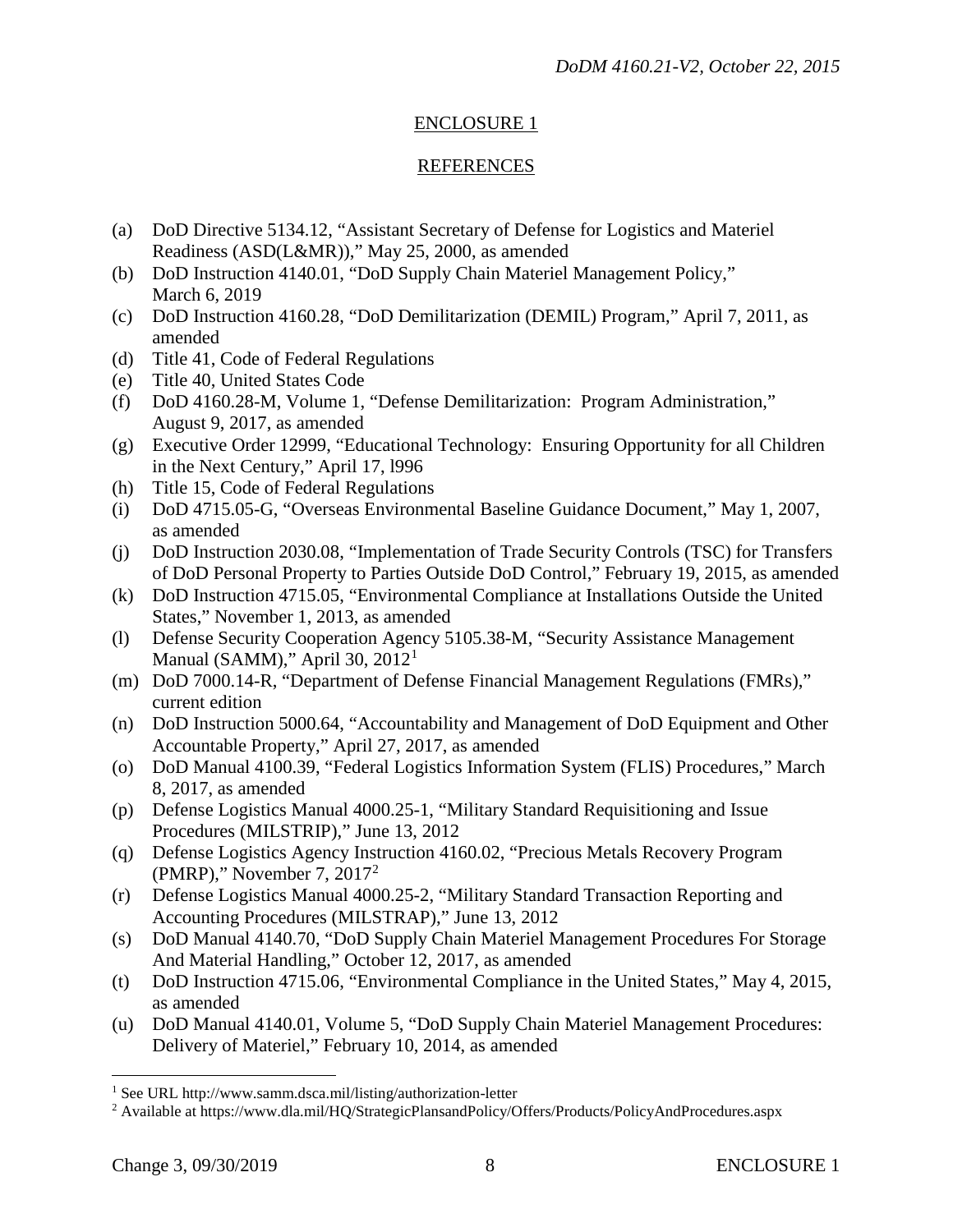- (v) DoD Instruction 6050.05, "DoD Hazard Communication (HAZCOM) Program," February 26, 2019, as amended
- (w) DoD Instruction 6055.01, "DoD Safety and Occupational Health (SOH) Program," October 14, 2014, as amended
- (x) Title 40, Code of Federal Regulations
- (y) Title 27, Code of Federal Regulations
- (z) Title 49, Code of Federal Regulations
- (aa) Title 42, United States Code
- (ab) Part 252 of Defense Federal Acquisition Regulation Supplement
- (ac) DoD Instruction 4715.07, "Defense Environmental Restoration Program (DERP)," May 21, 2013, as amended
- (ad) Section 1910 of Title 29, Code of Federal Regulations
- (ae) DLA Regulation 4145.41/AR 700-143/AFM 24-210/NAVSUPINST 4030.55D/MCO 40[3](#page-8-0)0.40C, "Packaging of Hazardous Material," April 21,  $2015^3$
- (af) Title 33, United States Code
- (ag) Office of the Chairman of the Joint Chiefs of Staff, "DoD Dictionary of Military and Associated Terms," current edition
- (ah) Title 10, United States Code
- (ai) Title 22, United States Code
- (aj) Title 22, Code of Federal Regulations
- (ak) Title 26, United States Code
- (al) Title 15, Code of Federal Regulations
- (am) Deputy Secretary of Defense Memorandum, "Establishment of the Office of the Under Secretary of Defense for Research and Engineering and the Office of the Under Secretary of Defense for Acquisition and Sustainment," July 13, 2018

 $\overline{a}$ 

<span id="page-8-0"></span><sup>3</sup> See URL https://www.dla.mil/Portals/104/Documents/J5StrategicPlansPolicy/PublicIssuances/r4145.41.pdf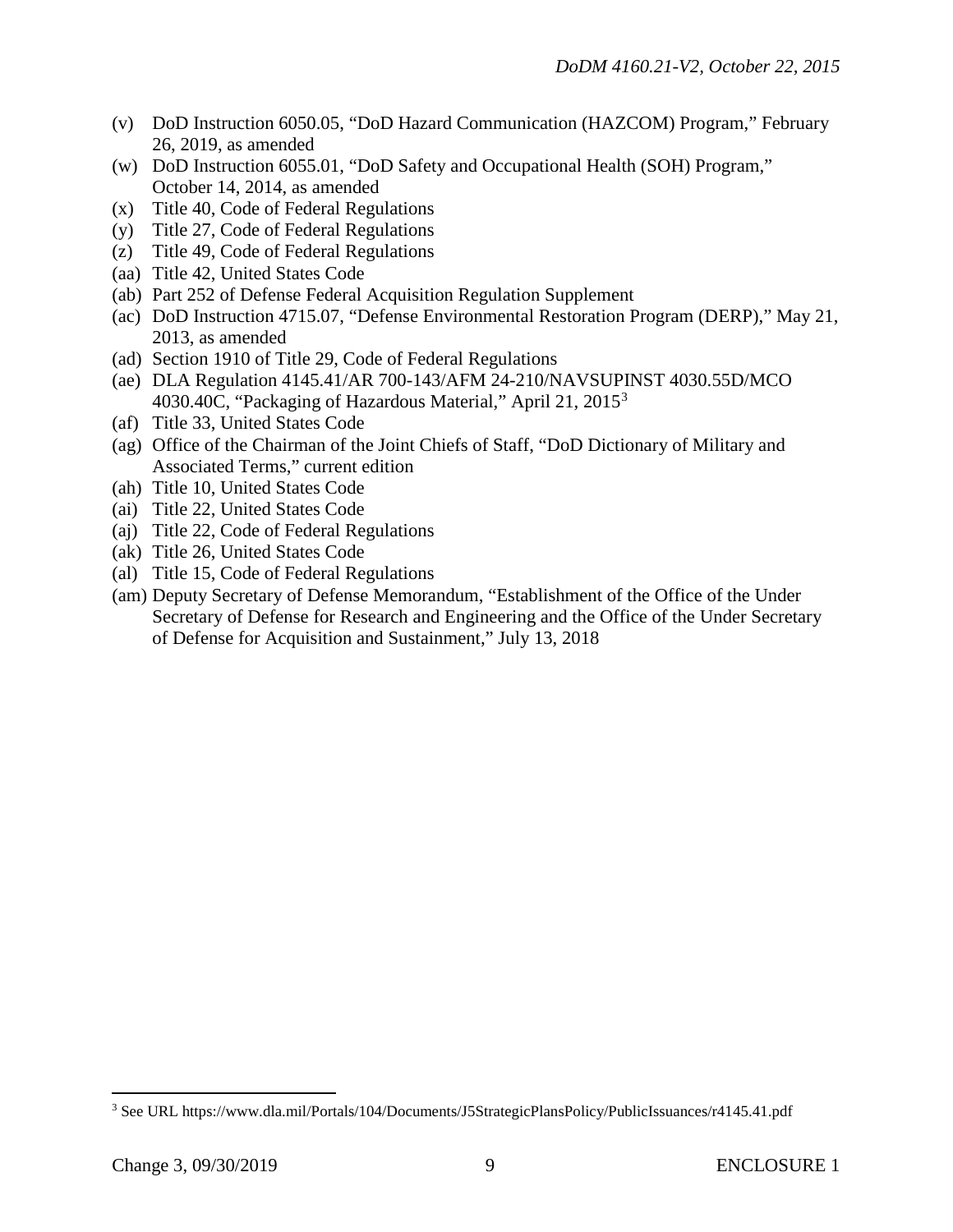# ENCLOSURE 2

# RESPONSIBILITIES

1. ASSISTANT SECRETARY OF DEFENSE FOR SUSTAINMENT (ASD(S)). Under the authority, direction, and control of the Under Secretary of Defense for Acquisition and Sustainment (USD(A&S)) and in accordance with Reference (a), the ASD(S):

a. Develops DoD materiel disposition policies, including policies for FEPP.

b. Oversees the effective implementation of the DoD materiel disposition program.

c. Approves changes in materiel disposition policies as appropriate to support contingency operations.

2. DIRECTOR, DEFENSE LOGISTICS AGENCY (DLA). Under the authority, direction, and control of the USD(A&S), through the ASD(S), and in addition to the responsibilities in section 3 of this enclosure, the Director, DLA:

a. Administers the worldwide Defense Materiel Disposition Program.

 b. Implements guidance issued by the ASD(S) or other OSD organizational elements and establishes system concepts and requirements, resource management, program guidance, budgeting and funding, training and career development, management review and analysis, internal control measures, and crime prevention for the Defense Materiel Disposition Program.

c. Assists the Military Departments with the disposal of FEPP, coordinating disposal actions with the appropriate Geographic Command and the Department of State (DoS).

 d. Provides direction to the DLA Disposition Services on implementing the worldwide defense materiel disposition program.

 e. Administers and monitors the PMRP to identify, accumulate, recover, and refine PMs from excess and surplus end items, scrap, hypo solution, and other precious metal (PM)-bearing materiel for authorized internal purposes or as government-furnished material (GFM).

f. Maximizes the reuse of FEPP, excess, and surplus property by utilizing all possible avenues to sponsor or endorse reuse of excess DoD property and preclude unnecessary purchases.

 g. Directs the DLA Disposition Services communications with the DoD Components regarding changes in service delivery processes or plans that will affect disposal support provided. When in overseas locations, directs DLA Disposition Services communications with geographic Combatant Commanders, U.S. Chiefs of Mission, and the in-country security assistance offices.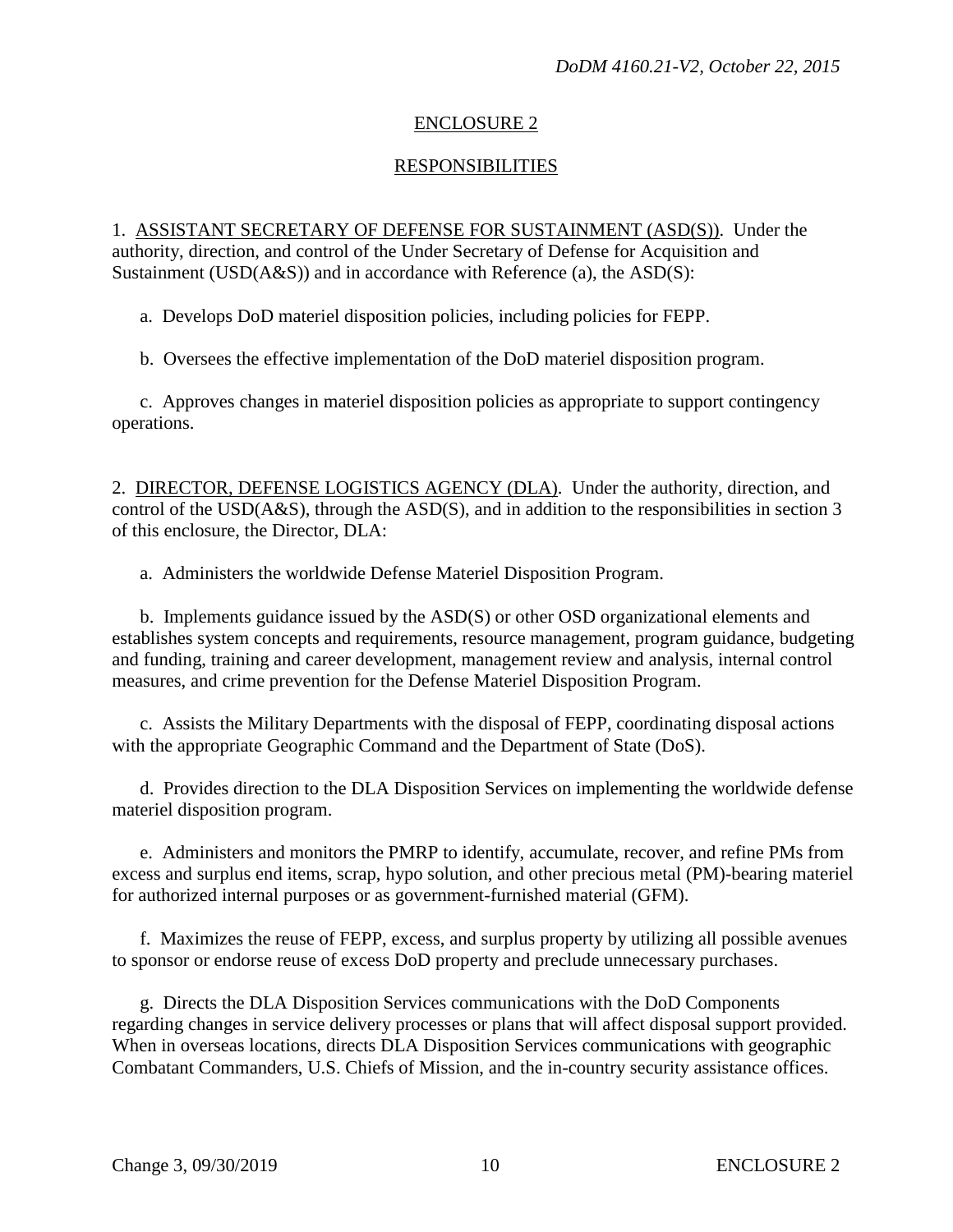h. Accommodates contingency operation requirements. Directs the DLA support team (DST) to determine any needed deviations from standard disposal processing guidance and communicate approved temporary changes to the Military Departments and DLA Disposition Services.

 i. Assumes the worldwide disposal of all DoD hazardous property (HP) except for those categories specifically designated to remain the responsibility of the Military Department or Defense Agency as described in Volume 4 of this manual.

3. DoD COMPONENT HEADS. In addition to the responsibilities for the disposition of materiel identified in Volume 1 of this manual, the DoD Component heads will:

a. Dispose FEPP according to the procedures in Enclosure 4 of this volume.

 b. Transfer all excess fine PM and PM-bearing materiel to the servicing DLA Disposition Services sites according to the procedures in Enclosure 5 of this volume.

 c. Participate in the DoD PMRP. Reutilize FEPP, excess, and surplus property and fine PMs for internal use or as GFM.

 d. Nominate to the ASD(S) national organizations for special interest consideration as service educational activities; approve schools (non-national organizations) as service educational activities; and recommend to the ASD(S) categories of property considered appropriate, usable, and necessary.

 e. Provide administrative and logistics support, including appropriate facilities, for the operations of tenant and related off-site DLA Disposition Services field activities under inter-Service support agreements (ISSAs).

 f. Establish and administer disposal accounts, as jointly agreed to by DLA and the Military Departments, to support the demilitarization (DEMIL) and reclamation functions performed by the Military Departments.

g. Dispose HP specifically designated as requiring Military Department processing.

 h. Request DLA Disposition Services provide sales services, as needed, for recyclable marketable materials generated as a result of resource recovery programs and reclamation as specified in Enclosure 6 of this volume.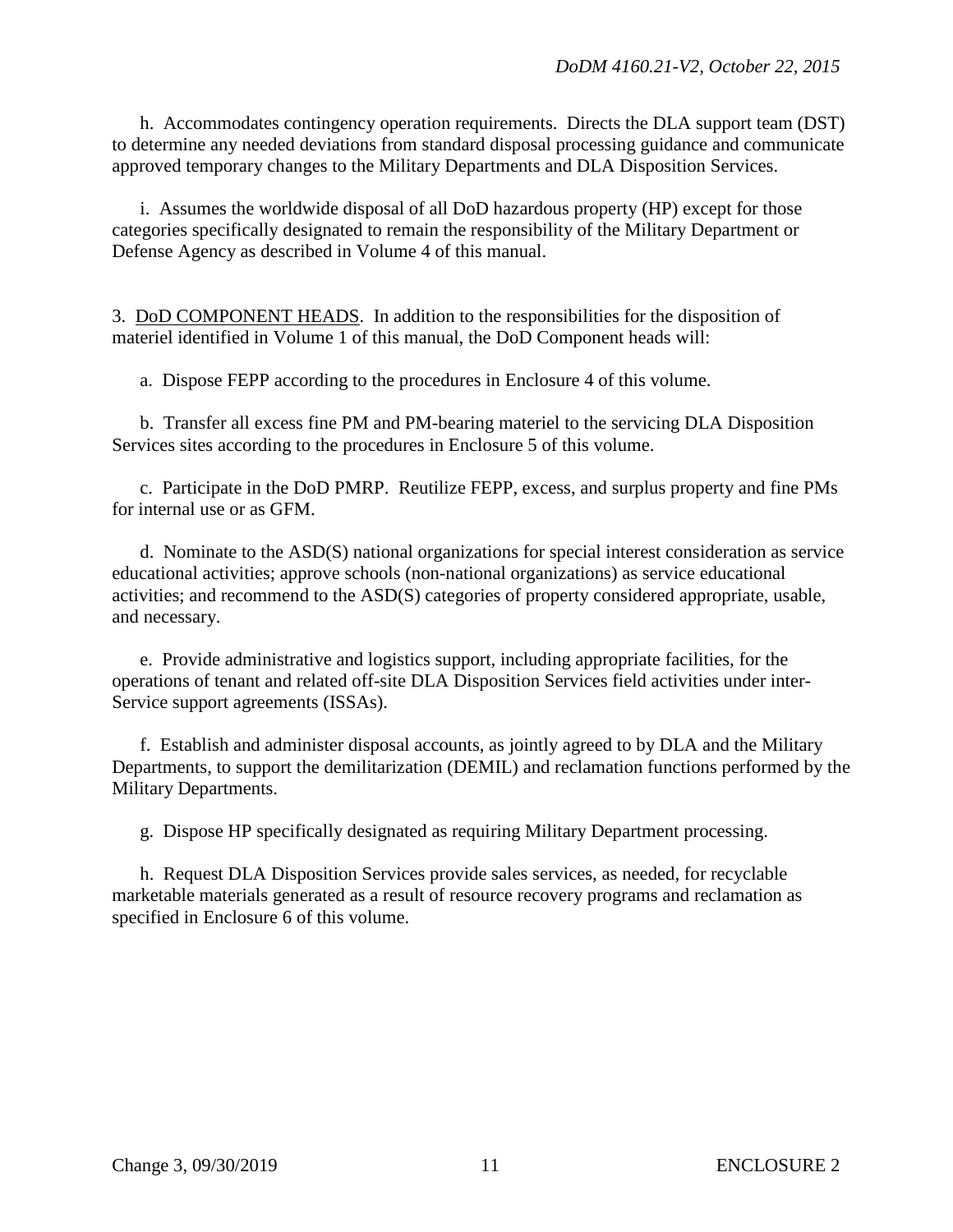### ENCLOSURE 3

#### ABANDONMENT OR DESTRUCTION (A/D)

#### 1. GENERAL

#### a. Required Considerations

 (1) This enclosure prescribes general procedures on the disposition of non-hazardous surplus and non-hazardous FEPP by A/D or donation. The provisions of Enclosure 4 to this volume and Volume 4 of this manual must be considered when applying A/D actions.

 (2) A/D will be accomplished in a manner that is not detrimental or dangerous to public health, safety, and the environment; will not violate federal, State, or local laws; will comply with applicable international agreements; and, for actions taking place in foreign nations, will respect host-nation laws.

 (3) A/D of property may not occur without an accompanying DEMIL certification and verification, if required by this manual and DoD 4160.28-M (References (f)). De-manufacturing, donation, return to manufacturer (RTM) or the appropriate DLA Disposition Services programs for sustainable, green, or recycling, may be substituted for A/D if the property meets program or system criteria.

 (4) The DoD Item Unique Identification (IUID) Registry will be updated when an item of personal property that is marked with a unique item identifier (UII) is disposed by A/D. The procedures required to update the DoD IUID Registry are in Enclosure 6 of Volume 1 of this manual.

 b. Refuse and Trash. This enclosure is not applicable to refuse and trash. Generating activities are responsible for the disposition of refuse and trash (see Enclosure 4 of Volume 1 of this manual). DLA Disposition Services sites will not accept refuse and trash for disposal.

2. DECISION FACTORS FOR WHEN A/D MAY BE CONSIDERED. The appointed A/D officer makes a written determination as to whether or not A/D is proper for considerations of health, safety, security, or the environment. Property is to be considered for A/D, if:

 a. Materiel has been determined to be ineligible for reutilization, transfer, donation, or sale (RTDS) because of prohibition imposed by U.S. or host country law, DoD policy, or Military Department regulation.

 b. Items are classified materiel, radioactive waste, thermal batteries, DoD inspection stamps and devices. Required controlled destruction or handling by generating activities will be processed according to applicable laws and directives.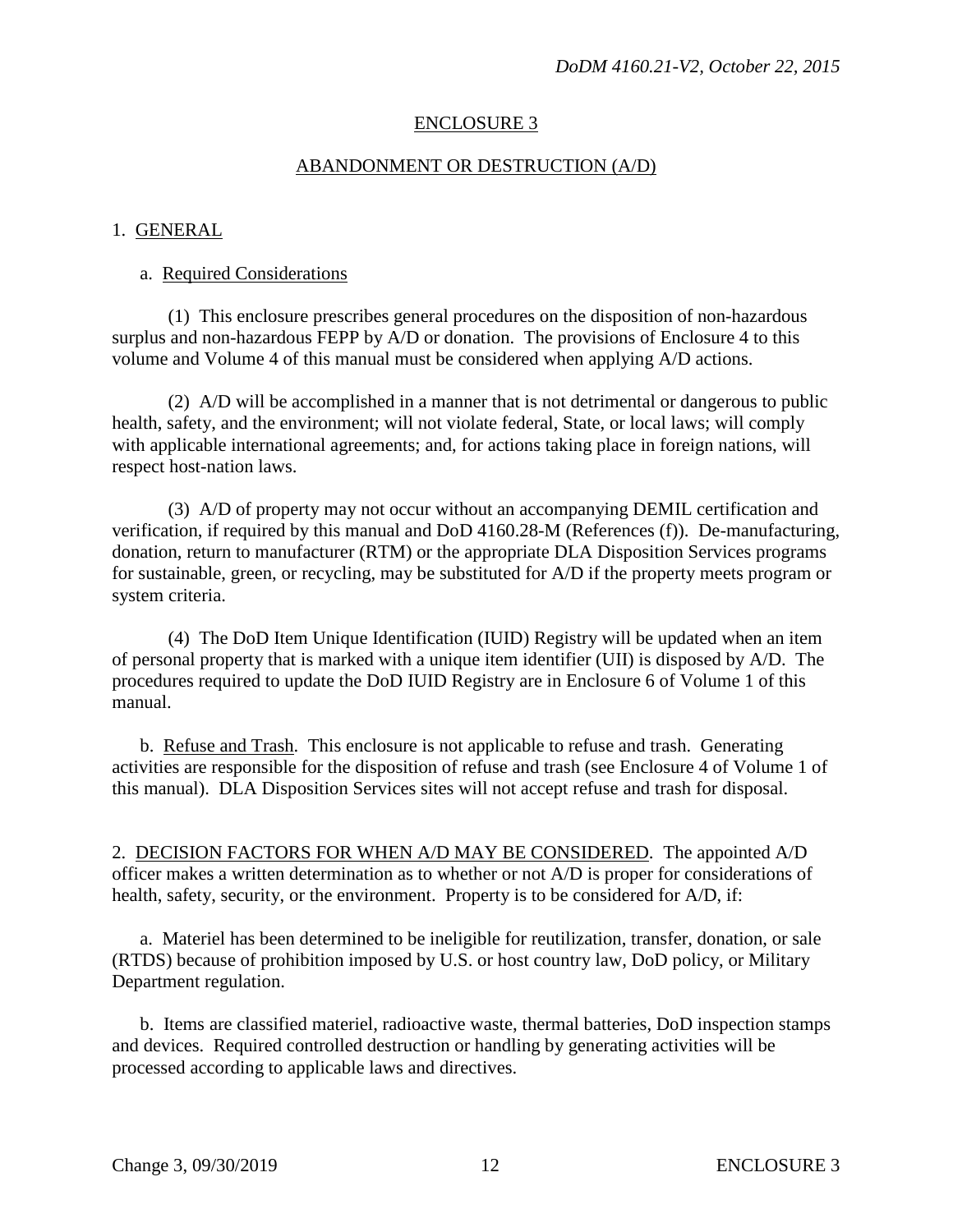c. Other methods of disposition, RTDS, or attempts to recycle through the DLA Disposition Services RTM or qualified recycling programs have been unsuccessful and officially documented.

 d. Donation in lieu of A/D, the qualified recycling programs, RTM, and de-manufacturing have been considered and documented as inappropriate. The A/D officer's written determination must indicate that donation is not authorized, no potential recipients have been identified, or property has no market potential or commercial sale value, etc. If at any time before actual A/D, a donation potential recipient is identified, donation action may be taken, unless otherwise specifically prohibited. Examples of property with no commercial value include broken glass; broken vitreous china; and items such as air filters and dust cloths. Generating activities will dispose these items with no commercial value as refuse and trash. However, if this type of property has been transferred to a DLA Disposition Services site, it may be processed directly by A/D under the appropriate standard scrap classification list (SCL) code.

 e. Sale of the property is uneconomical or the estimated costs of the continued care and handling of the property exceed the estimated proceeds of sale, and providing the estimated cost of disposal by A/D is less than the net sales cost.

f. The economic feasibility is computed by using the economy formula in the Figure.

# Figure. Economy Formula

estimated gross sale value - (costs + overhead) = estimated net sale value

 (1) To provide a means of determining if the estimated cost of care and handling may exceed the estimated proceeds of sale, the economy formula in the Figure will be applied to those items of property whose sale value is questionable.

 (a) Exceptions to the application of the economy formula in the Figure for processing include situations in which:

 1. All items containing significant recoverable quantities of strategic and critical materials will be processed in accordance with (IAW) Volume 4 of this manual.

 2. All items containing recoverable quantities of PMs will be processed IAW Enclosure 5 of this volume and Volume 4 of this manual.

 3. The line item value of property proposed to be A/D at any one location or at any one time has an original acquisition cost (estimated, if unknown) of less than \$500, its immediate A/D is justified.

(b) To include costs for care and handling in the economy formula in the Figure: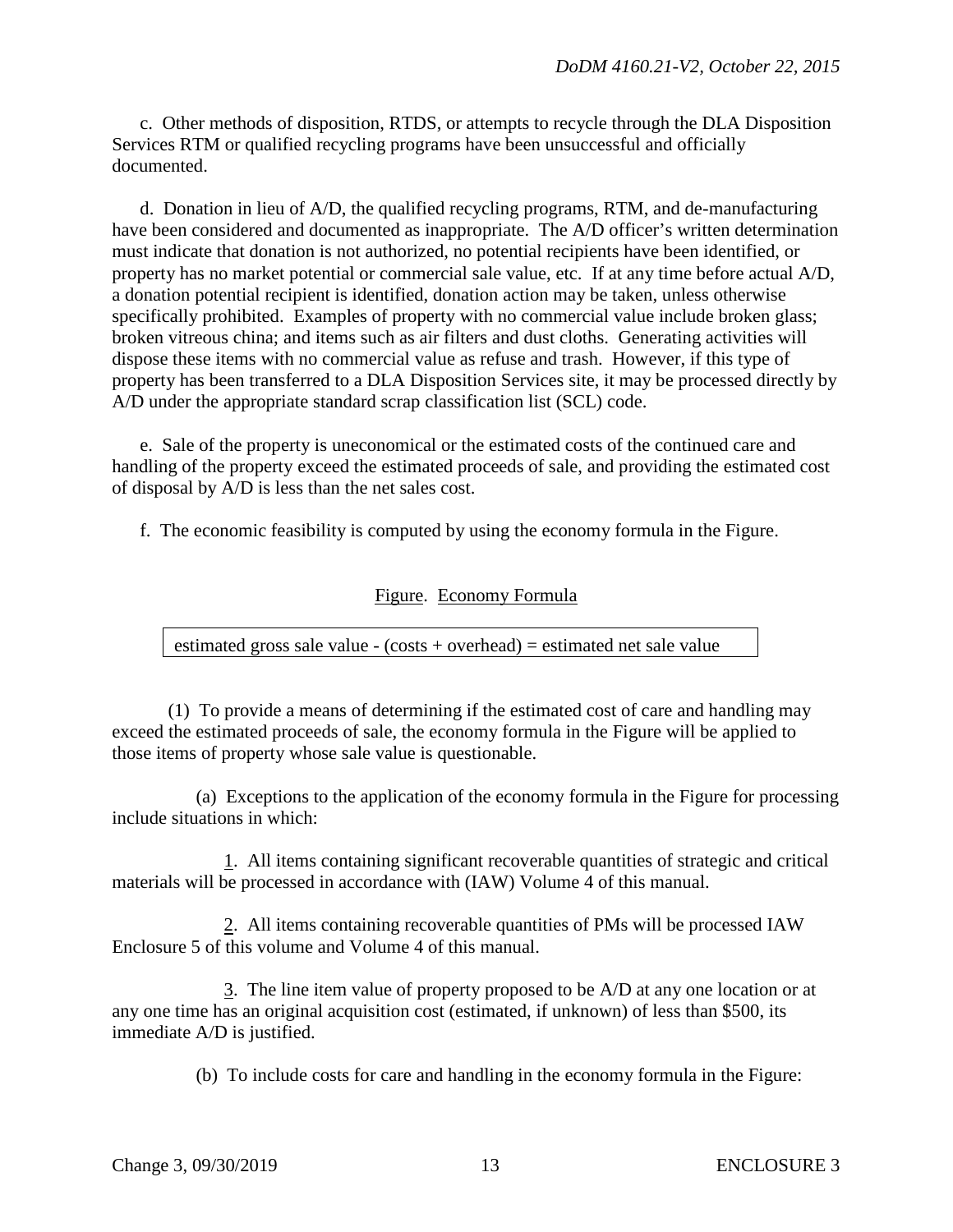1. Estimate the gross sale value of the property, based upon previous experience, advice of reliable merchants or specialists, etc.

2. Estimate collection, segregation, and processing costs.

 3. Estimate other sale preparation and sale costs, exclusive of direct supervisory and administrative overhead.

 4. Compute direct sale overhead at 15 percent of the amount established from estimate of sale preparation and sale costs, exclusive of direct supervisory and administrative overhead.

 (2) When salvageable materiel and worthless refuse can be picked up on the same load by one truck and the segregation maintained to the delivery point, the cost of collection will be considered insignificant and disregarded. Substantial differences in the cost of collection will be taken into account.

 (3) When the net sale value determined as a result of the economy formula in the Figure shows a plus amount, the items will be processed for disposition by sale. When it shows a minus amount, the net sale value will be compared with the estimated cost of disposal by A/D. If the estimated cost of disposal by A/D is less than the net sale value amount, the items will be abandoned or destroyed. If the estimated cost of disposal by A/D exceeds the net sale value amount, the items will be processed for disposition by sale, even though the net sale value shows a minus amount.

 (4) DLA Disposition Services site preparing the Economy formula results will keep them current and on file for possible future inspection or audit requirements. Items will be re-tested annually or following any marked change in any of the factors included in the formula, whichever occurs first.

#### 3. PROCESSING REQUIREMENTS

#### a. A/D Officer Appointment and Duties

 (1) The responsible Service or agency will appoint an individual to serve as the A/D officer. This individual must be knowledgeable and comply with applicable publications and local landfill stipulations, considerations for A/D, and documentation completion requirements. This individual may not be the accountable property or supply officer, the responsible property officer, or serve as a witnessing party to A/D actions.

 (2) When resource constraints or other limiting factors prevent the appointment of an A/D officer without duplication, approval to allow the accountable, supply, or responsible property officer to act as the A/D officer may be granted by the next higher authority level, on a case-by-case basis. In addition, assistance from the next higher authority level may be requested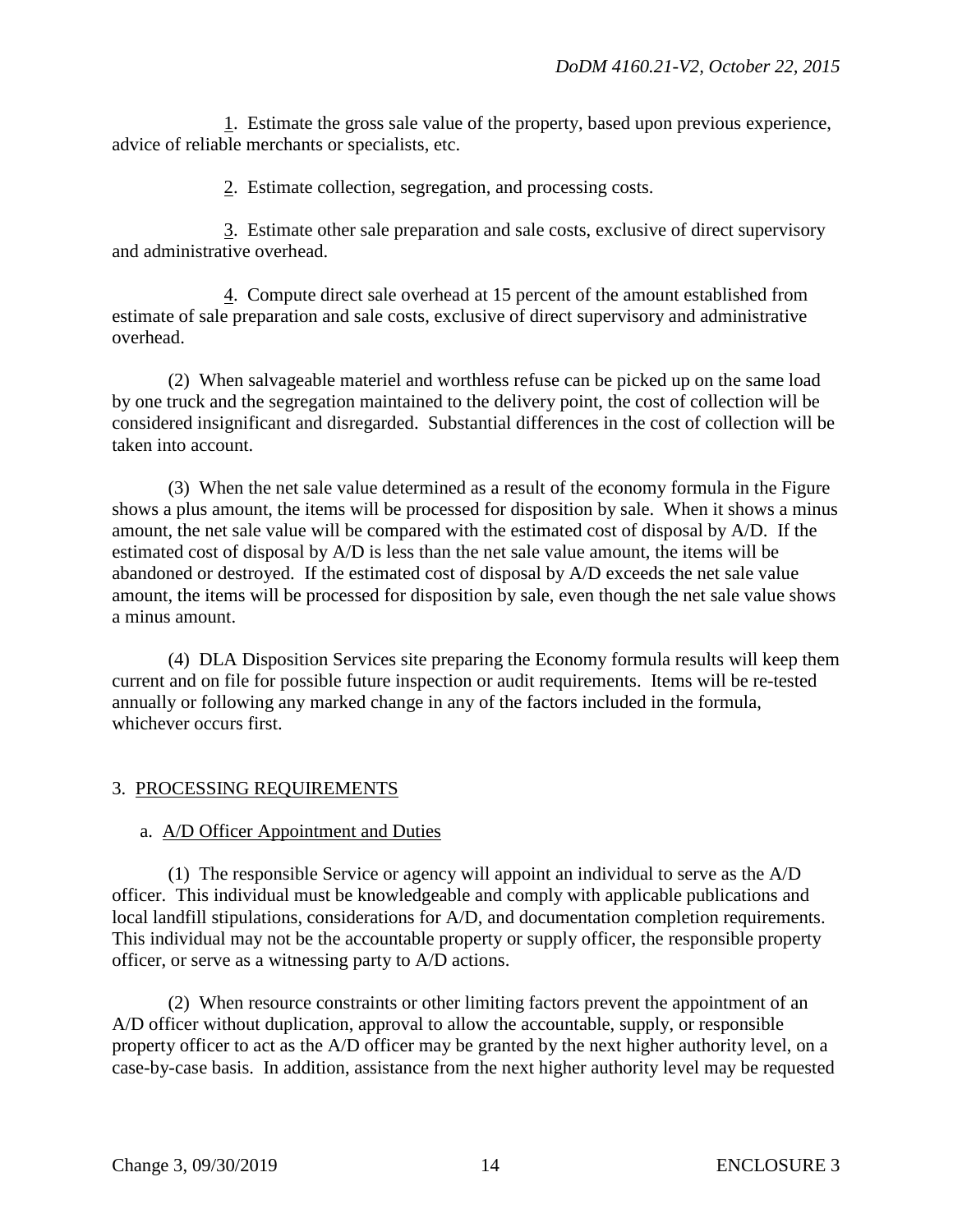to complete these actions by documenting the request in an automated information system or using manual documentation methods.

 b. Documentation. The activity accountable for the property will prepare written justification and describe the process for the A/D action. The written statement will:

 (1) Cite the national stock number (NSN) (if applicable), description, quantity, condition code, unit, and total cost, and, if the situation warrants, the A/D location. The statement will list the UIIs (if applicable) that have been updated in the DoD IUID Registry for disposal status.

 (2) Be signed by the appointed A/D officer and a witness and appended to the appropriate accountable property records, which may be requested from a co-located DoD activity.

#### c. Approval of the A/D Method (Including FEPP)

 (1) Each line item of surplus or FEPP proposed to be disposed by an A/D officer must be approved by the installation commander (in the case of a generating activity) or his or her designee; or the DLA Disposition Services site chief or his or her designee. Criteria for approval of property that is on the DLA Disposition Services accountable record will be established by DLA Disposition Services. The approving official cannot be the A/D officer.

 (2) The approving authority will consider the quantity, condition, location, and type of property involved, market conditions, past experience from attempts to sell similar property under similar conditions (either competitively or by negotiation), and any other factors having a bearing on the sale of such property. The composition and content of the reviewing authority document may vary to conform to local practice. However, it must indicate approval of the recommended disposal action or furnish alternate instructions as to means by which disposition of the property will be accomplished.

 (3) The A/D officer or his or her appointed designee must obtain approval from the appropriate installation official for the method to be used when A/D is to be accomplished on the installation's real estate. The approval requirement is not necessary for cases in which the proposed A/D action involves destruction at a site off-installation, contains only innocuous property, or the proposed method has been previously coordinated with the installation (such as by letter, ISSA, or memorandum of understanding (MOU)).

 (4) The A/D officer or his or her designee will obtain any necessary approvals of the host nation government prior to A/D of FEPP on foreign soil, exclusive of actions on U.S. installation authorized by any applicable basing or status of forces agreement.

#### d. Public Notification (Includes FEPP) Requirements and Exceptions

 (1) Property may not be disposed by A/D until after public notice of the proposed A/D has been given. The GSA has granted DLA Disposition Services and DLA Disposition Services sites a permanent exemption to this requirement for property in the continental United States.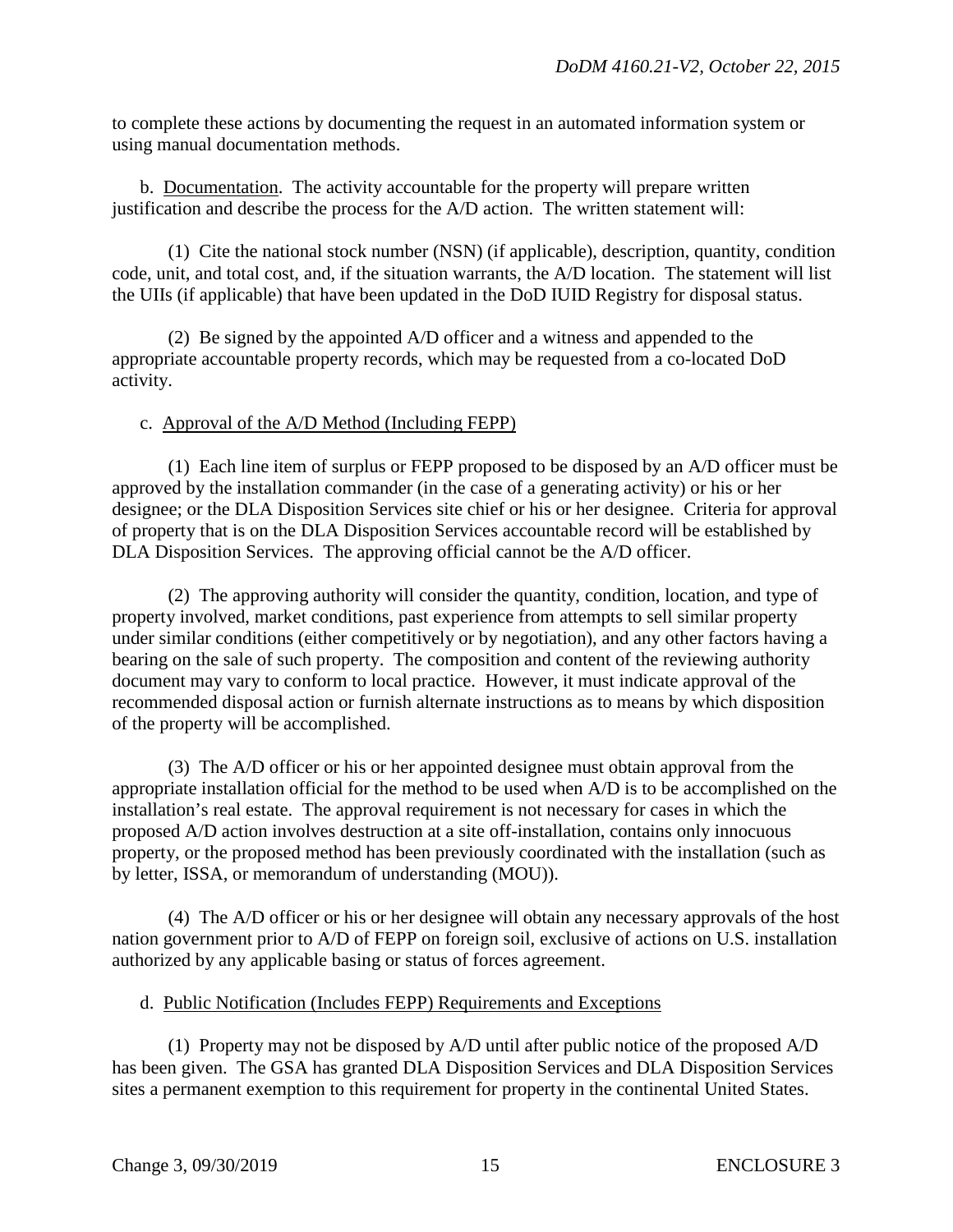(2) The public notice for the A/D of surplus property may include, but is not limited to, media such as newspapers, posters in federal buildings, local radio announcements, etc. The public notice will be posted in the area where the property is located; it will contain a general description of the property to be disposed by A/D, and will include an offering of the property for sale. A sample of a poster that may be used for posting in federal buildings is contained in Table 1. The notice should be posted a minimum of 7 calendar days before the beginning of A/D.

Table 1. Public Notice Sample

| 1. NOTICE is hereby given that the (name of Activity) proposes to initiate abandonment      |  |      |  |                                                                                          |
|---------------------------------------------------------------------------------------------|--|------|--|------------------------------------------------------------------------------------------|
| or destruction procedures for the following surplus government property:                    |  |      |  |                                                                                          |
|                                                                                             |  |      |  |                                                                                          |
| Item Name                                                                                   |  |      |  |                                                                                          |
| <b>General Description</b>                                                                  |  |      |  |                                                                                          |
| <b>NSN</b>                                                                                  |  |      |  |                                                                                          |
| Quantity                                                                                    |  |      |  |                                                                                          |
| Condition                                                                                   |  |      |  |                                                                                          |
| Unit of Issue                                                                               |  |      |  |                                                                                          |
| <b>Total Acquisition Cost</b>                                                               |  |      |  |                                                                                          |
|                                                                                             |  |      |  |                                                                                          |
|                                                                                             |  |      |  | 2. Beginning on Date until close of business Date of three (3) calendar days             |
|                                                                                             |  |      |  | the above property will be available for donation to any public body (e.g., an agency of |
|                                                                                             |  |      |  | any political subdivision supported wholly or principally by public funds to the general |
| public) until close of business ___ Date of seven (7) calendar days                         |  |      |  |                                                                                          |
|                                                                                             |  |      |  | After this, all remaining property will be abandoned or destroyed IAW DoD 4160.21-M,     |
| "Defense Materiel Disposition Manual."                                                      |  |      |  |                                                                                          |
|                                                                                             |  |      |  |                                                                                          |
| 3. This property is available for inspection at<br>Location                                 |  |      |  |                                                                                          |
|                                                                                             |  |      |  |                                                                                          |
| From                                                                                        |  | To   |  | Monday through Friday,                                                                   |
|                                                                                             |  |      |  | excluding holidays                                                                       |
| Hour                                                                                        |  | Hour |  |                                                                                          |
|                                                                                             |  |      |  |                                                                                          |
| NOTE: Due to security concerns, entrance to this location may be limited.                   |  |      |  |                                                                                          |
|                                                                                             |  |      |  |                                                                                          |
| 4. Notwithstanding the above, commencing with the posting of this notice and so long as     |  |      |  |                                                                                          |
| the property is available, the U.S. Government will consider the sale of all or any portion |  |      |  |                                                                                          |
| of this property to any or all interested parties on a first-come, first-served basis.      |  |      |  |                                                                                          |
|                                                                                             |  |      |  |                                                                                          |
|                                                                                             |  |      |  |                                                                                          |
| 5. Interested parties are invited to contact:                                               |  |      |  |                                                                                          |
|                                                                                             |  |      |  |                                                                                          |
|                                                                                             |  |      |  | Hours available                                                                          |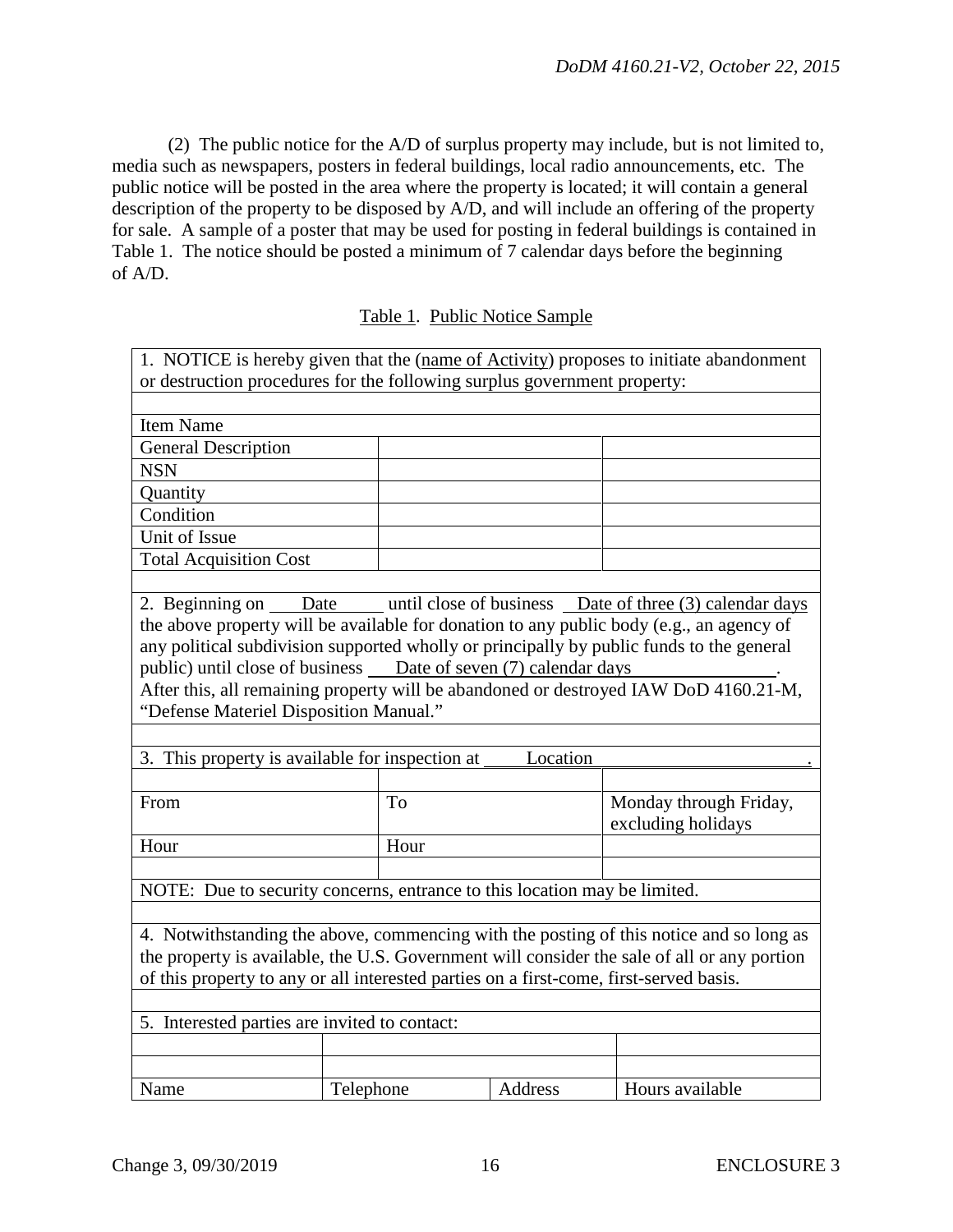(3) Exceptions to the requirement for public notice may be made when:

 (a) A/D is required due to health, safety, security, or environmental considerations; or disposal by reutilization, donation, or sale is prohibited by U.S. law, DoD policy, or Military Department regulations.

 (b) The property has no commercial value or the value of the property is so little or the cost of its care and handling is so great that its retention for donation or sale is clearly not economical. Whenever the line item value of property proposed to be disposed by A/D at any one location or at any one time has an original acquisition cost (estimated if unknown) of less than \$500, immediate A/D is justified.

 (4) FEPP is to be disposed by A/D without public notice. The generating activities or DLA Disposition Services sites will ensure the course of action is in accordance with any applicable basing or status of forces agreements. Additional specifications are identified in Executive Order 12999 (Reference (g)) and Combatant Command supplements.

e. Witness Requirement. A designated witness, who can be requested from a co-located or nearby DoD facility, will attest to having observed the actual accomplishment of the A/D. The witnessing party will normally not be involved in the receipt, classification, or accounting of property.

f. A/D Officer and Witnessing Party Certifications. Information required on the A/D documentation will include the disposal turn-in document (DTID) number (DLA Disposition Services property only), NSN, noun name, unit of issue, quantity, DEMIL code, and UII (when applicable). Supporting documentation, such as the return of a signed statement to the DLA Disposition Services site or generating activity, will be required as a term of the contract to acknowledge that proper destruction or ultimate disposal of the property was accomplished IAW appropriate directives or contracts.

 (1) A/D Officer Certification. Pertinent information from DD Form 1348 1A, "Issue Release/Receipt Document," used to credit an account for A/D actions must include a certification in the format shown in Table 2.

| "I certify that the property listed herein was (abandoned/destroyed) in a |      |  |
|---------------------------------------------------------------------------|------|--|
| manner authorized by the appropriate installation official and IAW DoD    |      |  |
| 4160.21-M, DoD 4160.28-M, and other applicable Directives."               |      |  |
|                                                                           |      |  |
| <b>Abandonment/Destruction Officer</b>                                    | Date |  |
|                                                                           |      |  |
| <b>Witnessing Party Certification</b>                                     |      |  |

#### Table 2. A/D Certification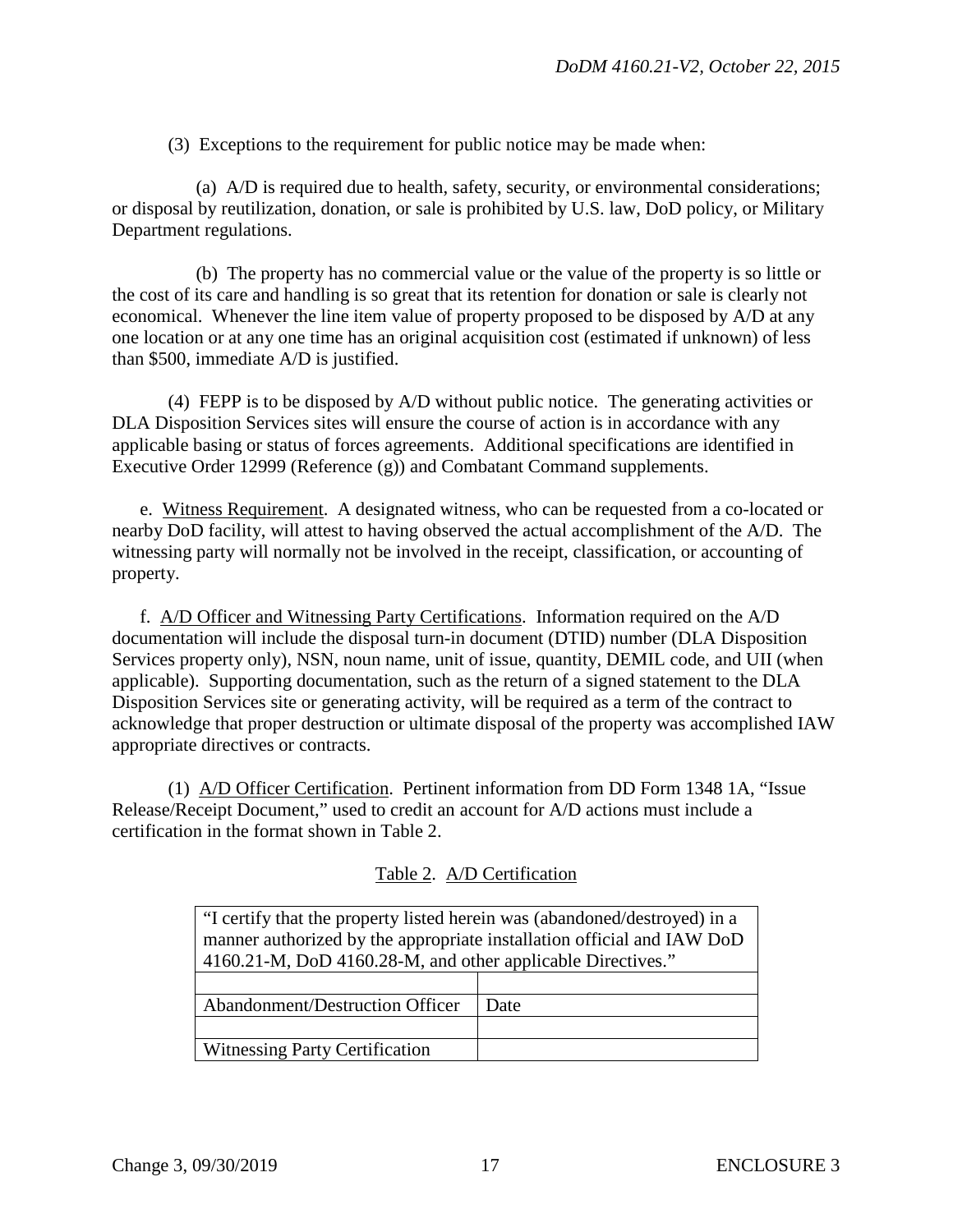(2) When A/D of property is accomplished by a DLA Disposition Services site or generating activity, the statement in Table 3 will be used:

| Table 3. A/D Witness Certification |
|------------------------------------|
|------------------------------------|

| "I have witnessed the (abandonment/destruction) of the property<br>described herein and it was (abandoned/destroyed) in the manner<br>prescribed." |      |
|----------------------------------------------------------------------------------------------------------------------------------------------------|------|
| <b>Witnessing Party</b>                                                                                                                            | Date |

 (3) When A/D is performed on a contract basis (not including abandonment in a commercial trash dumpster) the statement in Table 4 will be used:

#### Table 4. Contract Basis A/D Certification

| If the virtuessed the release of the property listed herein to a |      |  |
|------------------------------------------------------------------|------|--|
| hauler/operator as an item for ultimate disposal action or for   |      |  |
| later destruction IAW applicable Directives/contracts."          |      |  |
| <b>Witnessing Party</b>                                          | Date |  |
|                                                                  |      |  |

#### 4. FEPP

a. Donation in Lieu of A/D. Upon proper findings that a donation in lieu of A/D is appropriate, FEPP with no sales potential may be donated to organizations specified in this section if it has no export control requirements in accordance with the Export Administration Regulations in Parts 730-799 of Title 15, CFR (Reference (h)). Property that requires DEMIL, trade security controls, or is dangerous to public health, safety, and the environment cannot be donated.

 b. Alternate Assistance. Assistance in obtaining information on the activities or organizations unknown or not familiar to the installation concerned should be requested from the local representative of the DoS. Preference will be given to eligible donation recipients in the order listed in paragraphs 4b(1) through 4b(3) of this enclosure. Donations may be accomplished without cost to:

(1) Any organization, institution, or agency of the U.S. Government.

 (2) Any organization, institution, or agency of any friendly foreign government or local subdivision thereof.

 (3) Public bodies, if their activities are not adverse to U.S. interests. Written requests from donation recipients will include, at a minimum, a brief statement of its activities, general information as to the use that is to be made of the requested property, and a statement that the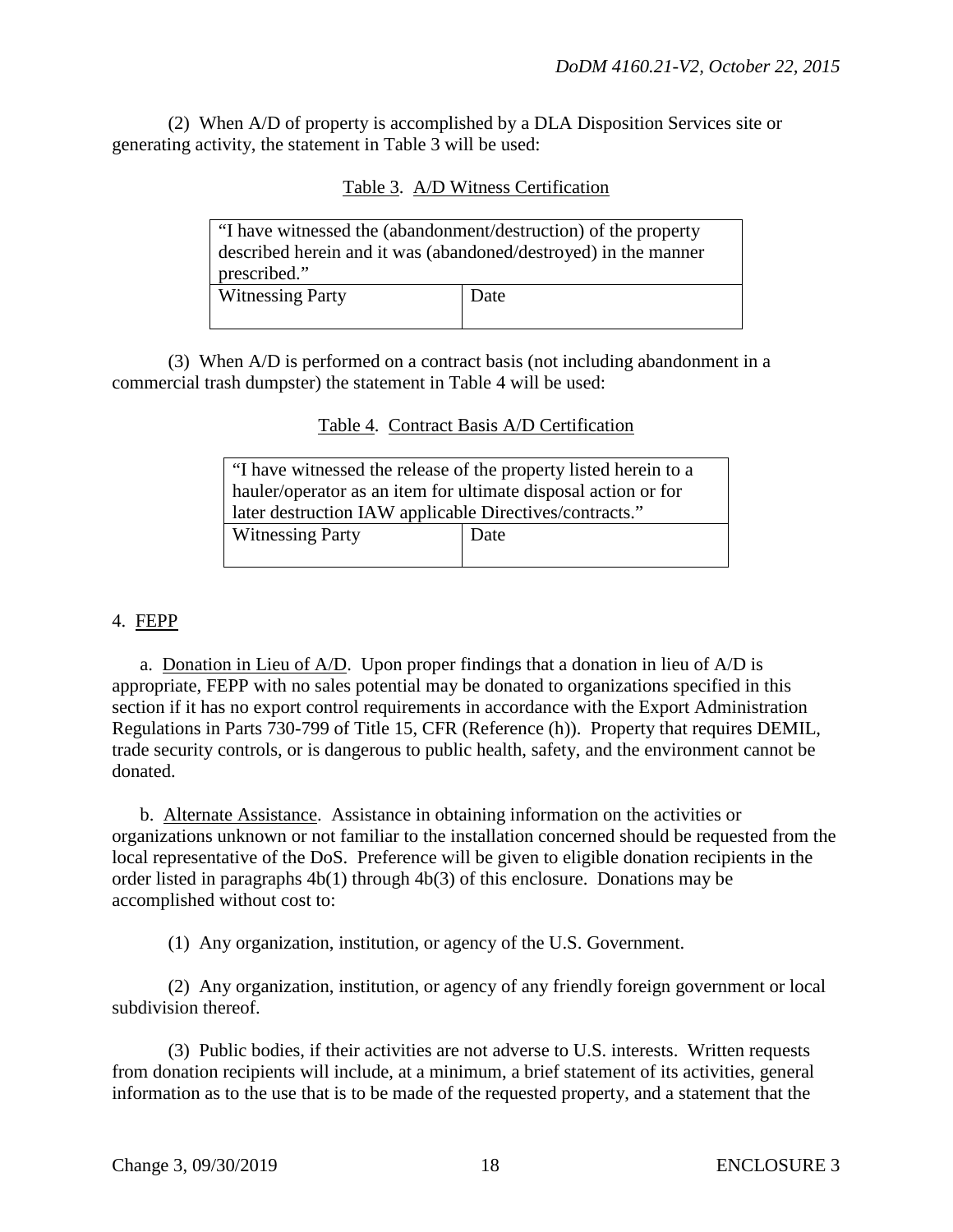property is needed and is being acquired for such purposes and may not be resold or put to any other use. Donations may be made to foreign nonprofit institutions, but preference will be given to those organized under U.S., U.S. territory or possession, or State law, and supported in whole or in part through use of funds raised chiefly from sources in the United States, its territories, or possessions.

c. Donation of FEPP. Area DoS representatives must be consulted regarding how FEPP donations will be made so as to serve the U.S. foreign policy interests and objectives. Local arrangements between DoS and DoD representatives will be sufficiently flexible to permit FEPP donation on a continuing basis, subject to periodic review as necessary, rather than requiring discussions on a case-by-case basis. DoS representatives' advice will be given consideration in reaching a decision as to the recipient of the donated property.

 d. Updating the DoD IUID Registry for Donated FEPP. For donated FEPP marked with a UII, the DoD IUID Registry will be updated by the accountable DoD activity upon execution of a donation in accordance with the procedures in Enclosure 6 of Volume 1 of this manual.

# 5. RTM

a. The RTM procedure, managed by DLA Disposition Services, encourages beneficial reuse of products, minimizes waste disposal, and significantly reduces cost. It is an alternate method of disposal used when excess property failed RTDS, and prior to disposal.

 b. Personal property may be offered for reuse by DLA Disposition Services prior to final disposal, without charge to the manufacturer or a qualified recycler, if:

 (1) The type of property warrants the use of this procedure by the DLA Disposition Services site.

(2) Sufficient quantities are available to interest a manufacturer or recycler.

(3) The manufacturer agrees to take back the property.

 (4) The transportation cost of shipping the property to the manufacturer or recycler is less than the cost of service contract disposal, thus creating a disposal-cost avoidance for the generating activity.

c. DLA Disposition Services sites using the RTM procedures will first contact the generating activity to ensure that the activity is willing to pay the transportation cost for the shipment in lieu of the disposal costs. The generating activity will ensure that all personal property items marked with a UII have been updated in the DoD IUID Registry with the proper designation.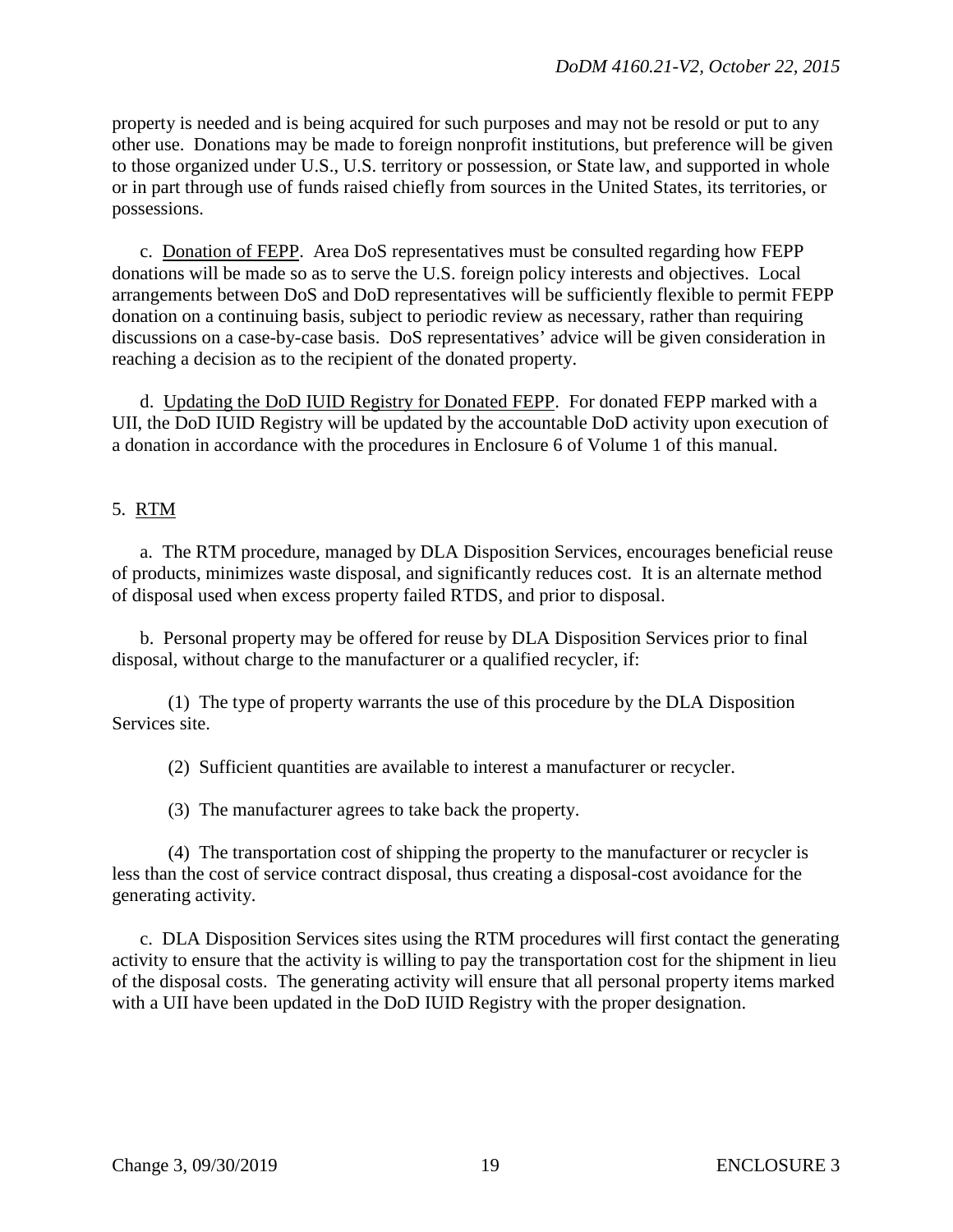# ENCLOSURE 4

# DISPOSAL OF FEPP

#### 1. FEPP STATUTORY AUTHORITY

a. These instructions are based on the authority for the disposal of FEPP as contained in section 701 *et. seq.* of Reference (e).

 b. Reference (e) makes each executive agency responsible for disposal of its FEPP - a distinct category of property not to be confused with "domestic excess" or "surplus." On a caseby-case basis, DLA Disposition Services will assist the Military Departments generating activities by providing sales services, limited screening, and other disposal support, as may be required.

#### 2. U.S. FOREIGN POLICY

#### a. U.S. Foreign Disposal Policy

 (1) The disposition of FEPP, whether by sale, donation, or A/D will conform to the foreign policy of the United States. FEPP disposal programs will be developed and conducted with the coordination and approval of the U.S. diplomatic mission in the country concerned, so that U.S. foreign policy is effectively served in foreign countries. DoD Components or their representatives will maintain close liaison and cooperate with the U.S. diplomatic representatives and consular offices in the country concerned to receive necessary approvals, recommendations, and suggestions from the local U.S. DoS representatives. Existing agreements with foreign countries may involve separate disposition policy.

 (2) In all cases, the DLA will closely coordinate disposal actions with the appropriate combatant command and the DoS. In instances where there is no U.S. diplomatic representative in the country where disposal operations are required, the DoD Components will coordinate with higher levels in the DoS to ensure that operations are in accordance with U.S. foreign policy, and communicate those decisions to the DST. The DLA Disposition Services site contingency operations mission falls under the DST.

 (3) Disposal will be managed according to public law, Executive direction, theater contingency operations plans, and final governing standards (FGSs) and distributed IAW procedures established in DoD 4715.05-G (Reference (i)), and applicable international agreements.

 b. Foreign-Policy-Based Deviations. In conjunction with assigned responsibilities, DLA Disposition Services may deviate from prescribed disposal policy when a conflict with countryto-country agreements exists within the limits of applicable legal requirements. Proposed deviations will be reviewed by DLA before they are accomplished. Copies of overseas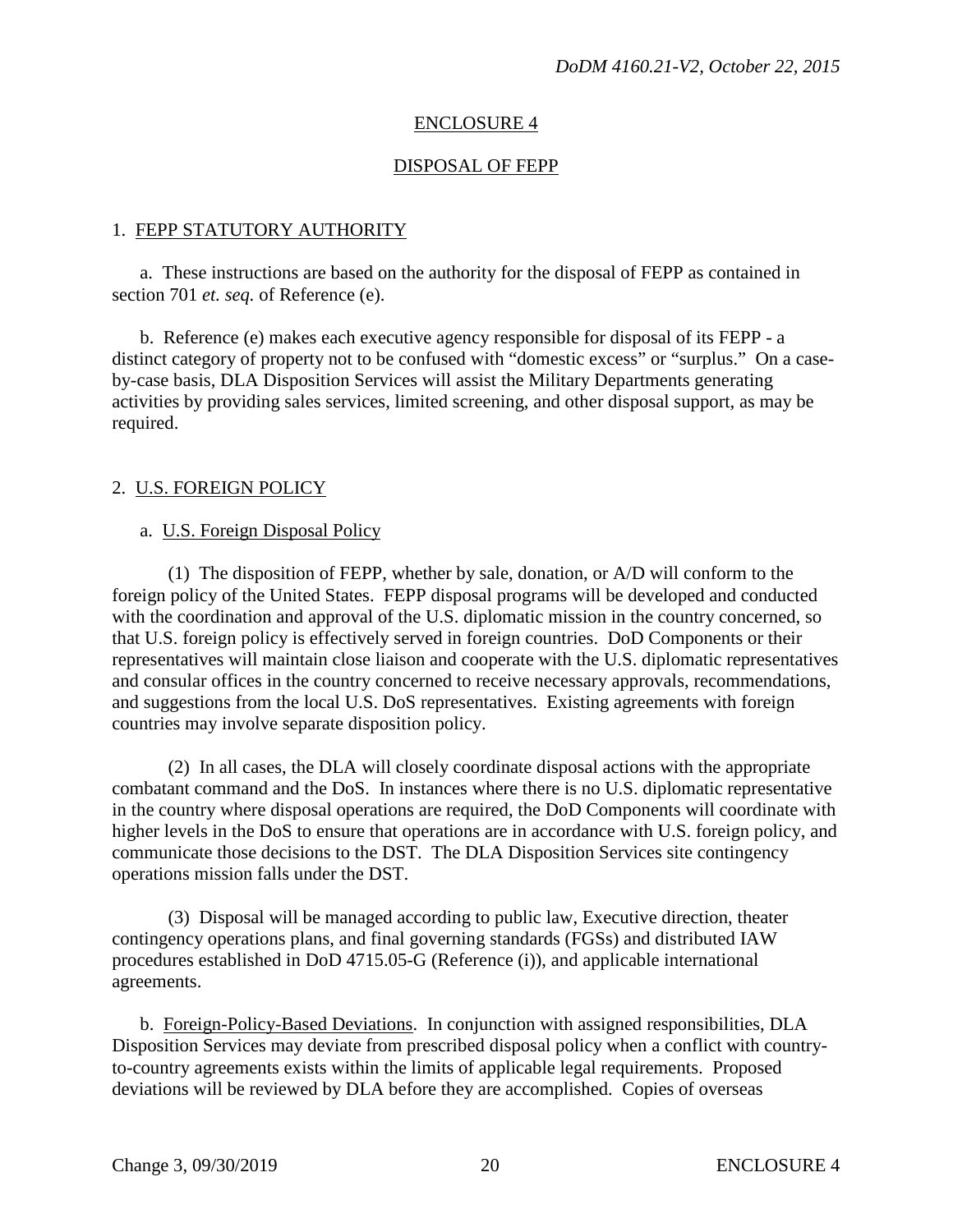command implementations of bilateral agreements will be provided to the headquarters (HQ) of the Military Departments concerned and to:

DLA Logistics Operations 8725 John J. Kingman Road Stop 6233 Fort Belvoir, VA 22060-6221

# 3. FEPP MANAGEMENT

a. This section on FEPP management procedures applies only to property located outside the zone of interior.

 b. FEPP may be directed or retrograded to the closest DLA Disposition Services site (with prior coordination of the receiving DLA Disposition Services site). For property located in remote areas without a servicing DLA Disposition Services site, DLA Disposition Services will determine the type and level of disposal services that can be provided and requirements for obtaining contracted disposal services for hazardous waste (HW), where necessary. Generating activities should closely coordinate projected property disposal requirements with DLA Disposition Services.

c. FEPP may not be sold directly or indirectly to restricted parties. DoD Components should be thoroughly aware of existing agreements applicable to the host government to permit expeditious disposition of FEPP.

 d. Donations and sales must be in accordance with current DoD policies regarding the types of items that can be released under the program. In addition, these transfers must be in accordance with DoD's Trade Security Control policy as specified in DoDI 2030.08 (Reference (j)). One way to accomplish this is via coordination with DLA Disposition services.

#### 4. DISPOSAL PROCESSING

a. HP. Generating activities will:

 (1) Identify FEPP HP generated overseas by a Safety Data Sheet (SDS) or HW profile sheet (HWPS)) and process according to Volume 4 of this manual.

 (2) Prior to relinquishing accountability or physical custody of HP overseas to a DLA Disposition Services site, comply with the applicable requirements as specified in the FGS established pursuant to the procedures outlined in Reference (i) and DoDI 4715.05 (Reference (k)).

(3) Package DoD HP in foreign countries IAW Volume 4 of this manual.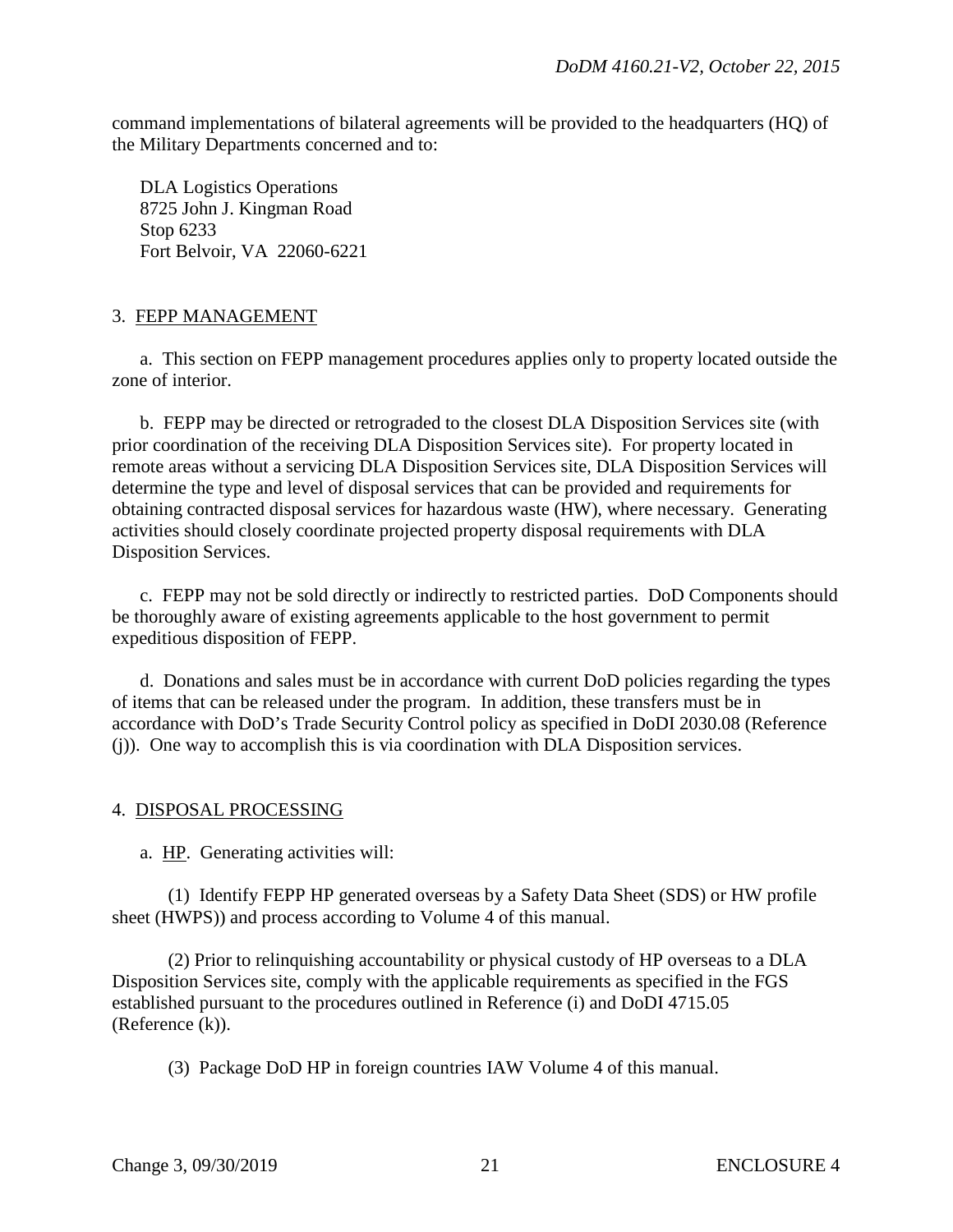(4) Follow Combatant Command or agency directions for FEPP HP generated in overseas contingencies. Guidance may vary depending on the operational setting.

# b. Screening

 (1) Military Departments, special programs, federal civilian agencies, and Foreign Military Sales (FMS) customers will screen FEPP on the DLA Disposition Services property accounting records as continental United States excess and surplus personal property.

 (2) Security assistance offices or representatives of the country where FEPP is located may request items under normal security assistance sales or transfers, according to Defense Security Cooperation Agency 5105.38-M (Reference (1)). These requests should be approved to the degree they contribute to the effective disposal of property. Items may be held until released provided added storage costs are reimbursed to the DoD. Use of in-process or implemented letters of offer and acceptance may not be available prior to disposal as described in Enclosure 4 of Volume 3 of this manual.

# c. Transfer and Donation Screening

 (1) GSA and other federal agency representatives may be allowed to screen FEPP for return and use in the United States when it is determined to be in the best interests of the United States to do so. However, in accordance with Reference (e), GSA's charter does not extend to property outside the continental United States (OCONUS). Accordingly, GSA does not typically approve documents for OCONUS transfers on the Standard Form (SF) 122, "Transfer Order Excess Personal Property"; GSA does approve documents for donation on SF 123, "Transfer Order Surplus Personal Property." The screening and property removal standards outlined in Enclosure 5 of Volume 3 of this manual will also apply to FEPP.

 (2) Through its on-site representatives, or by other means, GSA or the transferee will arrange for shipment (including containerized loads). The transferee recipient is responsible for the actual costs incurred for packing, crating, handling, and transportation to facilities in the United States, unless other arrangements are made.

# d. Disposal of FEPP for Substantial Benefits or the Discharge of Claims

 (1) FEPP (excluding battleships, cruisers, aircraft carriers, destroyers, submarines, and DoD records) may be transferred by the Secretary of Defense to foreign countries for foreign currencies or credits, substantial benefits, or claims discharge resulting from its compromise or settlement IAW the law, when the Secretary of Defense determines that the transfer is in the United States' interests. In Reference (a), the Secretary of Defense delegated authority to the ASD(S) to approve FEPP disposal for substantial benefits or claims discharge when determined that it is in the United States' interest. This delegation does not include authority for the ASD(S) to transfer FEPP to foreign countries for foreign currencies or credits.

 (2) FEPP is eligible for disposal for substantial benefits or the discharge of claims after the DoD, FMS, GSA, or State agency for surplus property screening is accomplished as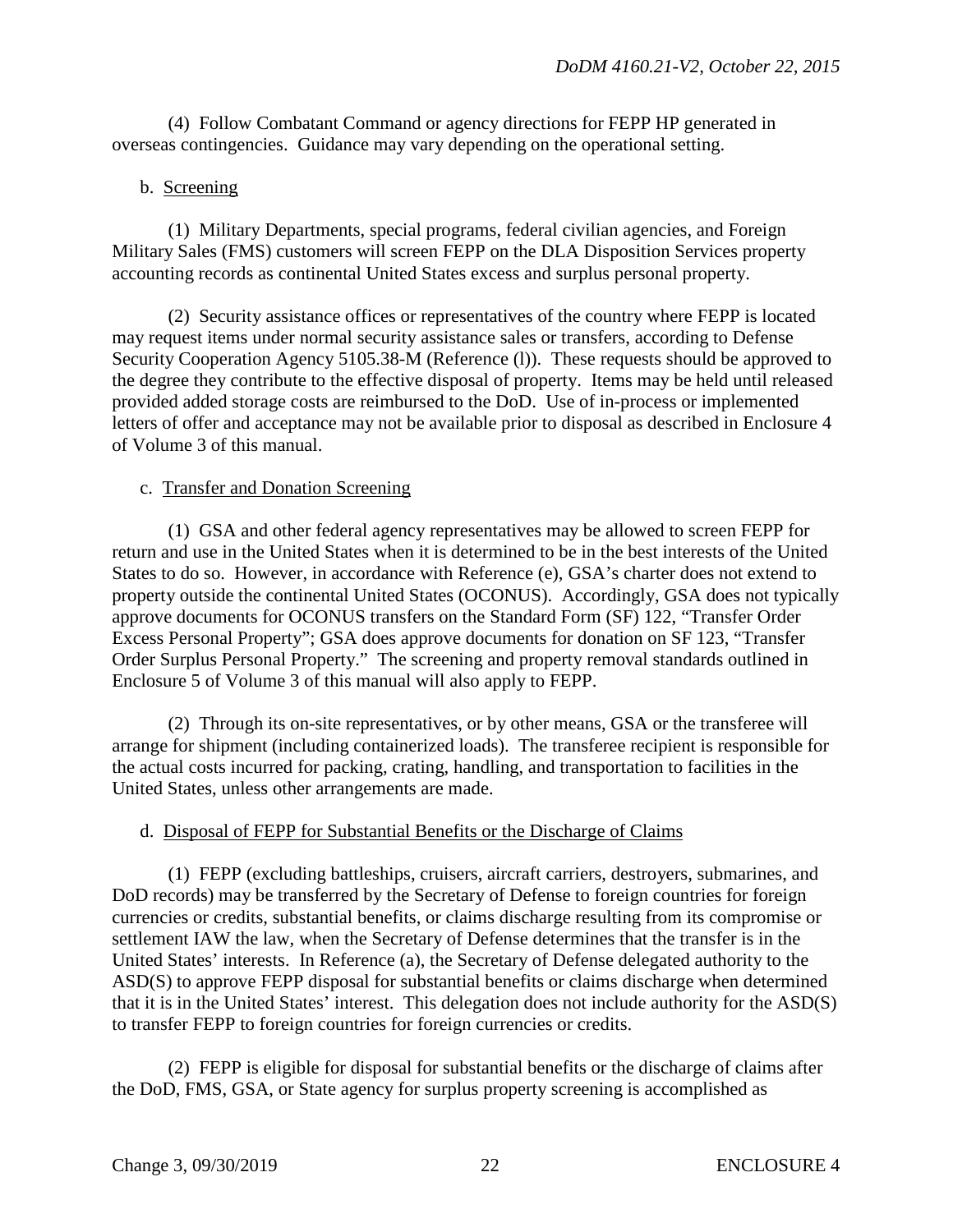prescribed in this enclosure, unless a waiver from the ASD(S) is obtained. GSA and other federal agency representatives may be allowed to screen FEPP for return and use in the United States when it is determined to be in the best interests of the United States to do so.

(3) FEPP disposal for substantial benefits or claims discharge is accomplished through use of a legally enforceable transfer agreement. Fair value rates are applied to the established inventory price as listed in DoD 7000.14-R (Reference (m)). Transfer agreements will:

(a) Identify any restrictions on the FEPP's ultimate destination, use, and disposition.

(b) Identify the items and the value of the items using the higher of its market value as military hardware or fair value computed using the fair value rates listed in Reference (m).

(c) Identify the tangible non-monetary benefits to be received by the U.S. Government in exchange for the property.

 (4) The ASD(S) will coordinate with the General Counsel of the Department of Defense in the review and approval of any proposed MOUs.

(5) The Military Departments will:

 (a) In coordination with the appropriate chief of the U.S. diplomatic mission, determine, based on local conditions, if it is in the United States' interests to dispose DoD FEPP for substantial benefits or claims discharge.

 (b) Report FEPP to DLA Disposition Services at the earliest possible date for DoD reutilization screening, and request expedited screening or waivers of screening when pertinent.

 (c) Develop the U.S. Government position and, in coordination with the DoS, conduct disposal negotiations with the recipient country.

 (d) Submit proposed agreements with justification and supporting documentation to the ASD(S) for review and approval.

(6) The Director, DLA, will:

 (a) Provide on-site assistance within reasonable limits of existing resources, to include accepting accountability of FEPP received in place, and accomplishing transfer of title to the recipient country.

 (b) Ensure that all requests for expedited screening or waivers of screening are promptly submitted to ASD(S) for approval.

#### e. FEPP Sales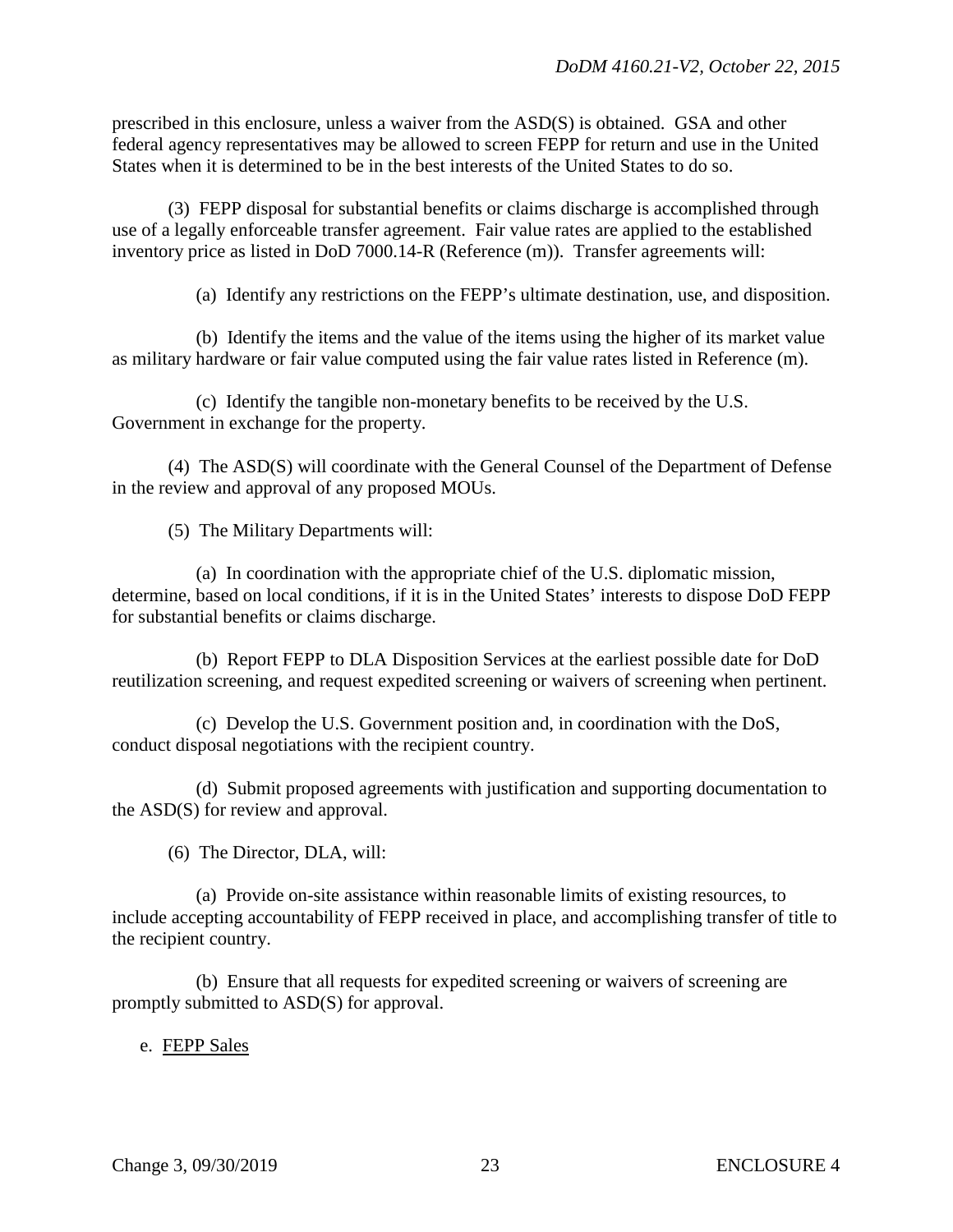(1) Sales Procedures. Subtitle I of Reference (e), as amended (also known as "The Federal Property and Administrative Services Act of 1949") requires that disposition of FEPP conform to U.S. foreign policy. To prevent delays of proposed sales and to afford appropriate DoS representatives ample opportunity for consideration of possible foreign policy aspects, sales plans or programs should be developed as far in advance of scheduled sale as possible and processed for coordination and approval. To fulfill this requirement, the procedures for processing sales of FEPP have been coordinated with the DoS:

 (a) DoD Components will conduct sales of DoD FEPP in accordance with the procedures in this manual, DoD policy, and in coordination with the diplomatic mission of the country in which the property is located. All sales must comply with applicable U.S. law and conform to U.S. foreign policy.

 (b) The U.S. diplomatic mission of each country where property for a sale solicitation is located will be provided a copy of that sale solicitation as soon as possible.

 (c) Prior to award, DLA Disposition Services coordinates with and requests support from the appropriate diplomatic mission or the U.S. Immigration and Customs Enforcement office at the appropriate U.S. Embassy to conduct an integrity and reliability check on successful bidders of munitions list items (MLIs) or Commerce Control List items according to the procedures in Reference (j).

 (2) Types of Sales. Agreements between the United States and foreign governments usually provide the conditions under which FEPP may be disposed. Sales are otherwise conducted according to the guidance and procedures in Enclosure 3 of Volume 3 of this manual, and any requirements imposed by the host country.

 (3) Sales of U.S. Military Mission Property. When U.S. Government-owned property assigned to Military Service attachés at military missions becomes FEPP, it is reported to the nearest DLA Disposition Services site. Where the volume is small and the Army, Naval, or Air Force Attaché Post is located away from a DLA Disposition Services site, the administrative officer of the diplomatic mission may be requested to conduct or assist in accomplishing the sale. These sales are conducted in accordance with established trade security controls procedures identified in Reference (j) and this manual. Sufficient documentation of any sale should be maintained to demonstratively prove passage of title and applicable accountable property records duly notated in accordance with the procedures identified in DoDI 5000.64 (Reference (n)).

 f. DoD IUID Registry. The disposal or sales of FEPP items that are marked with a UII must be updated in the DoD IUID Registry by the generating activity in accordance with the procedures of Enclosure 6 of Volume 1 of this manual.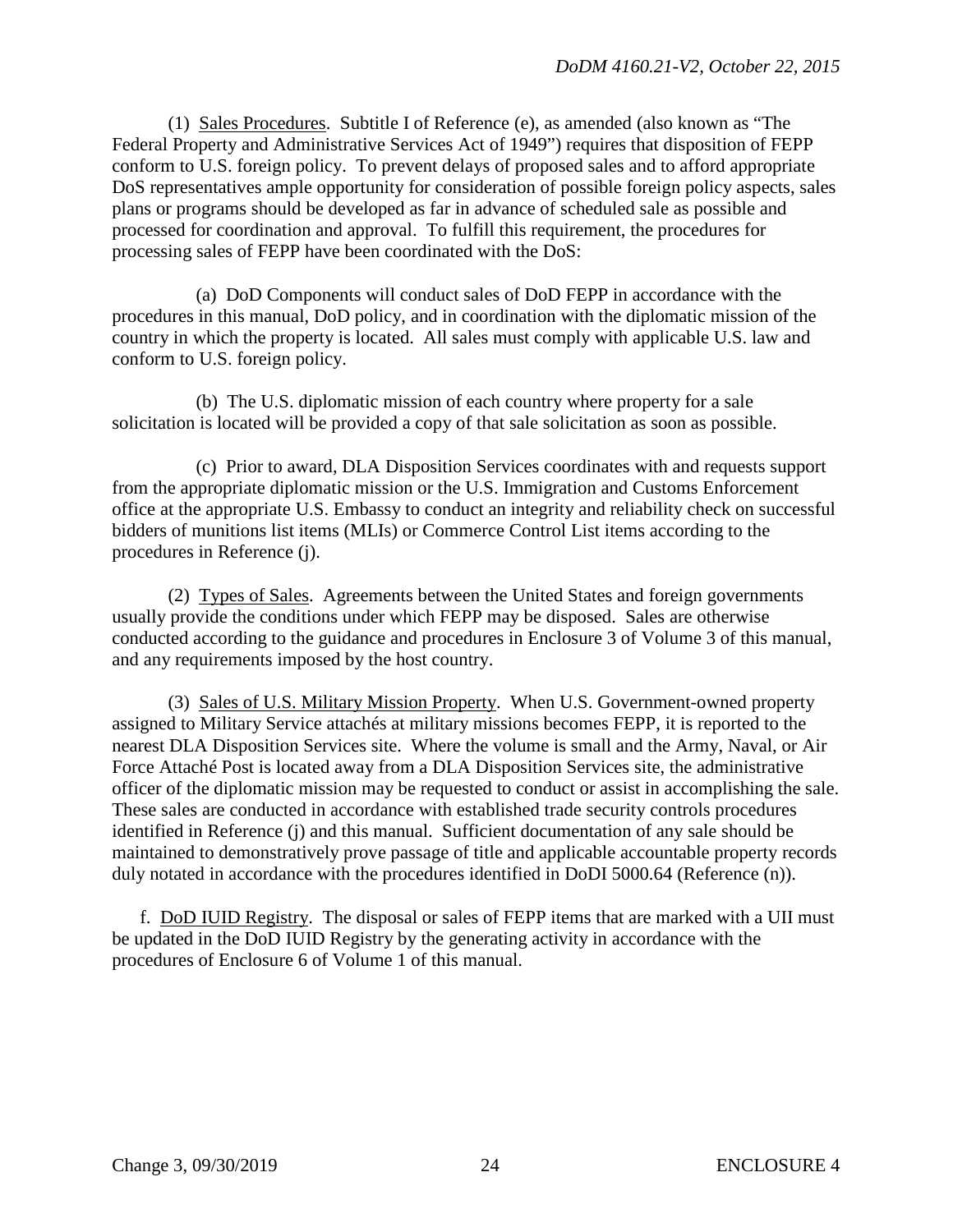#### ENCLOSURE 5

#### PRECIOUS METALS RECOVERY PROGRAM (PMRP)

#### 1. GENERAL

a. The DoD PMRP promotes the economic recovery of PM from excess and surplus PMbearing materiel, and also the reutilization of recovered fine PM for authorized internal purposes or as GFM. The program encompasses silver, gold, and the platinum family including palladium, iridium, rhodium, osmium, and ruthenium.

 b. Some items processed through the PMRP are now governed by federal, State, or local environmental regulations. Additional guidance for the processing of this materiel will be as stated in this enclosure or Volume 4 of this manual, as required by governing law.

 c. This enclosure details Military Department and Defense Agency procedures for implementing the DoD PMRP and obtaining NSNs to procure from DLA Troop Support. (Additional information is available on the DLA Troop Support Website at http://www.dscp.dla.mil/gi/general/metals/homepage.htm.)

#### 2. PROCEDURES

a. HQ, DLA. The HQ, DLA will:

 (1) Develop plans procedures and guidance for administration of the overall program within DLA.

 (2) Maintain liaison with the ASD(S) and other DoD Components, other government agencies, and industry on policy matters pertaining to the program.

 (3) Review and analyze data in evaluating program performance, identify and resolve deficiencies, and develop and recommend corrective action.

 (4) Review and approve resources, equipment augmentation, and replacement requirements in support of the PMRP.

(5) Review DLA field activities' implementing publications for compliance with policy.

 (6) Conduct and participate in studies, technical reviews, and surveys to ensure that current and future program operations are compatible with, and responsive to, effective and economical support requirements.

(7) Develop, in coordination with the Military Departments and Defense Agencies: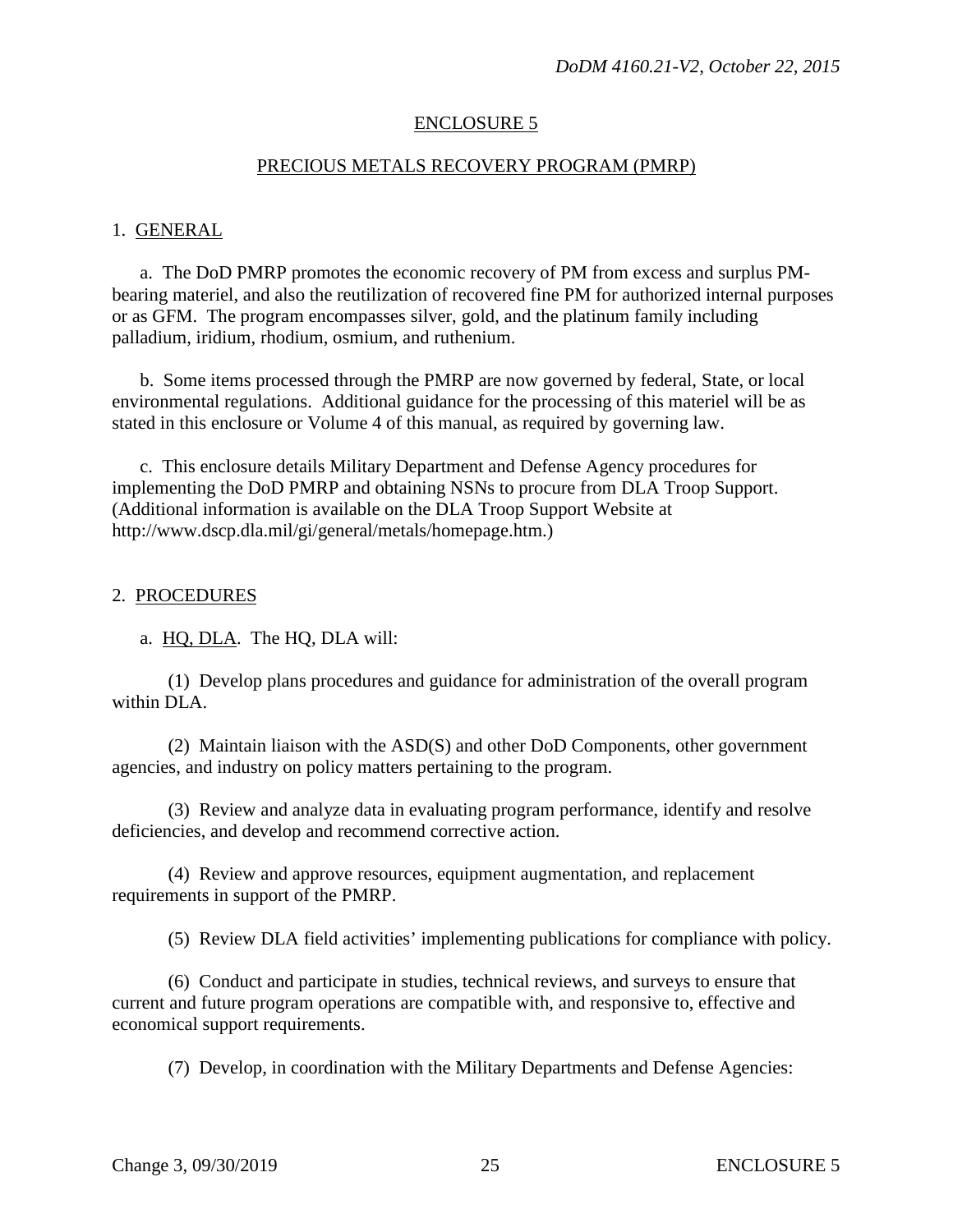(a) Uniform procedures.

 (b) Through the DLA Logistics Management Standards Office, a system of standard codes for identifying DoD materiel that contain PM.

(8) Provide program reports required by GSA or by the ASD(S).

 (9) Recommend to the ASD(S) discontinuance of the program or any part of it when determined to be no longer cost effective.

b. DoD Components. The DoD Components will:

(1) Participate in the PMRP.

 (2) Maintain a focal point to coordinate on all matters pertaining to the PMRP (see Table 5 for listing of focal points).

| The DoD program for the recovery and use of PM from excess and surplus end items, scrap,        |                                                                           |  |
|-------------------------------------------------------------------------------------------------|---------------------------------------------------------------------------|--|
| hypo solutions, and other PM-bearing materiel provides for the establishment of focal points at |                                                                           |  |
|                                                                                                 | DoD Component levels to coordinate on all matters pertaining to the PMRP. |  |
| <b>OSD</b>                                                                                      | Office of the Deputy Assistant Secretary of Defense for Logistics         |  |
|                                                                                                 | 4800 Mark Center Drive                                                    |  |
|                                                                                                 | Alexandria, VA 22350                                                      |  |
|                                                                                                 | DSN 372-5202                                                              |  |
| <b>DLA</b> Troop                                                                                | <b>DLA Troop Support</b>                                                  |  |
| Support                                                                                         | 700 Robbins Avenue                                                        |  |
|                                                                                                 | Philadelphia, PA 19111-5096                                               |  |
|                                                                                                 | Commercial (215) 737-8579                                                 |  |
| Army                                                                                            | Department of the Army                                                    |  |
|                                                                                                 | Office of the Deputy Chief of Staff, G4                                   |  |
|                                                                                                 | <b>ATTN: DALO-SMP</b>                                                     |  |
|                                                                                                 | 500 Army Pentagon                                                         |  |
|                                                                                                 | Washington, DC 20310-0500                                                 |  |
| <b>Navy</b>                                                                                     | Assistant Chief of Staff for Operational Support (ACOS)                   |  |
|                                                                                                 | Code 0363.07                                                              |  |
|                                                                                                 | 700 Robbins Ave.                                                          |  |
|                                                                                                 | Philadelphia, PA 19111-5098                                               |  |
| Air Force                                                                                       | Air Force Materiel Command                                                |  |
|                                                                                                 | HQ AFMC/A4RM                                                              |  |
|                                                                                                 | 4375 Chidlaw Road, Room B113                                              |  |
|                                                                                                 | Wright-Patterson AFB, OH 45433-5006                                       |  |

#### Table 5. PMRP Focal Points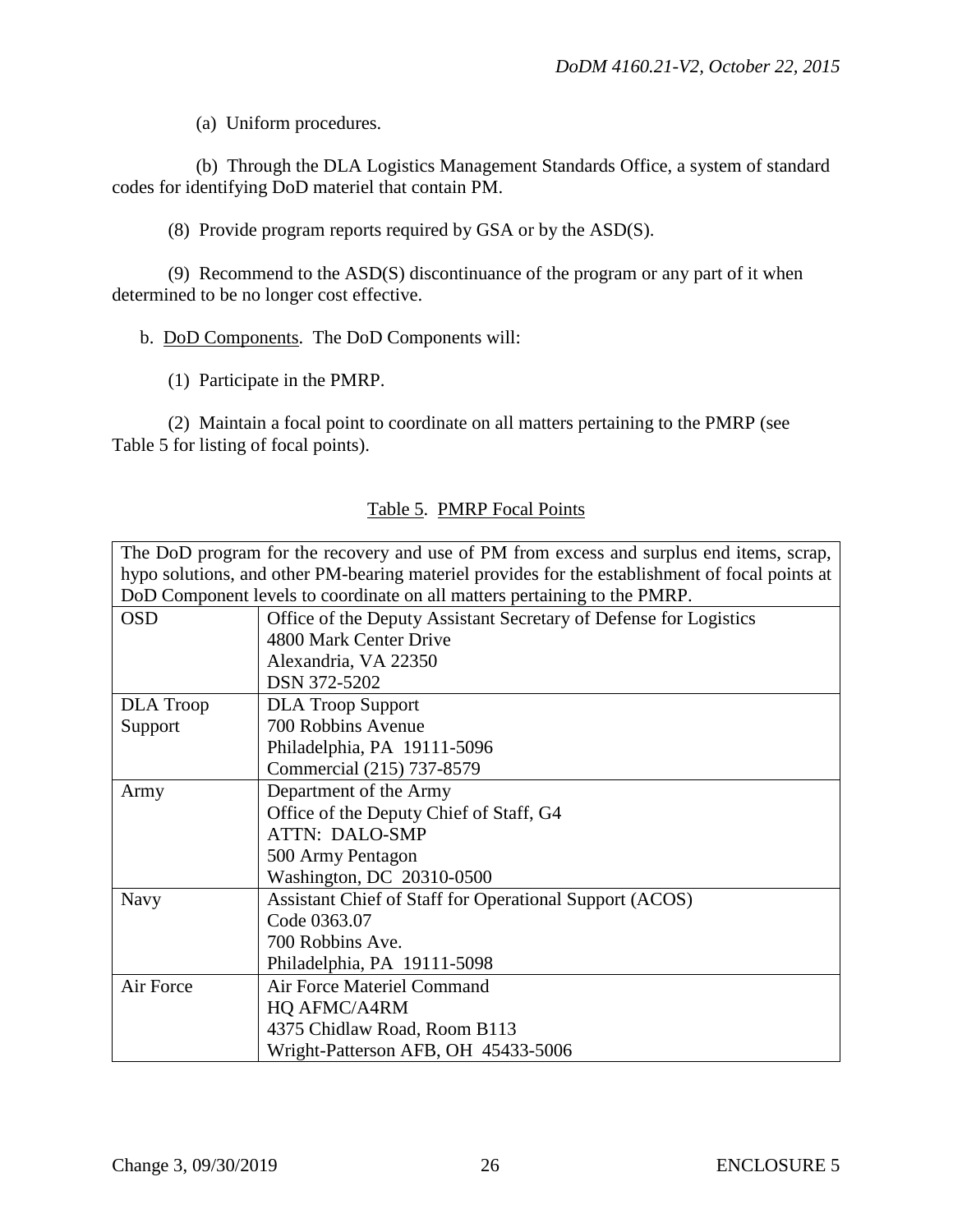| Marine Corps           | Commandant of the Marine Corps                  |
|------------------------|-------------------------------------------------|
|                        | LPC-2 3000 Marine Corps, Pentagon, RM 2E211     |
|                        | Washington, DC 20350                            |
|                        | <b>DSN 225-8900</b>                             |
| U.S. Coast             | Commandant                                      |
| Guard                  | Headquarters, U.S. Coast Guard                  |
|                        | $CG-84$                                         |
|                        | 2100 Second Street, SW                          |
|                        | Washington, DC 20593-0001                       |
| <b>DLA</b>             | Headquarters, DLA                               |
|                        | DLA J-3728725 John J. Kingman Road              |
|                        | STOP 6233, Fort Belvoir, VA 22060-6221          |
| <b>GSA</b>             | Personal Property Management Policy Division    |
|                        | GSA, Office of Government-Wide Policy (MTP)     |
|                        | 1800 F Street, NW, Room 1221A                   |
|                        | Washington, DC 20405                            |
| <b>DLA</b> Disposition | <b>DLA Disposition Services, Federal Center</b> |
| <b>Services</b>        | 74 N. Washington Avenue                         |
|                        | <b>DLA Disposition Services-BCP</b>             |
|                        | Battle Creek, MI 49017-3092                     |

# Table 5. PMRP Focal Points, Continued

(3) Maximize the use of fine PM for authorized internal use or as GFM.

 (4) Identify the type, quantity, and location of the PM contained in an item that has management-assigned assets, and assign a PM indicator code (PMIC) to the item. Notify DLA to arrange for such items to be included in the federal catalog records with the PMIC, a mandatory data element for any documentation of the item. They are presented as a result of an NSN Characteristic Search from the DLA Logistics Information Service Federal Logistics Information System (FLIS) in accordance with DoD Manual 4100.39 (Reference (o)). The PMICs listed in Table 6 are approved for use in Defense Logistics Manual (DLM) 4000.25-1 (Reference (p)).

# Table 6. PMICs

| Use PMIC to identify PM content. The PMIC must appear in record position 62 of |                                                                       |  |
|--------------------------------------------------------------------------------|-----------------------------------------------------------------------|--|
| DTIDs. (Also referred to as card column.)                                      |                                                                       |  |
| $\mathbf{A}$                                                                   | Item does not contain PM.                                             |  |
| $\mathbf C$                                                                    | Item contains combination of two or more PM (silver, gold, platinum). |  |
| G                                                                              | Item contains gold.                                                   |  |
| P                                                                              | Item contains platinum family metals.                                 |  |
| S                                                                              | Item contains silver.                                                 |  |
|                                                                                | PM type is unknown.                                                   |  |
|                                                                                | PM type varies between manufacturers.                                 |  |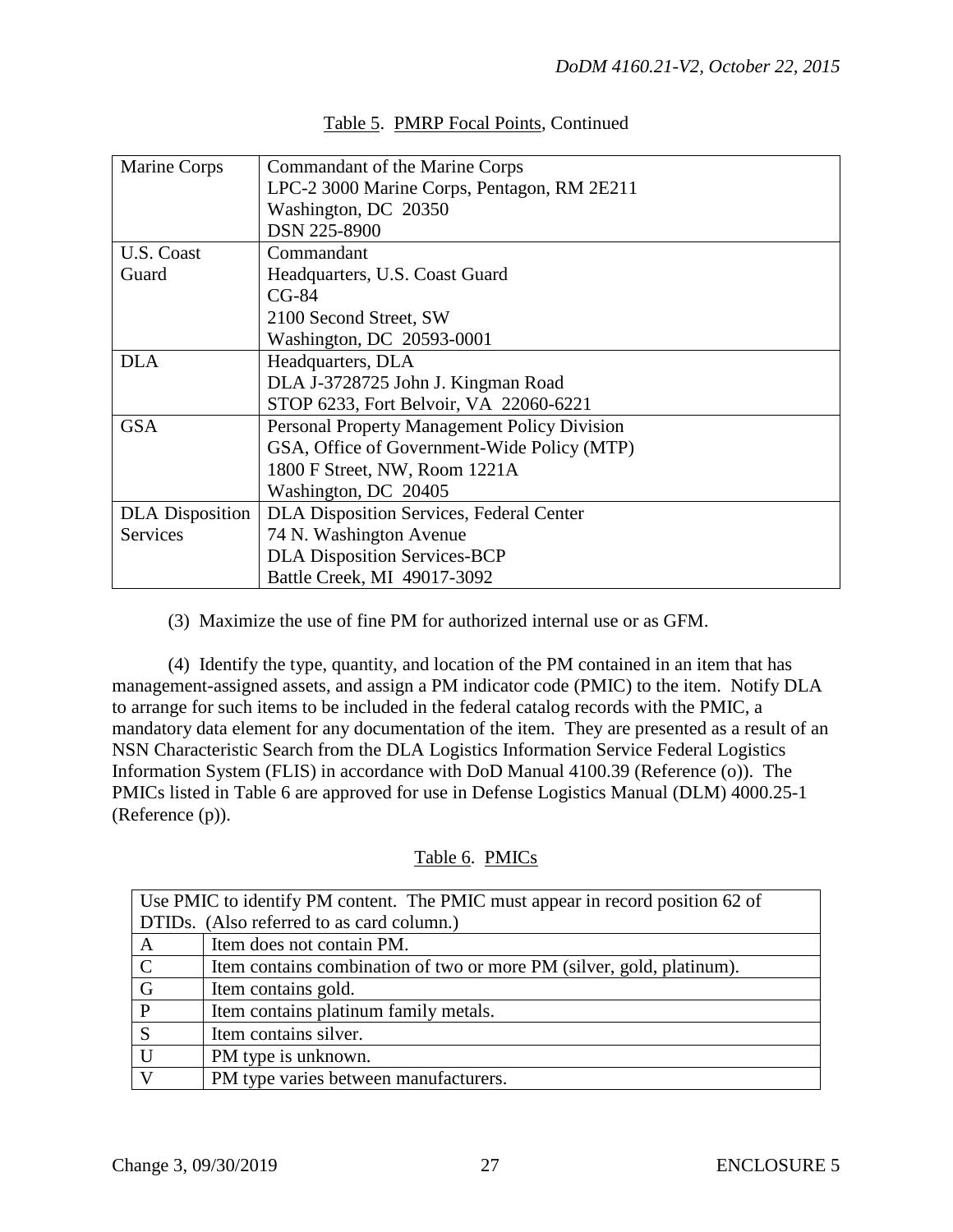(5) Operate currently assigned recovery equipment; perform operating level maintenance for equipment; advise the DLA Disposition Services PMRP representative when major repairs or services are needed and skills or parts are not available at the local activity for equipment they operate; and identify any equipment or major repair parts and services required for maximizing recovery efforts.

 (6) Transfer PM-bearing materiel to the nearest DLA Disposition Services site or, when jointly agreeable or approved by DLA Disposition Services and subject to receipt of fund citation from DLA Disposition Services, ship to the collection or recovery activity designated by DLA Disposition Services.

 (7) Assist in the identification of potential additional generating activities within the DoD.

c. FCAs. DLA Instruction 4160.02 (Reference (q)) specifies the procedures for FCAs to participate in the DoD PMRP (and be relieved of the requirement to establish their own program) if they use products containing PM and contribute PM-bearing metals scrap to the DoD PMRP. To participate, FCAs must execute an agreement with DLA which stipulates that the FCA must collect and transfer PM to DLA Disposition Services sites to order metals from DLA Troop Support.

d. DLA Disposition Services. The DLA Disposition Services will:

 (1) Provide program guidance for administering the receipt, storage, processing, shipment, and refining of PM-bearing scrap and residual material generated by DoD Components and participating FCAs.

 (2) Assist in the development of budgetary programs for management of recovery operations under the program.

 (3) Provide DLA implementing procedures for operation of the PMRP according to the procedures in this volume.

(4) Ensure records pertaining to all costs related to the PMRP are maintained.

 (5) Establish standards to measure the efficiency and cost-effectiveness of recovery efforts.

 (6) Establish procedures for acquisition and accountability of PMRP equipment, repair parts, and maintenance services.

 (7) Ensure DLA Disposition Services sites accept unclassified excess and surplus PMbearing materiel generated by DoD Components or participating FCAs.

 (8) Develop and implement procedures for maintaining accountability of all PM-bearing scrap and residual materials received.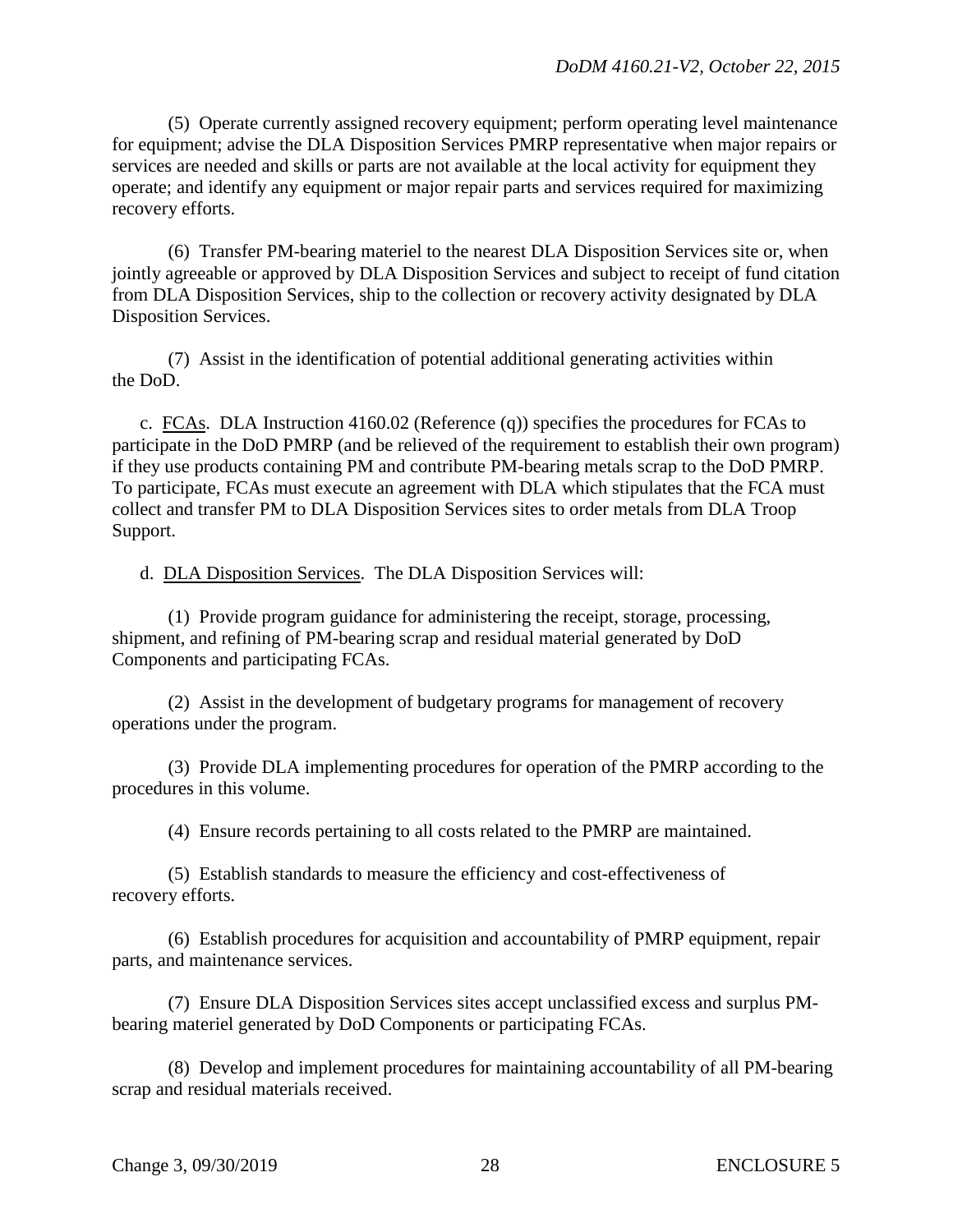(9) Provide appropriate PM recovery equipment to generating activities when economically feasible and justifiable, and replace this equipment, as necessary.

 (10) In coordination with DLA Troop Support, complete items required for a report on the PMRP for submission to HQ DLA, as required. Data will include PM recovered and issued, costs avoided, and all PMRP expenses.

 (11) Develop statements of work; solicit, award, and perform post-award functions for PM recovery contracts.

 (12) Conduct staff visits to DoD installations and participating FCAs to provide technical assistance and support.

e. DLA Troop Support. The DLA Troop Support will:

 (1) Function as the commodity inventory control point (ICP) in the supply and Defense Working Capital Fund (DWCF) management of fine metals under the PMRP.

 (2) Receive deposits of fine PM from DLA Disposition Services recovery contractors and reimburse DLA Disposition Services for incurred recovery expenses from the DLA Troop Support DWCF.

 (3) Provide fine PM at recovery cost plus authorized surcharge (such as administration, insurance, transportation) to authorized DoD activities and participating FCAs for internal use or use as GFM.

 (4) Accept fine PM offered by DoD Components and FCAs through direct transfer of such assets if earlier certification has been furnished that the material offered is at least equal in purity to that identified in specifications of the applicable NSN. Where the purity is not at least equal or the determination cannot be made, DLA Troop Support is authorized to instruct the offering activity to contact DLA Disposition Services for disposal instructions.

 (5) Establish DLA Troop Support DWCF issue prices for each PM based on PMRP recovery costs and authorized surcharges. Prices are fixed during the budget execution year to the maximum practicable extent.

 (6) Establish and maintain DWCF records of receipts, quantity on hand, location, and issues by primary or significant customers for each PM.

 (7) Report excess PM to Defense National Stockpile Center for transfer to the national stockpile.

 (8) Complete items required for a report on the PMRP, for submission to HQ DLA, as required, to include: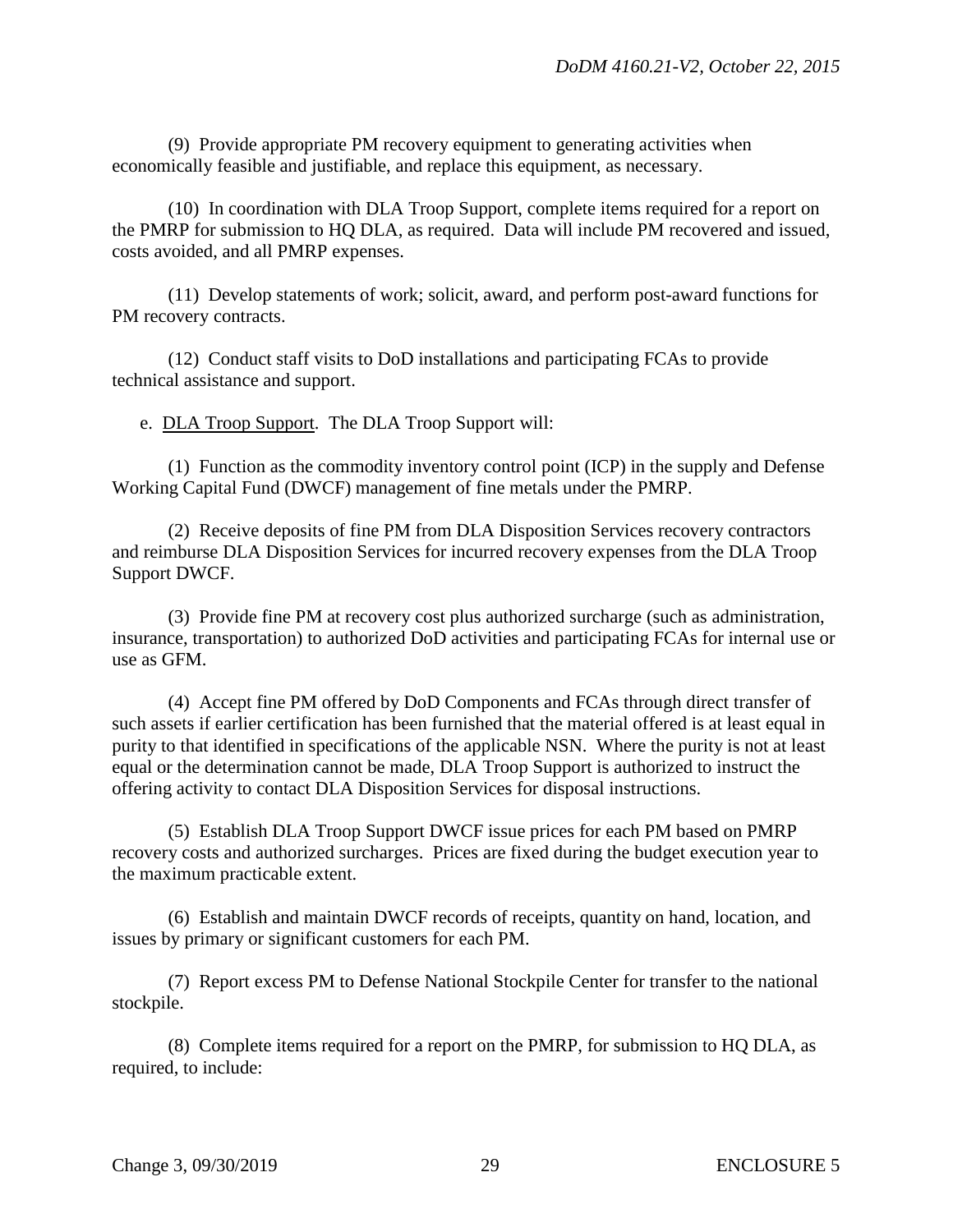(a) Fine PM (troy ounces) available for issue: gold, silver, and the platinum family metals.

- (b) Issues (troy ounces) of gold, silver, and the platinum family metals.
- (c) Issue price of gold, silver, and the platinum family metals.

## 3. DISPOSAL PROCESSING

a. DoD generating activities and other participating FCAs are required to transfer all excess fine PM and PM-bearing materiel to their servicing DLA Disposition Services site. However, there may be times when a generating activity may be authorized to ship PM-bearing materiel, such as electrolytic flake, film ash, or electronics, directly to a commercial contractor. In addition to specific PM-bearing property that requires special handling as a part of the turn-in process found in Volume 4 of this manual, sources of PM-bearing items eligible for processing for PM recovery can be found at Table 7.

b. NSN items that contain potentially recoverable PM are so coded in the FLIS and federal logistics under the PMIC. PM-bearing electronic scrap will be segregated and sorted (if necessary) into the types of PM scrap found on the Excel Spreadsheet "LSN Master List" on the DLA Disposition Services Website:

https://www.dla.mil/DispositionServices/Offers/Disposal/TurnIn/Forms.aspx#lsn. PM-bearing scrap sources listed in Table 7 may contain any of the PM, either solely or in combination.

| <b>PM Scrap Sources</b>         | <b>PM-bearing Items</b>   |
|---------------------------------|---------------------------|
|                                 | circuit cards/boards      |
|                                 | circuit breakers          |
| Electrical and electronic scrap | connectors                |
|                                 | contacts                  |
|                                 | plugs                     |
|                                 | PM-bearing chemical salts |
|                                 | relays                    |
|                                 | wave guides               |
|                                 | wiring harness            |

| Table 7. Sources of PM-bearing Items |  |  |
|--------------------------------------|--|--|
|                                      |  |  |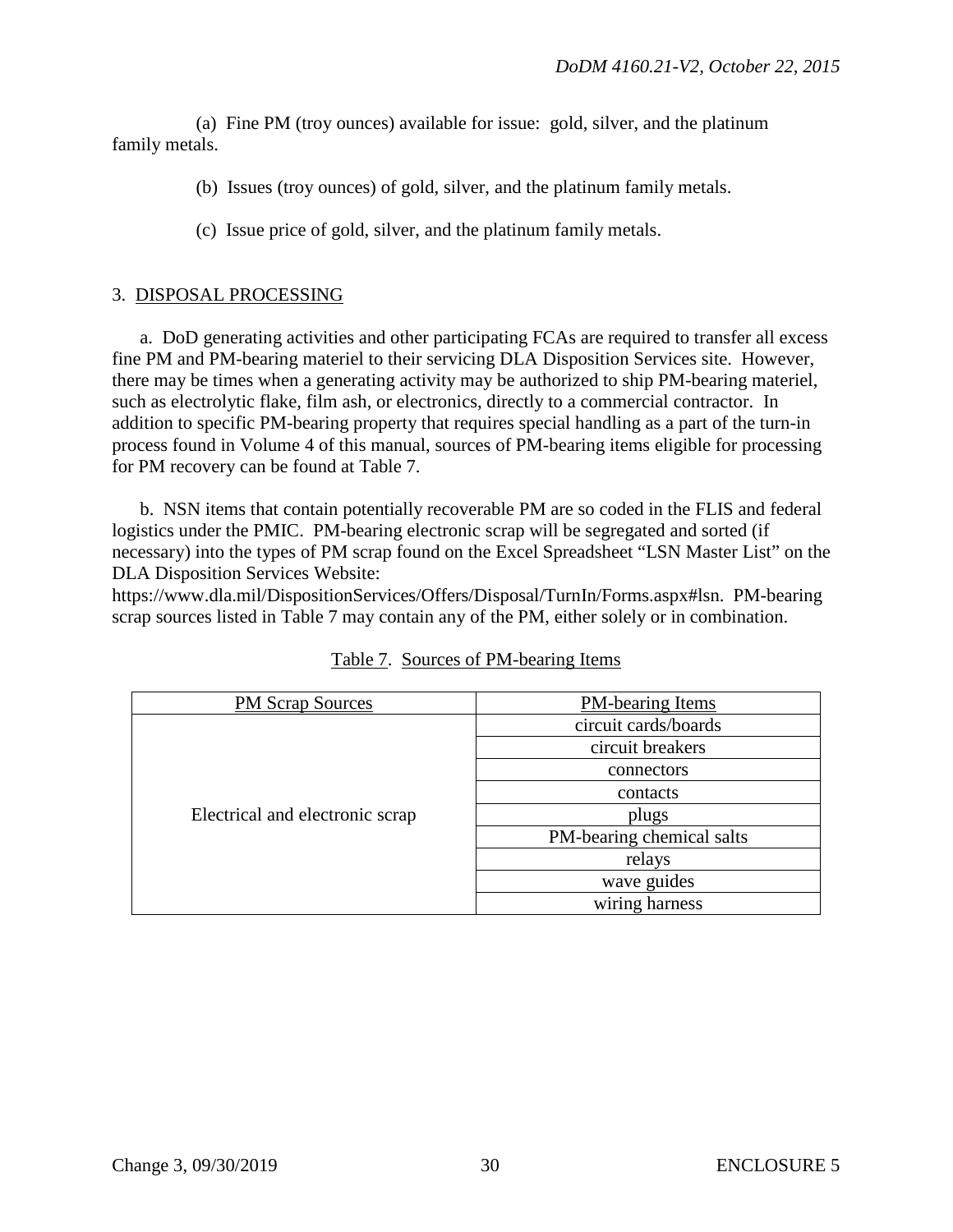| <b>PM Scrap Sources</b> | <b>PM-bearing Items</b>                      |
|-------------------------|----------------------------------------------|
|                         | buss bars                                    |
|                         | anode butts                                  |
|                         | batteries (silver/copper, silver/cadmium,    |
|                         | silver zinc, and silver/magnesium)           |
|                         | dental wires                                 |
|                         | dental powders                               |
|                         | desalting kits                               |
|                         | film and paper                               |
|                         | jewelry                                      |
|                         | plated or washed silver surfaces             |
|                         | radar antennas                               |
|                         | receiver assemblies                          |
|                         | relay contact points                         |
| Silver-bearing items    | tableware                                    |
|                         | silver-clad base metal                       |
|                         | silver-bearing jet engine parts              |
|                         | silver solders                               |
|                         | silver brazing alloys                        |
|                         | silver flake, grindings and dust             |
|                         | silver-lined, -clad, or -plated decorations, |
|                         | badges, awards, medals, buttons, and other   |
|                         | insignia                                     |
|                         | silver wire                                  |
|                         | silver turnings                              |
|                         | hypo (fixer) solutions                       |
|                         | silver nitrate solution                      |
|                         |                                              |
|                         | brazing alloys                               |
|                         | dental sweepings                             |
|                         | dental scrap                                 |
|                         | dental wire                                  |
|                         | gold-clad parts                              |
| Gold-bearing items      | gold connector pins                          |
|                         | gold salts and solders                       |
|                         | jewelry                                      |
|                         | optical scrap                                |
|                         | medals                                       |
|                         | plating hangers and wires                    |

# Table 7. Sources of PM-bearing Items, Continued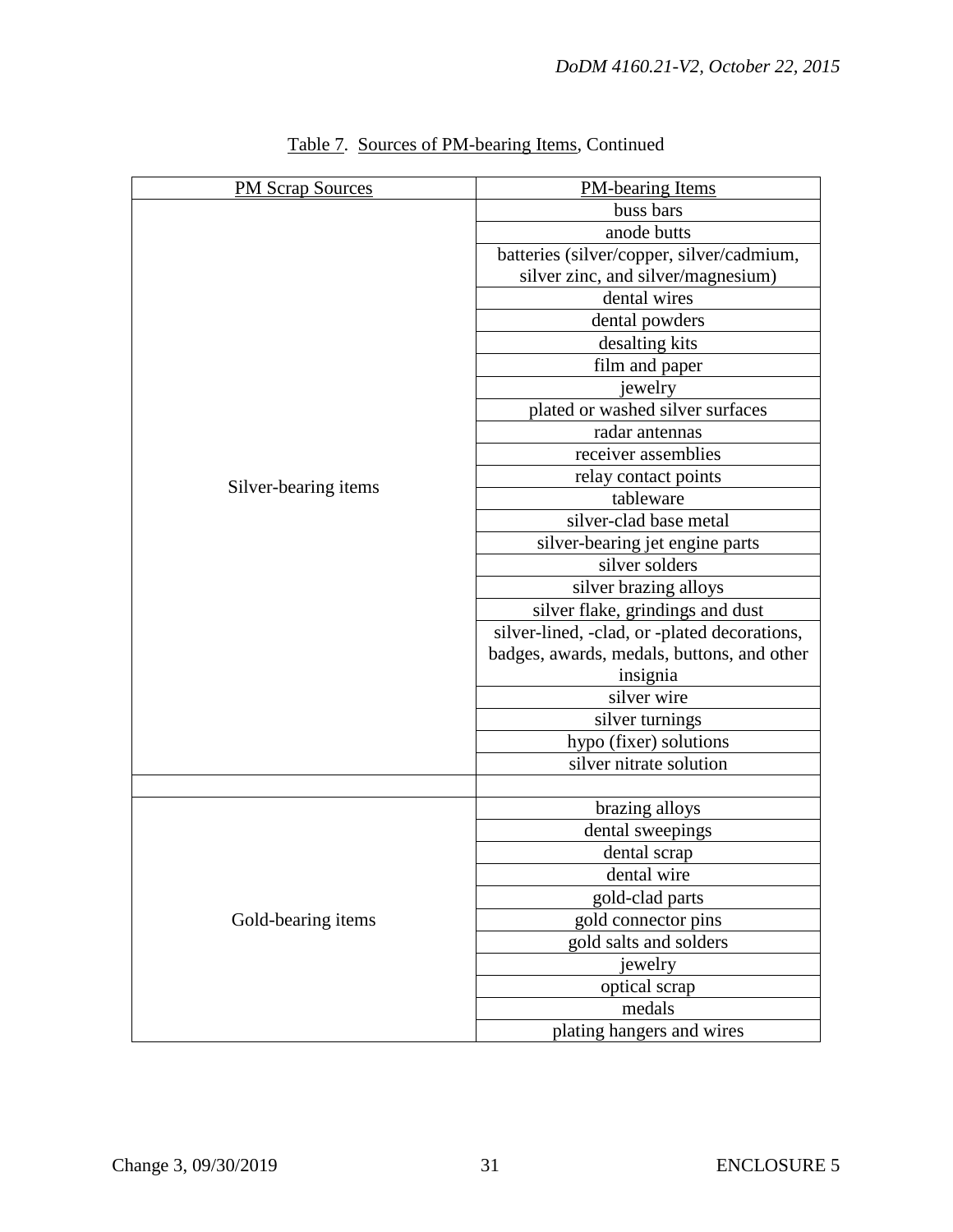| <b>PM Scrap Sources</b>                                             | <b>PM-bearing Items</b>                     |  |
|---------------------------------------------------------------------|---------------------------------------------|--|
| Gold-bearing items<br>Platinum and platinum family-bearing<br>items | relay and contact points                    |  |
|                                                                     | transistors and diodes                      |  |
|                                                                     | uniform emblems, buttons, and badges        |  |
|                                                                     | gold-bearing eyeglass frames                |  |
|                                                                     | gold-plated lapel pins                      |  |
|                                                                     | gold foil                                   |  |
|                                                                     | gold grindings and dust                     |  |
|                                                                     | gold lined, -clad, or -plated decorations,  |  |
|                                                                     | badges, awards, medals, buttons, and other  |  |
|                                                                     | insignia                                    |  |
|                                                                     | gold wire                                   |  |
|                                                                     | gold turnings                               |  |
|                                                                     |                                             |  |
|                                                                     | aircraft magnetos                           |  |
|                                                                     | aircraft relay contact points/breakers      |  |
|                                                                     | aircraft spark plugs (platinum)             |  |
|                                                                     | dental wire (platinum alloy)                |  |
|                                                                     | detonator fuses                             |  |
|                                                                     | electronic diodes and parts                 |  |
|                                                                     | electronic tube grid                        |  |
|                                                                     | evaporators and evaporate dishes            |  |
|                                                                     | insignia coding boards                      |  |
|                                                                     | magnetos (platinum)                         |  |
|                                                                     | platinum/group catalysts                    |  |
|                                                                     | platinum foil                               |  |
|                                                                     | platinum resistor furnace coils             |  |
|                                                                     | semiconductors and resistant alloys         |  |
|                                                                     | solenoid switches (platinum)                |  |
|                                                                     | spinnerets and feeder dies                  |  |
|                                                                     | telephone switchboards (palladium)          |  |
|                                                                     | thermocouple wires                          |  |
|                                                                     | triodes for various transmitting amplifiers |  |
|                                                                     | voltage regulators                          |  |
|                                                                     | platinum grindings and dust                 |  |
|                                                                     | platinum and palladium wire                 |  |
|                                                                     |                                             |  |

# Table 7. Sources of PM-Bearing Items, Continued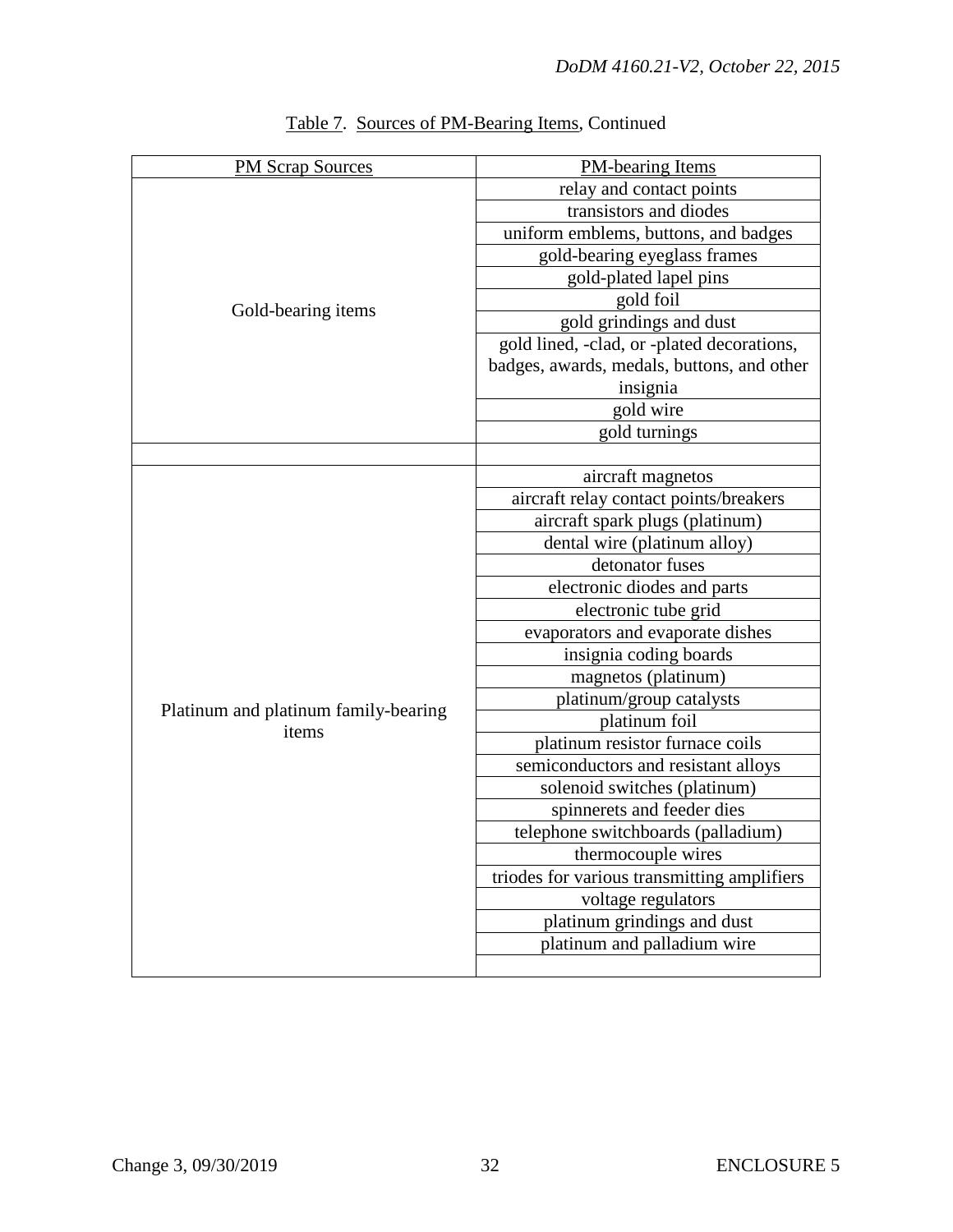| PM Scrap Sources                    | <b>PM-bearing Items</b>           |
|-------------------------------------|-----------------------------------|
|                                     | Electronic scrap                  |
|                                     | Chemical salt solutions           |
|                                     | High-temperature-resistant alloys |
|                                     | Paste                             |
|                                     | Powders                           |
|                                     | prosthetic appliances             |
| Scrap containing combinations of PM | Relays-electrical                 |
|                                     | Resins                            |
|                                     | <b>Ribbons</b>                    |
|                                     | <b>Salts</b>                      |
|                                     | Sweeps                            |
|                                     | Telephone switching scraps        |
|                                     | Thick film                        |

# Table 7. Sources of PM-Bearing Items, Continued

c. The generating activities (the DoD, FCA, etc.) will:

 (1) Transfer excess usable PM-bearing property, scrap, and waste material to DLA Disposition Services sites IAW uniform transfer procedures contained in Enclosure 4 of Volume 1 of this manual.

 (2) Include on the DTID or attached documentation, any available information pertaining to the PM content, such as metal type, quantity, location, PMIC, and any known or suspected hazardous components.

 (3) Properly segregate PM-bearing scrap and waste material before transferring to a DLA Disposition Services site.

d. The DLA Disposition Services sites will:

 (1) Comply with guidance set forth within Reference (q), as it applies to receipt and documentation of materiel coming into DLA Disposition Services sites, including PM-bearing materiel.

 (2) Accept accountability for PM-bearing materiel, except where acceptance is prevented by law or regulation (some examples are ammunition and explosives (AE) unless certified inert, Classified unless declassified). When appropriate storage or security facilities are not available, DLA Disposition Services sites will arrange for generating activities or the host installation to retain or accept custody of the materiel until such time as disposition can be accomplished.

 (3) Make every effort to confirm the presence of PM when materiel is received that has not been identified as PM-bearing materiel but that, on the basis of experience or visual inspection, is suspected of containing PM. Assistance can be obtained from the PM master file or items identified by NSN; through actual chemical testing of the materiel following prescribed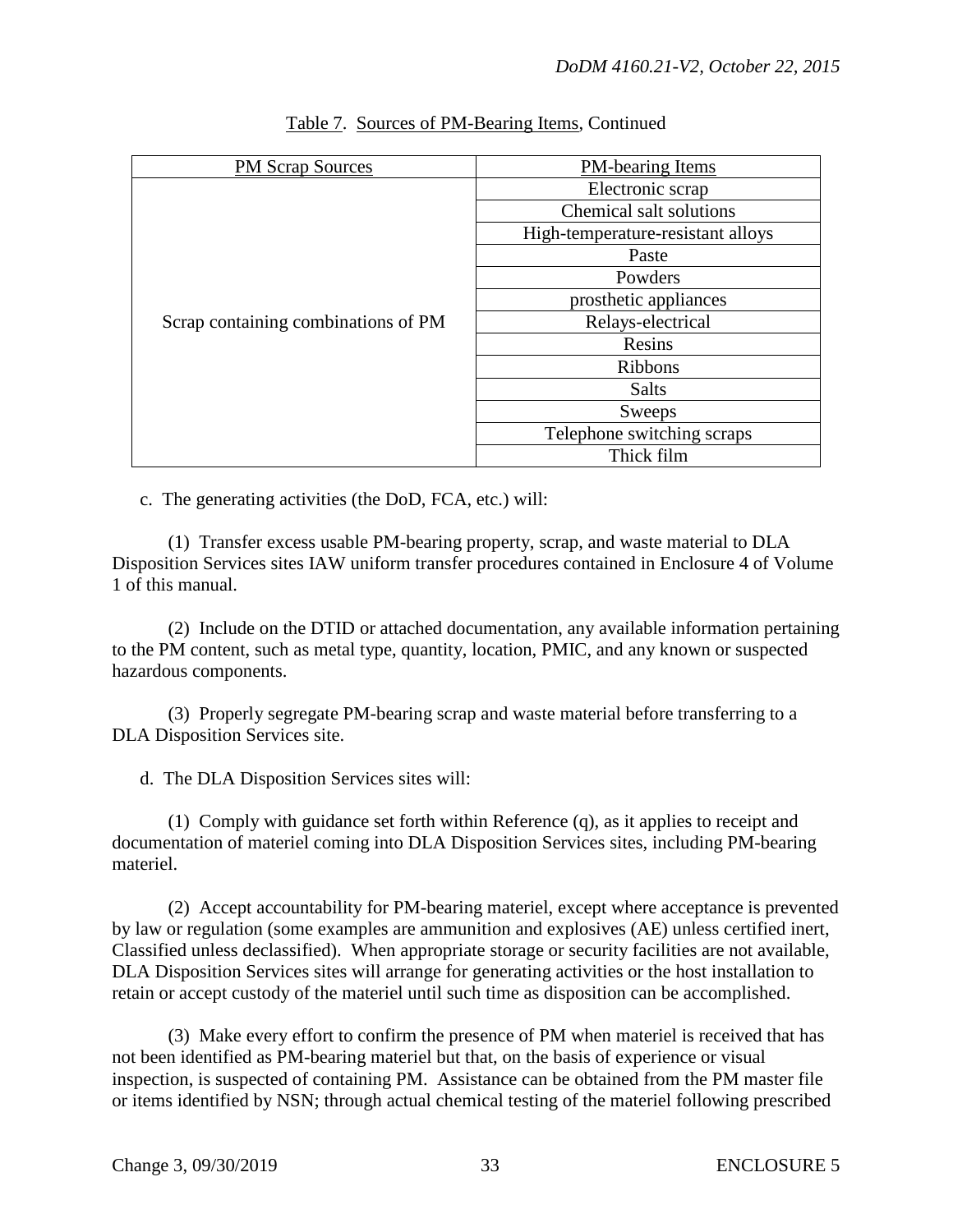metals identification procedures; or recommendation to DLA Disposition Services that the materiel be assayed. A list of sources of PM-bearing items can be found in Table 7 of this volume.

- (4) As appropriate, process PM-bearing items by:
	- (a) Providing screening for reutilization, transfer, or donation as items.

 (b) Offering items for sale as at minimum acceptable bid prices that reflect the net recovery value of PM content based on current market price. The net recovery value is determined by first converting the known PM content to troy ounces. Conversion factors in Table 8 of this volume should be used for this purpose. The number of troy ounces multiplied by the current market price of the fine PM, less the estimated cost of recovery and refining, gives the net recovery value of PM content in an item.

| Multiply              | $\underline{B} \underline{v}$ | To Obtain                  |
|-----------------------|-------------------------------|----------------------------|
| Gallon (U.S.)         | 3.78543                       | Liters                     |
| Gallon (U.S.)         | 0.82367                       | Imperial gallon            |
| Gallon (Imperial)     | 4.546                         | Liters                     |
| Gallon (Imperial)     | 1.201                         | U.S. gallon                |
| Grains (troy)         | 0.06480                       | Grams                      |
| Grains (troy)         | 0.0020834                     | Troy ounces                |
| Grams                 | 0.03215                       | Troy ounces                |
| Grams                 | 0.03527                       | Avoirdupois (avoir) ounces |
| Grams                 | 15.43                         | Grains                     |
| Kilograms             | 2.205                         | Avoir pounds               |
| Kilograms             | 0.0011023                     | Short tons                 |
| Liter                 | 0.219973                      | Imperial gallon            |
| Liter                 | 0.2642                        | U.S. gallon                |
| Ounces (avoir)        | 0.9115                        | Troy ounces                |
| Ounces (troy)         | 0.06857                       | Avoir pounds               |
| <b>Ounces</b> (troy)  | 1.09714                       | Avoir ounces               |
| <b>Ounces</b> (troy)  | 31.103481                     | Grams                      |
| <b>Ounces</b> (avoir) | 28.349527                     | Grams                      |
| Pounds (avoir)        | 453.592                       | Grams                      |
| Pounds (avoir)        | 0.45351                       | Kilograms                  |
| Pounds (avoir)        | 14.5833                       | Troy ounces                |
| Ton (short)           | 2000                          | Pounds                     |
| Ton (short)           | 907.18486                     | Kilograms                  |

#### Table 8. Conversion Factors Used in the PMRP

 (c) Selling, if high bid reduced by the estimated cost of sale meets or exceeds the established minimum acceptable bid price.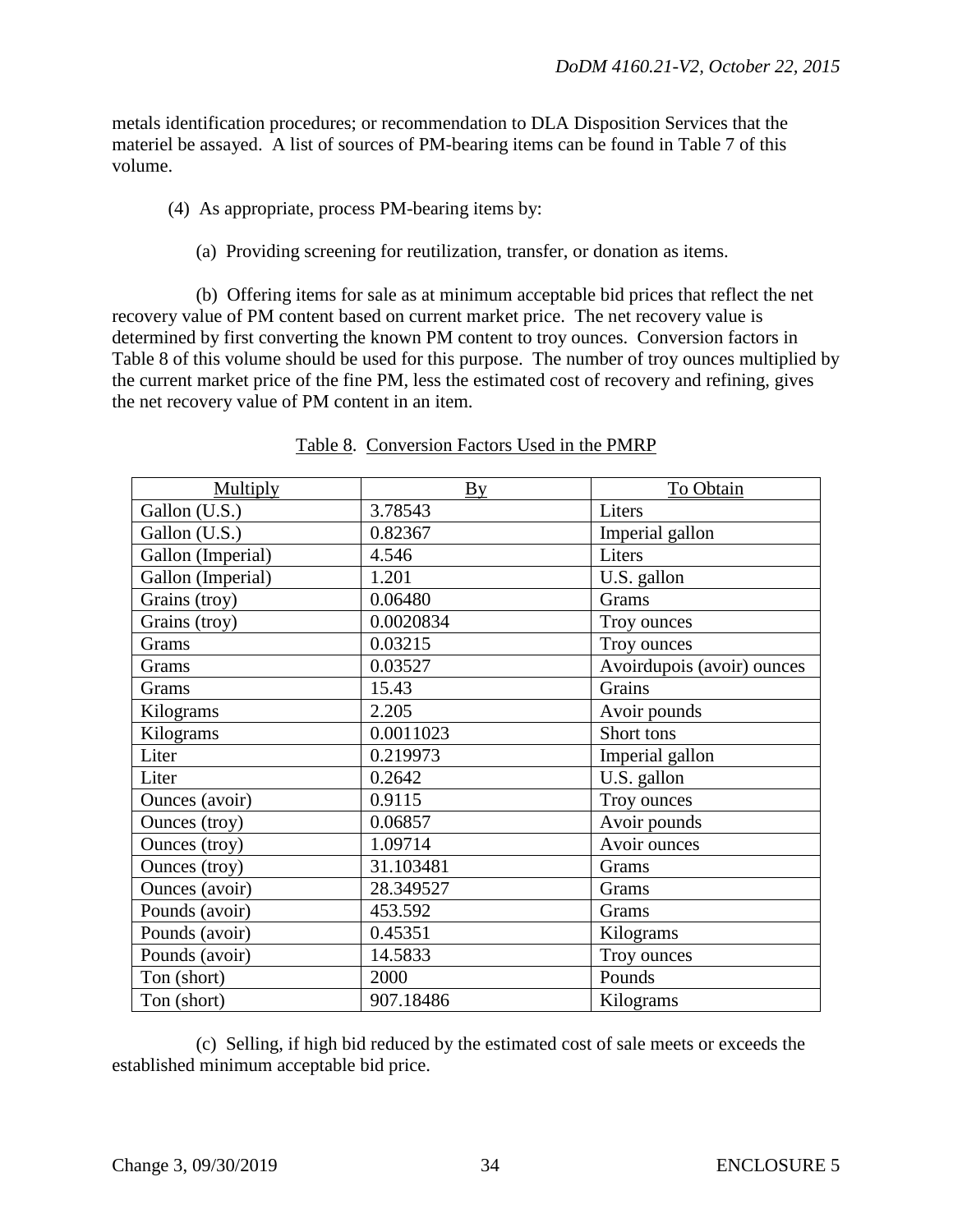(d) Downgrading the property if not environmentally regulated or the sale of property is determined (through use of the described computation) not to be in the best interest of the U.S. Government. Items not downgraded due to environmental or internal regulations prohibiting downgrade may still be processed for PM recovery, if cost effective. Examples of items that retain their line item visibility but are processed for PM recovery include gold cyanide and silver-bearing batteries containing potassium hydroxide.

(5) Process PM-bearing scrap by:

 (a) Ensuring materiel is accumulated, extensively sorted, and segregated by type of PM to enhance economic recovery.

 (b) Ensuring materiel is shipped, as directed by DLA Disposition Services policy, to a collection site or held at the DLA Disposition Services site awaiting recovery contractor pick up.

 (c) Offering low-content, highly contaminated, PM-bearing scrap that is not conducive to economic recovery for sale as PM-bearing scrap, and ensure scrap is described as such in the sale solicitation when DLA Disposition Services determines that the cost of recovery and refining would exceed the market value of PM to be recovered.

4. PM RECOVERY EQUIPMENT. DLA Disposition Services provides PM recovery equipment to generating activities when economically feasible and justifiable. Equipment considered to be PM recovery equipment is listed at Table 9 of this volume and includes electrolytic recovery units, passive silver cells, plastic hypo collection containers, replacement parts, and vacuum sweepers. Film burners or incinerators and gram scales, that are not DLA Disposition Services-provided recovery equipment, are also addressed in Table 9.

# Table 9. PMRP

INCINERATORS/FURNACES. Procurement or replacement of Military Department and other DoD Component-owned and operated incinerators or furnaces, that are used for the DEMIL or declassification of classified film or other classified materiels, is the responsibility of the Military Departments or owning DoD Components. Likewise, the DEMIL or destruction of classified film or other classified materiels is a Military Department/Defense Agency responsibility. This responsibility is exercised at the option of the Military Department/Defense Agency either by incineration or other means at the Military Department/Defense Agency facilities or through transfer through the Intelligence Community Network for incineration or destruction at the centralized intelligence community destruction facility at Fort Meade, Maryland. In either event, the resulting PM-bearing ash or residues are required to be turned in to DLA Disposition Services sites or released, as directed by DLA Disposition Services, to a commercial contractor for PM recovery. Special care will be exercised to ensure incinerators are effectively used, operated, and maintained to maximize silver recovery while conforming to local air pollution standards.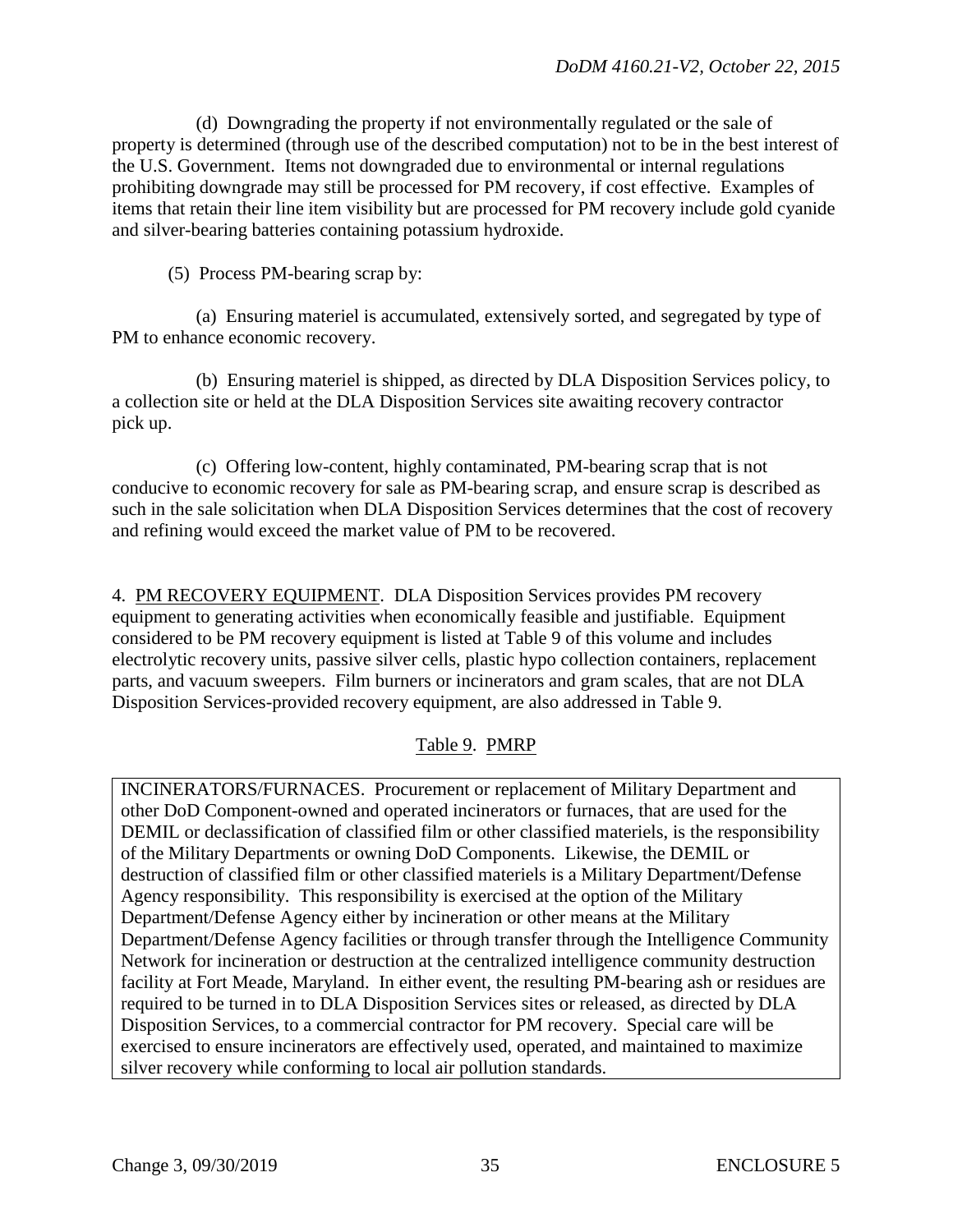# Table 9. PMRP, Continued

GRAM SCALES. Gram scales are not construed to be PM recovery oriented. DLA Disposition Services will not procure gram scales for use by generating activities turning in scrap for PM recovery. DLA Disposition Services is authorized to purchase gram scales for use by DLA Disposition Services sites to ascertain precise weights of scrap material, as needed, for the purpose of inventory and accountability.

SPECIAL SUPPORTING EQUIPMENT FOR PM PROCESSING AND PREPARING. DLA Disposition Services is authorized to purchase equipment required by DLA Disposition Services sites for the processing or preparation of PM-bearing property. Such equipment would include special power tools, cutters, saws to facilitate the sorting, segregation, or upgrading of PM-bearing scrap.

RECOVERY EQUIPMENT/SUPPLIES. Photographic and X-ray processing equipment can contain significant amounts of high-purity silver generated in fixing baths as a result of chemical action. Recovery of silver from the spent fixing solution (hypo) can be accomplished by chemical precipitation, galvanic or metallic displacement, or electrolytic methods.

Potential generators of spent hypo solution are hospitals, dental clinics, industrial laboratories, photographic laboratories, printing plants, and ammunition plants.

Dental Appliance Laboratories utilize vacuum sweepers to collect PM-bearing dusts or sweeps that contain gold, silver, and platinum family metals.

a. DLA Disposition Services will procure and furnish without cost to authorized PMRP participant recovery equipment and supplies used to recover silver from photographic solutions and PM from dental facilities. DLA Disposition Services will determine that equipment/supplies provided to the generating activities will be cost efficient for recovery. Activities will turn in to their servicing DLA Disposition Services sites PM that are generated through the use of recovery equipment/supplies. DLA Disposition Services will maintain a current record of all PMrecovery equipment in the custody of DoD Components and participating FCAs. The Accountable Property Officer or the DLA Disposition Services PMRP representative will provide a hand-receipt with the equipment or supplies to a responsible individual at a generating activity upon delivery of equipment. Activities will contact the DLA Disposition Services PMRP representative for disposition instruction for turn in of PM equipment.

 b. PMRP generating activities will submit requests for PMRP equipment and supplies such as electrolytic recovery units, passive silver cells or cores, vacuum sweepers and collection bags, silver test paper, fittings, and other replacement parts that are peculiar to recovery equipment, to the DLA Disposition Services PMRP representative who will arrange for shipment from stock or initiate a purchase action.

c. Generating activities will apprise the DLA Disposition Services PMRP representative of the need for assistance or recovery equipment to start up silver recovery operations or to enhance the effectiveness of ongoing operations to ensure maximum recovery.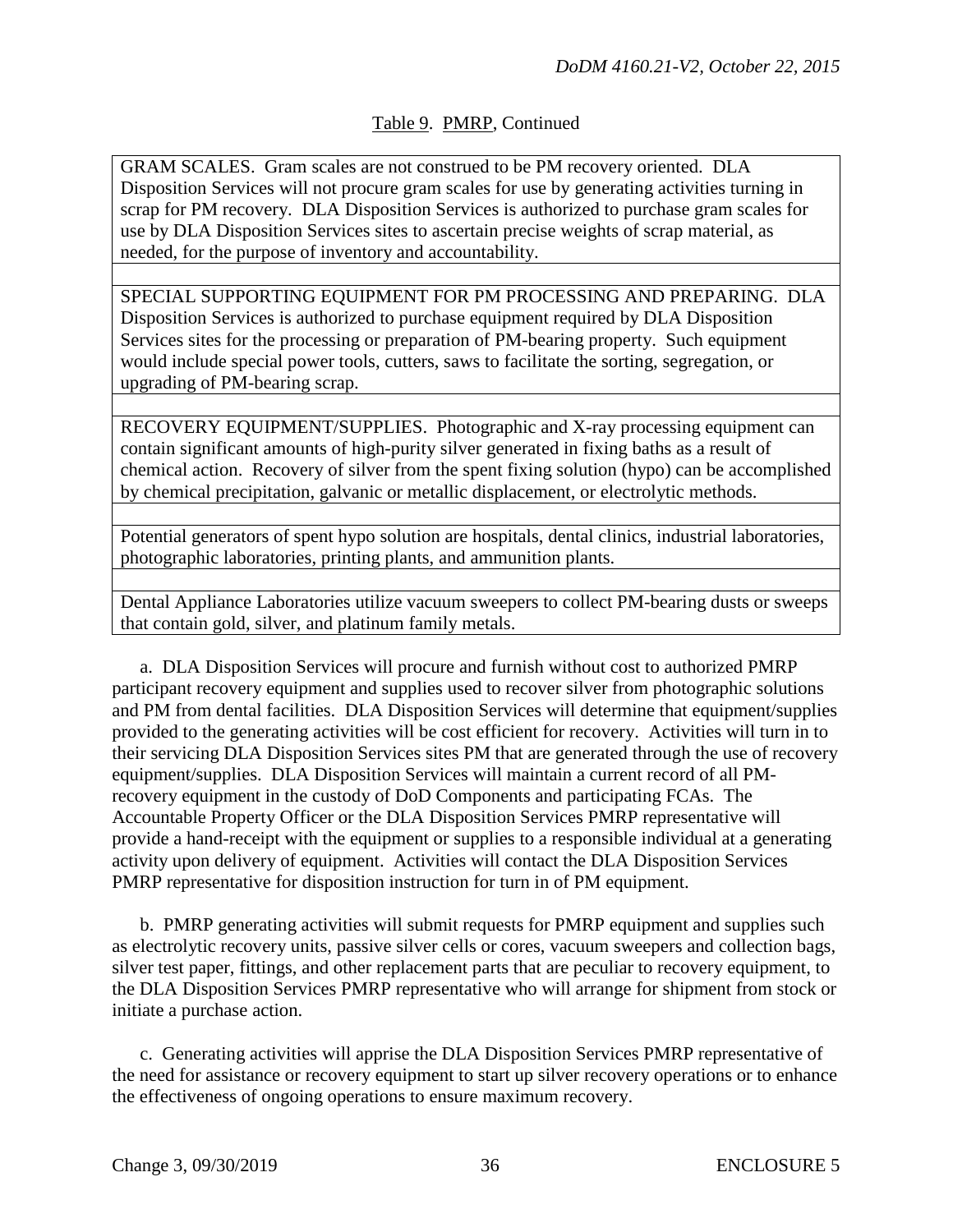d. The DLA Disposition Services PMRP representative will make arrangement to have the site surveyed as the basis for determining specific on-site equipment needs. The representative will provide technical assistance and support; provide guidance to DoD Component activities not presently participating in the PMRP; maintain liaison on a required basis with established generating activities; conduct technical analysis and surveys to determine the economics and justification of equipment; provide guidance for the operation of the provided equipment; provide turn-in guidance of recovered silver; conduct briefings, seminars, training sessions to maximize promotion of the PMRP.

e. Generating activities are responsible for installing and performing operating-level preventative maintenance on recovery equipment in their possession. Preventive maintenance includes day-to-day adjustments; cleaning; replacement of fuses and gaskets; and any like action that can be performed to safeguard against excessive equipment downtime. The activity will contact the DLA Disposition Services PMRP representative immediately in the event of equipment malfunctions that defy troubleshooting efforts by the activity. Representatives will respond promptly to such notices and make all arrangements necessary to replace equipment in a timely manner.

f. During any period when silver recovery equipment is out of service for repair, generating activities will ensure that no spent hypo solution is discarded. All spent hypo solution will be handled in accordance with all federal, state, and local environmental and transportation regulations. Spent hypo solution will either be collected and:

 (1) Turned in to the servicing DLA Disposition Services site along with a generator fund citation for ultimate disposal, taken to another nearby recovery site for processing;

(2) Or collected and retained until recovery equipment is again operating.

## 5. TRANSPORTATION

a. Generating Activities. Generating activities will pay packing, crating, handling, and transportation costs incurred in the shipment or transfer of PM-bearing materiel from an activity to the servicing DLA Disposition Services site. Transportation costs incurred in making DLA Disposition Services authorized shipments of PM-bearing materiel from activity direct to a designated collection site or DLA Disposition Services site will be accomplished using a fund citation obtained from DLA Disposition Services.

 b. DoD Components. DoD Components and participating FCAs that use DLA Disposition Services-approved PMRP transportation-fund citations for moving PM-bearing materiel will forward all shipping documents with the bill of lading (BOL) to the Transportation Division, DFAS, Indianapolis Center, Indianapolis, IN 46249-3001. The BOL will include the fund citation for the appropriate fiscal year as provided by DLA Disposition Services.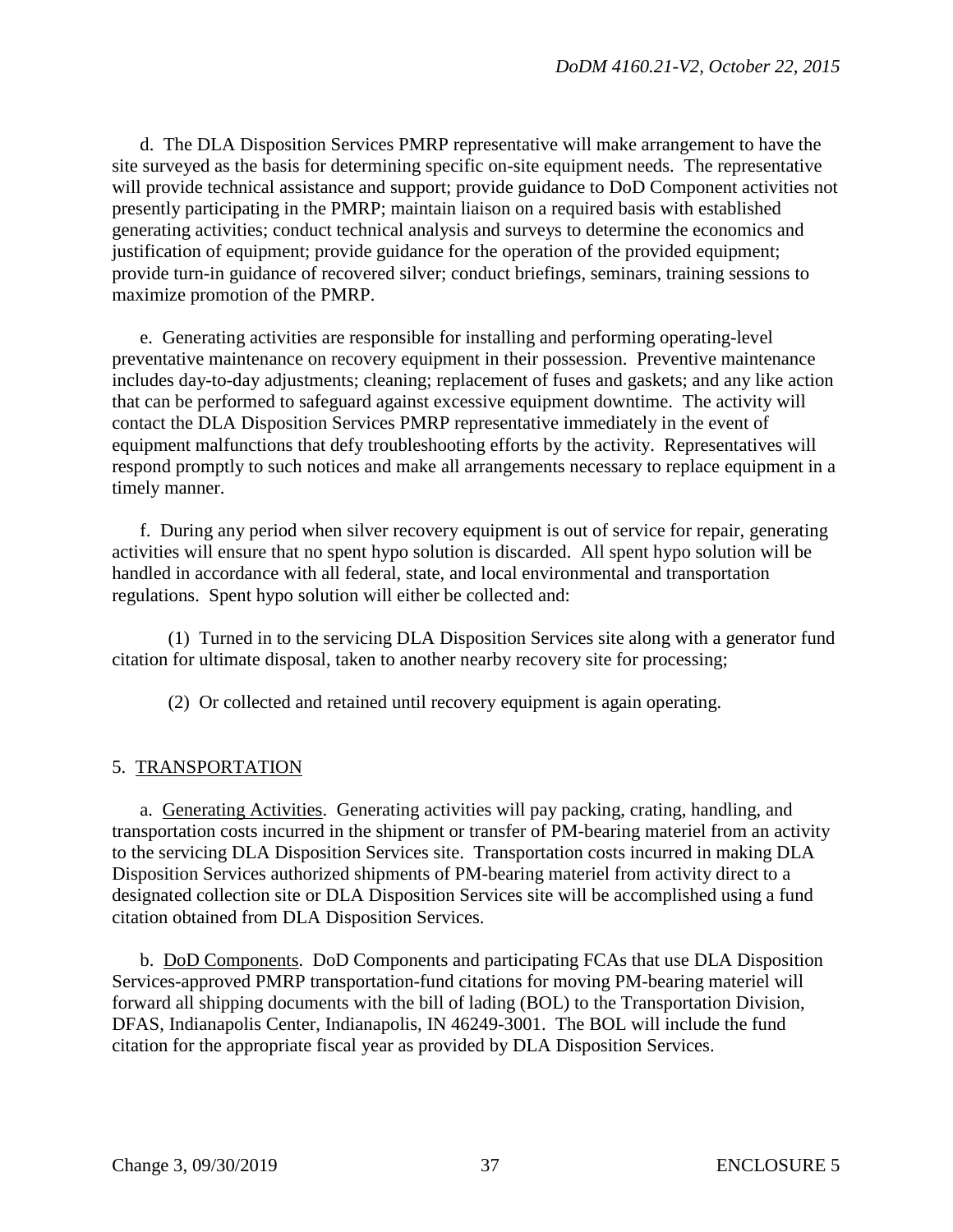c. Preparation for Shipment to a Recovery Contractor. If DLA Disposition Services authorizes generating activities to perform direct shipments to recovery contractors, disposition instructions, to include preparation of documentation and any other special instructions, will be provided by DLA Disposition Services.

### 6. SECURITY OF PM-BEARING MATERIEL IN CUSTODY OF A GENERATING ACTIVITY

a. Whenever a DLA Disposition Services site accepts accountability for PM-bearing materiel but the generating activity retains physical custody of the materiel, the activity continues to be responsible for the care and safekeeping of materiel until it is placed in the physical possession of DLA Disposition Services site, or released to a commercial contractor.

 b. PM-bearing materiel in the custody of a generating activity is subject to respective Military Department or Defense Agency security requirements. For materiel that is in the custody of a DLA Disposition Services site, minimum requirements for secured storage and handling include:

 (1) High-purity materiel to be stored in a safe or locked cabinet within a locked room. More bulky PM-bearing materiel will be stored in a locked room when practicable. Where the volume of this materiel is so large as to make inside storage impracticable, it may be stored outside within a chain link fence enclosure on an impervious surface and contained to prevent runoff to adjacent land or drainage structures.

 (2) Weighing PM-bearing materiel receipts and shipments to be accomplished by an individual designated in writing. Weighing must be accomplished in the presence of a disinterested person and the names of both persons must appear on the weigh bill or other processing document.

c. Entry to the area where high-purity PM is stored to be accessed by authorized employees only, designated in writing. Designations must be kept current. Security clearances are not required for authorized designated employees; they are to be restricted to a minimum. Authorized designated employees must escort visitors within the area at all times.

## 7. REUTILIZATION OF FINE PM

## a. DoD Components and Participating FCAs

(1) DoD Components and participating FCAs that generate PM-bearing scrap or residual material or require PM will participate in the DoD PMRP, as administered by the Director, DLA.

 (2) DoD Components and participating FCAs will requisition PMRP metals for approved contracts through the DLA Troop Support distribution system. If PM requirements are not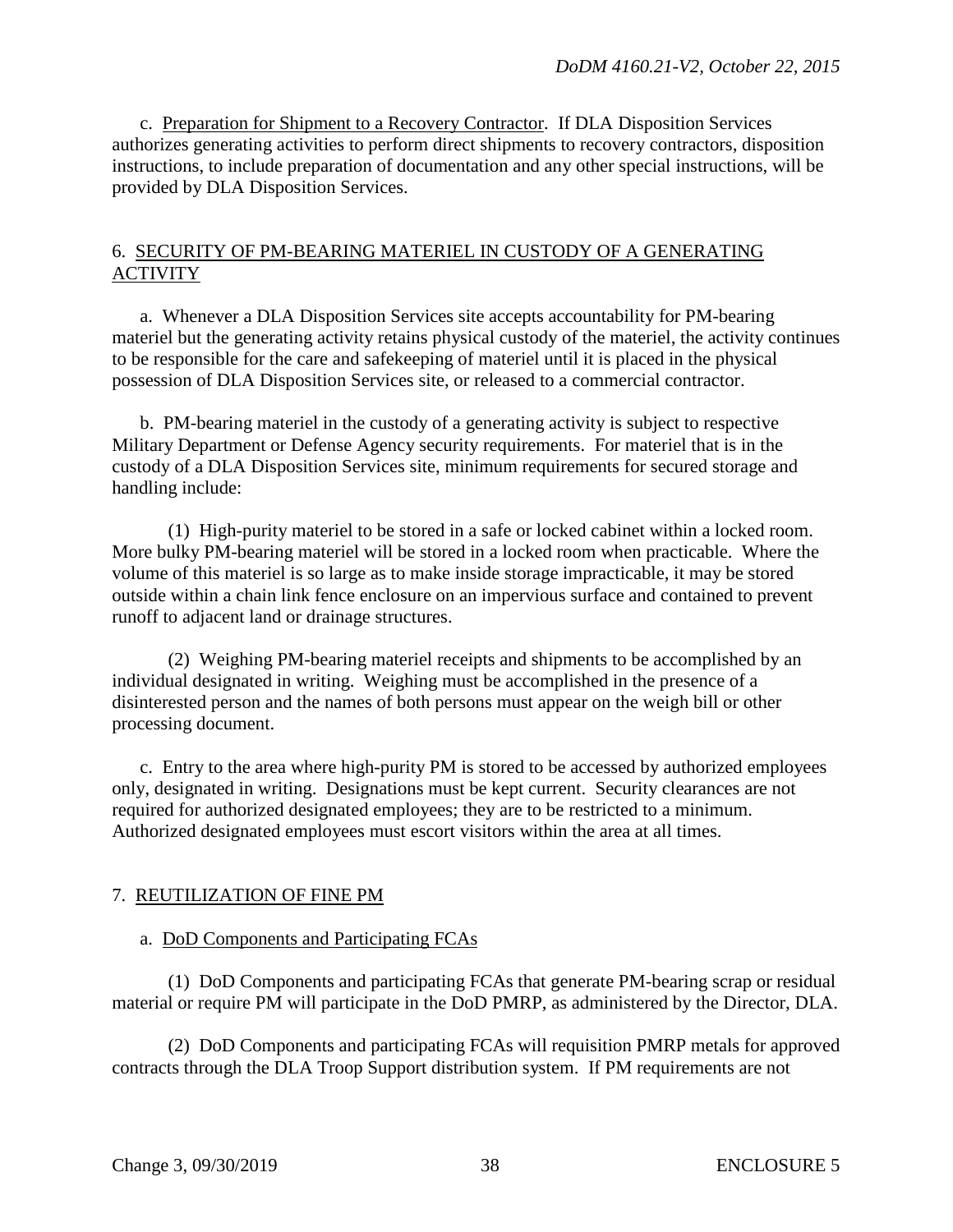readily available through normal requisitioning to satisfy customer demands, then activities may use the commercial market.

 (3) DLA will not purchase PM from the commercial market in order to replenish nor to fulfill PM requisitions when stock levels are low or inadequate. Because DLA Troop Support stock levels are replenished on a continuing daily basis, customers are encouraged to contact the DLA Troop Support at DSN 442-8579; Commercial (215) 737-8579 to check for PM availability before requisitioning any quantity of PM. DLA Troop Support will reserve requested quantities of PM for 21 days.

 (4) PMRP metals are priced at the cost of recovery plus an authorized administrative surcharge.

(5) DLA Troop Support currently manages five PM NSNs listed in Table 10, each having a unit of issue of troy ounce.

| Nomenclature | <b>NSN</b>       |
|--------------|------------------|
| Gold         | 9660-00-042-7733 |
| Silver       | 9660-00-106-9432 |
| Platinum     | 9660-00-151-4050 |
| Palladium    | 9660-01-039-0320 |
| Rhodium      | 9660-01-010-2625 |

| Table 10. PM NSNs |
|-------------------|
|                   |

 (6) The PM with NSNs listed in Table 10 of this volume are stored at commercial firms that are under contract with DLA Troop Support to provide no-cost storage of PM.

### b. Ordering Procedures

 (1) Submit a military standard ordering and issue procedures (MILSTRIP) order to DLA Troop Support to order fine PM, citing one of the NSNs in Table 10 of this volume. The order must cite full troy ounces, not partial quantities (quantities cited in partial ounces such as 700.2 are rounded off.)

(2) Exception data will be cited in the Remarks section of the order and includes:

(a) An unclassified Ship To address specifying exact location.

 (b) Building, office, individual, and applicable zip code. The DoD Activity address code (AAC) is not always sufficient for delivery.

 (c) The number of the contract or work order on which the PM is to be used, for control and audit purposes.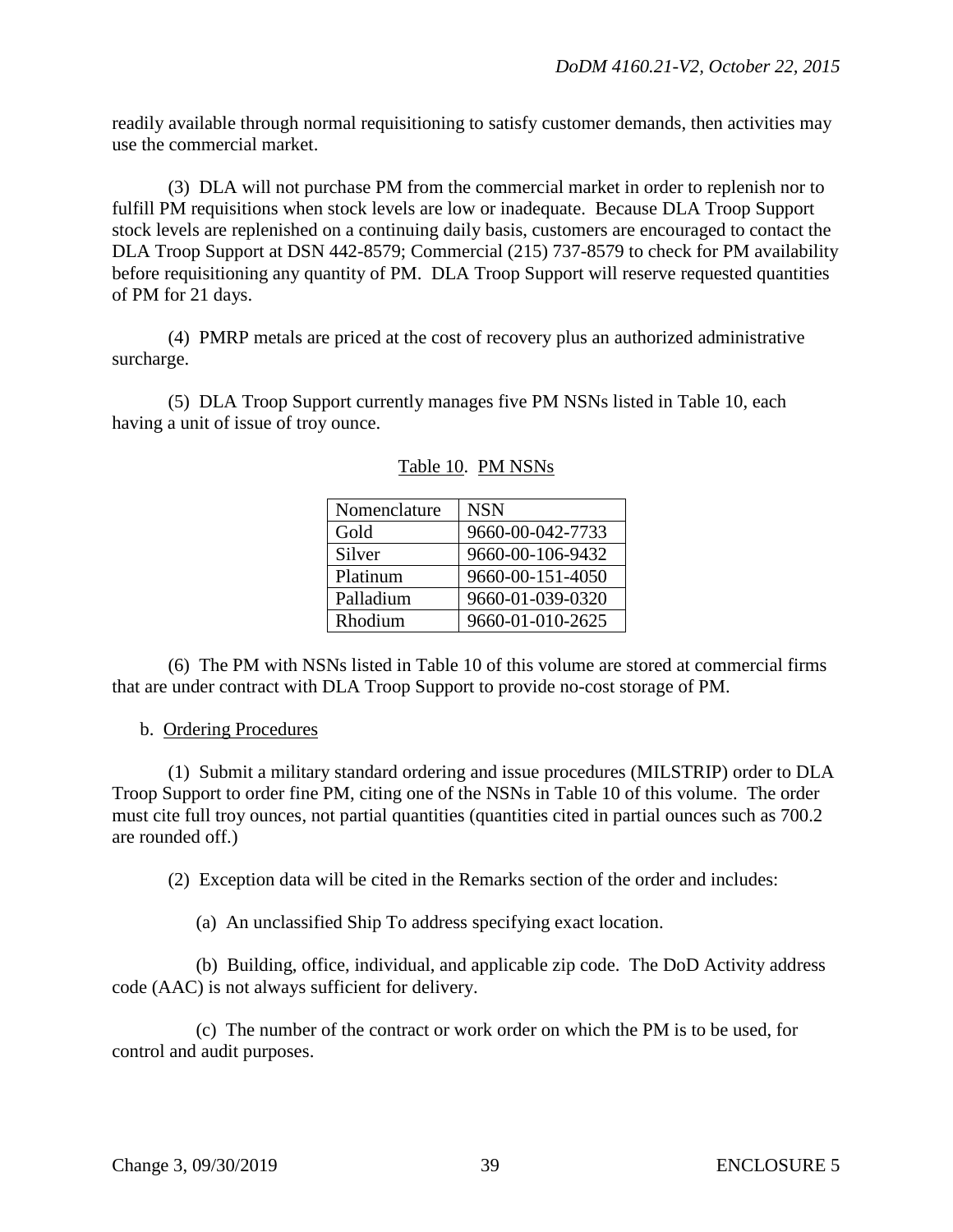(d) The end item application, the NSN, part number, UII, or any other data that identifies the item or component in which the PM will be used, as well as the quantity of PM that will be used for each item or component, if known.

 (e) Name and telephone number of a contact point at the ordering activity, to resolve any problem, as required.

 (3) The order may be submitted by e-mail or by regular mail service; however, electronic transmission is preferred. To avoid being misrouted, messages will be addressed to DLA Troop Support. Delivery normally will be accomplished within 2 to 3 weeks after receipt of the order.

 (4) Transportation charges are included in the unit price. Transportation is usually by premium mode (armored van). Therefore, orders to the same destination should be consolidated whenever possible.

 (5) Questions concerning these procedures or availability of assets should be directed to DLA Troop Support.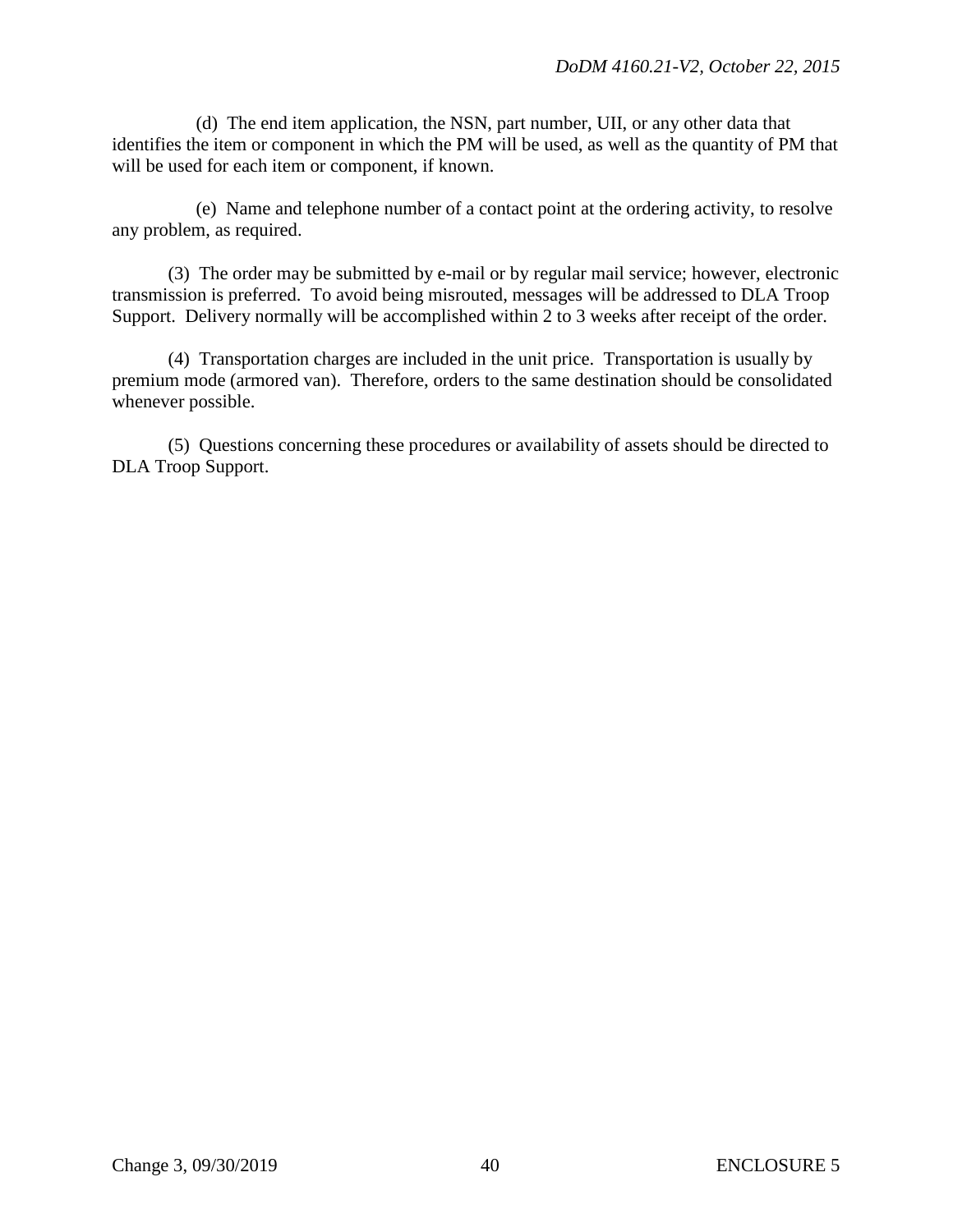### ENCLOSURE 6

## RECLAMATION

1. AUTHORITY. This enclosure provides uniform guidance and procedures for the reclamation of component parts from end items and components, when the items are no longer required as complete units by the owning service and, when applicable, other DoD activities.

#### 2. GENERAL

a. Reclamation will be used to obtain serviceable and economically repairable component parts from excess or surplus weapons systems or end items to meet current requirements when it is timely or economical to do so. Current requirements are those within the approved acquisition objective. When experience proves that items cannot be obtained from commercial sources, they will be reclaimed in sufficient quantities to satisfy both anticipated and current requirements.

 b. In determining the items and quantities to be reclaimed, careful consideration must be given to the total quantities of repairable assets already in the inventory. Adequate review is necessary to ensure that facilities, capabilities, and spare parts will be available to restore present assets and anticipated reparables to serviceable condition through reclamation.

 c. Monetary value may not be considered a limitation if reclamation will satisfy critical item requirements or if new procurement or production is impractical.

 d. The component item manager should not normally reclaim parts known to have high replacement rates during overhaul if the end item from which they are being recovered is unserviceable, nor should parts which normally become unserviceable during removal from the end item be considered for reclamation.

e. All interservice reclamation requirements will emanate from the managing ICP or integrated materiel manager (IMM).

f. Unserviceable principal end items determined to be beyond repair will be placed in supply condition code (SCC) P vice SCC H according to Military Standard Transaction Reporting and Accountability Procedures (MILSTRAP), DLM 4000.25-2 (Reference (r)). This precludes the items from processing to disposal.

g. Storage and distribution (S&D) activities will generate a listing of SCC P assets monthly to the managing ICP or IMM, which includes date received and serial numbers or UIIs if available.

 h. The managing ICP or IMM will review SCC P listings and annotate actions for each item (dispose or justify holding) and return to S&D activities within 7 days of receipt.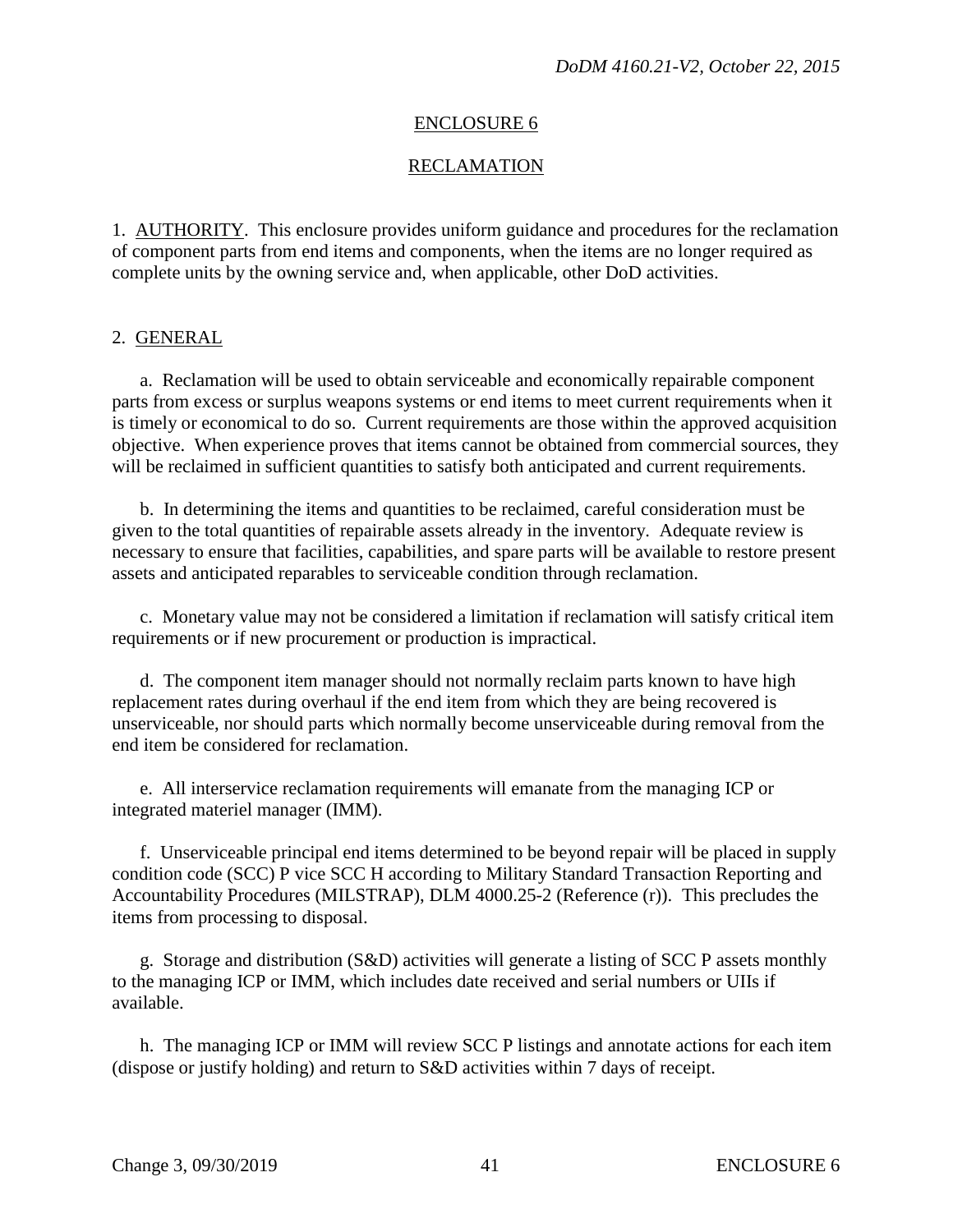i. S&D activities will review actions and enforce guidance or direction requested by the managing ICP or IMM. No assets should be held in SCC P and publicized to the appropriate operating forces.

 j. S&D activities will ensure visibility of principal end items in SCC P and publicize to the appropriate operating forces.

 k. Reclamation of complete aircraft is normally accomplished at the Aerospace Maintenance and Regeneration Group (AMARG). Crashed or damaged aircraft and small quantities of aircraft may be reclaimed in place if the cost of movement to AMARG is prohibitive. The Air Force Materiel Command (AFMC), through AMARG, provides interservice and interagency support for aircraft reclamation as prescribed in the maintenance and regeneration ISSA among the Military Departments, DLA, and U.S. Coast Guard. The ISSA must be in compliance with the guidance and procedures prescribed by this manual.

 l. Upon request of the reclaiming activity, the owning service ICP provides all pertinent technical data.

 m. Reclamation is controlled to ensure that a minimum number of end items are dismantled to obtain the components required.

 n. Items scheduled for reclamation are controlled at DoD and contractor reclaiming sites and processed for disposal upon completion of the reclamation project and reutilization screening. Aircraft at AMARG may be held in a reclamation insurance type-status indefinitely for use as a source of parts that are not normally stocked (major structural components) and in instances in which they are the only remaining source for out-of-production parts for support of older-type aircraft.

 o. Components made available from reclamation projects are controlled at DoD and contractor reclaiming sites and considered by ICPs or IMMs for offsetting projected buy, budget, and repair needs.

 p. ICPs, upon determining a line item requirement for assets available from reclamation, will:

 (1) Ascertain whether interrogation under the reutilization and marketing program is required.

 (2) Use DLA Disposition Services automated want lists at Enclosure 5 of Volume 3 of this manual to determine whether interrogation under the reutilization and marketing program is required.

 (3) If an interrogation is appropriate, determine the availability of assets from other ICPs, maintaining wholesale stocks, through established interservice supply support procedures before the preparation of a save list or MILSTRIP order for forwarding to the reclaiming activity.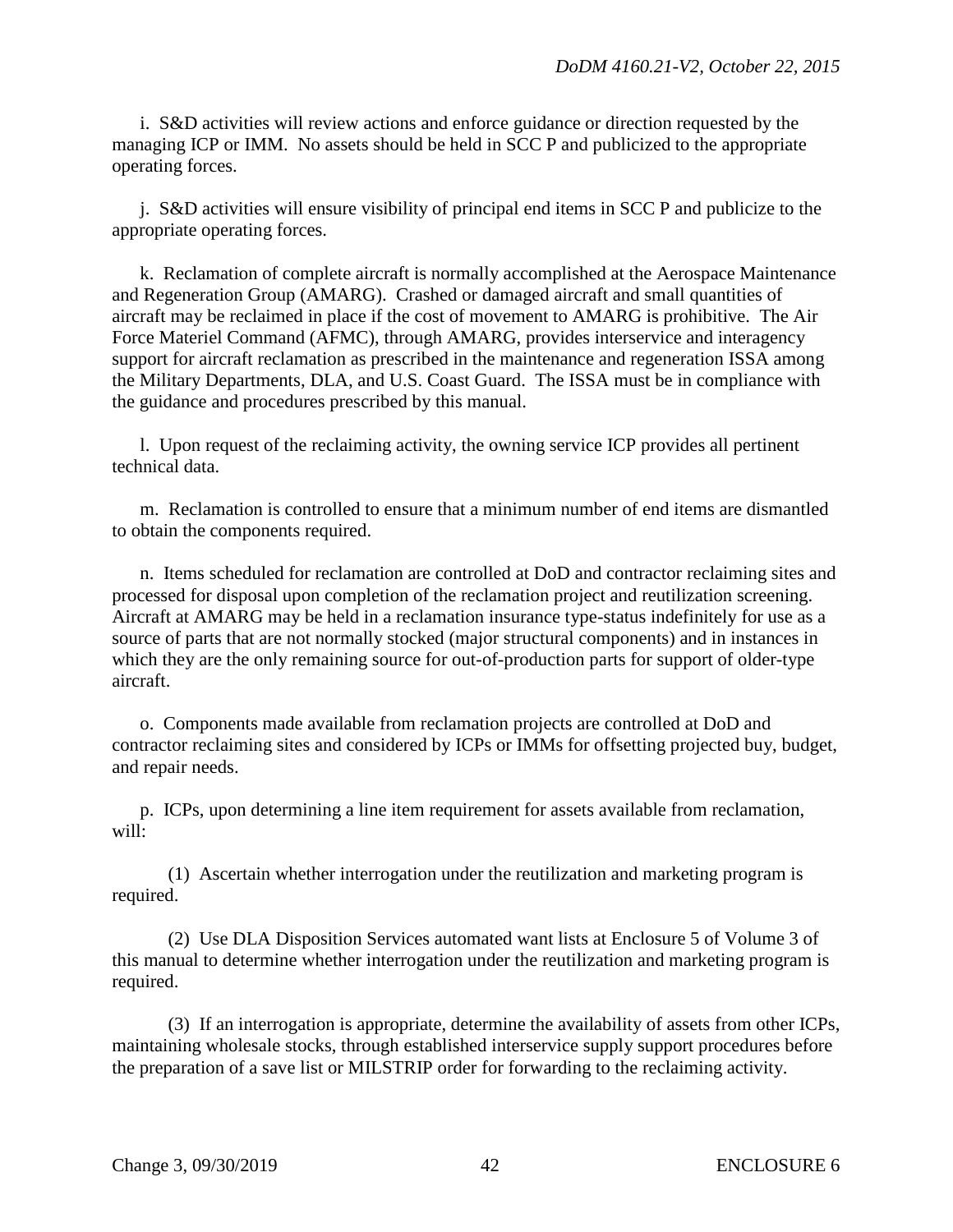3. APPLICABILITY. These procedures are applicable to Service reclaiming activities and the ICPs or IMMs that manage the end items and applicable component parts.

### 4. CURRENT SCREENING REQUIREMENTS

 a. Current requirements for items as a complete unit will normally be honored over requirements for the component parts. Reclamation of major components of an end item may be accomplished without subjecting the item to reutilization screening if:

 (1) Components required cannot be obtained from commercial vendor or manufacturer, and reclamation is the only source of supply.

 (2) One or more critical priority requirements in issue priorities 01-08, as identified in Reference (p), exist and a firm commitment has been obtained from the reclaiming activity, that reclamation will be completed before delivery from procurement.

 b. An additional source of reclamation property is through DLA Disposition Services. ICPs or IMMs may use pre-receipt and requisitioning procedures described in Enclosure 5 of Volume 3 of this manual to have requisitions to flag items through DLA Disposition Services.

5. IDENTIFICATION OF INSTALLED AIRCRAFT ENGINES. When notified of an aircraft reclamation project, AMARG will furnish the owning Service a list of all aircraft engines installed on the specific aircraft assigned to the project. The list will indicate the reclamation project control number; model-design series; aircraft serial numbers; date aircraft arrived at AMARG; engine serial number and UII (if available) and position; hours since overhaul; number of overhauls; and total hours. The owning service will provide AMARG with pertinent disposition instructions for the engines no later than 30 days after the induction date for the first aircraft. Disposition instructions will specify whether the engines are to be disposed with the aircraft or reclaimed. The AMARG engine manager will advise the owning service of the quantity of serviceable shipping devices required whenever engines are to be removed from reclamation aircraft for shipment to another location. The owning service will take timely action to meet dates established for input of the aircraft into work.

6. TYPES OF RECLAMATION. Reclamation of property can occur under one of these four situations:

a. Routine. Routine reclamation is initiated to reclaim component parts from end items required to fill established requirements, before transfer of the end items to the DLA Disposition Services site.

 b. Programmed. Programmed reclamation involves excess property in such volume as to warrant a scheduled project to reclaim all known components with requirements as specified in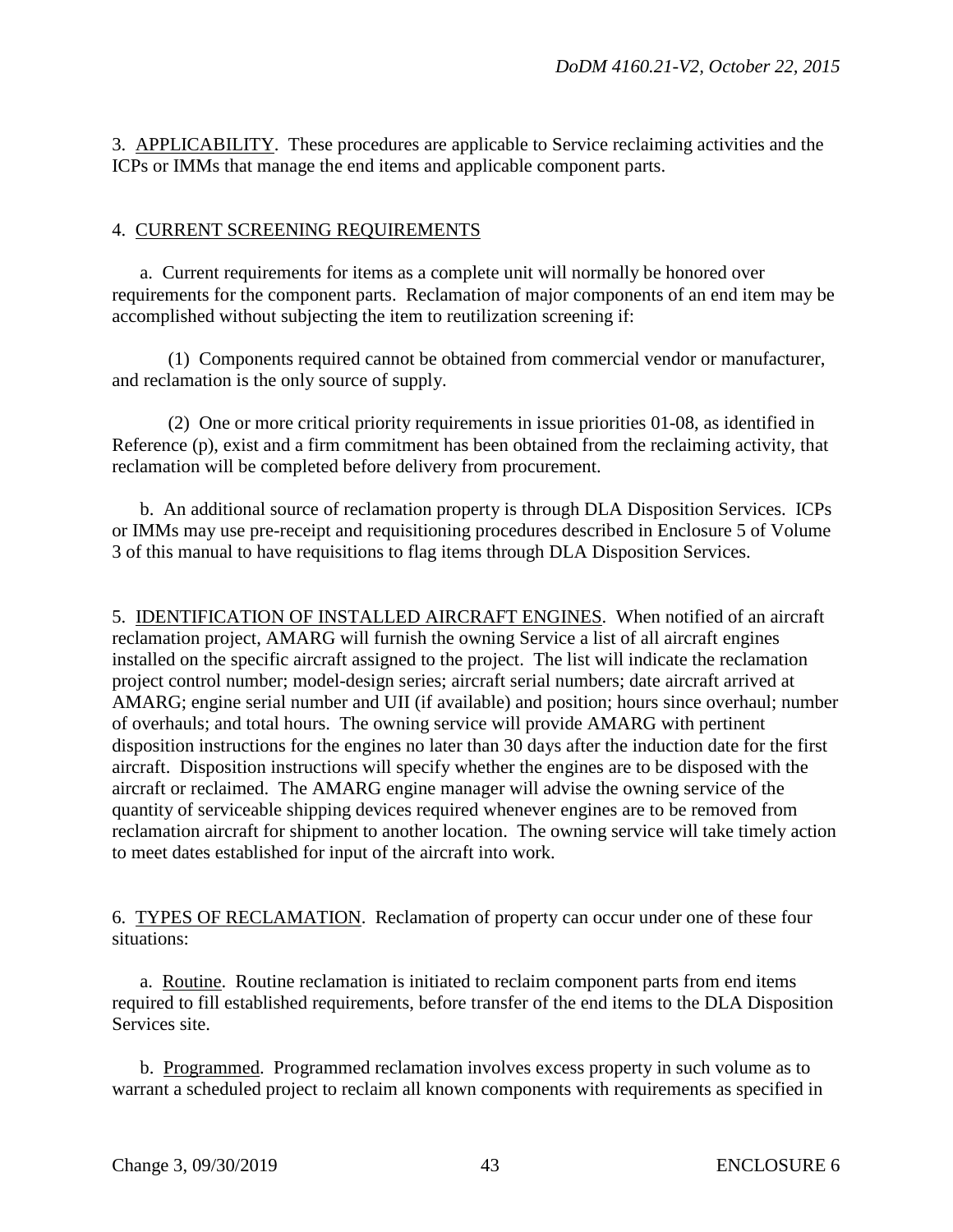the previous paragraphs. Interservice interchange of data will be accomplished as prescribed in section 2 of this enclosure for all programmed reclamation.

c. Non-programmed. Non-programmed reclamation involves small quantities of end items such as crashed or damaged aircraft. Non-programmed reclamation is directed at the recovery of critical and high-unit-cost items which are in a buy position. Other items having a lesser monetary value and lower requirements priorities will be added to the non-programmed save lists if the expense of their recovery and all subsequent expenses (transportation, condition inspection, repair, etc.), which may precede their use as serviceable items, are warranted by economic considerations and if the capability to accomplish reclamation can be made available at the site. Interservice interchange data is not required and the ICP or IMM need not notify other Services or agencies of non-programmed reclamation projects.

 d. Priority. Priority reclamation occurs when emergency or urgent requirements or other priority back orders or requirements exist that cannot be satisfied from routine reclamation by the time of need. These requirements are categorized as:

 (1) Category A. A requirement to fill the demands of Issue Priorities 01-08 in the DoD Uniform Materiel Movement and Issue Priority System (UMMIPS) in Reference (p). Category A requirements will be directed to the reclaiming activity for immediate removal action.

 (2) Category B. A requirement to fill the demands of Issue Priorities 09-15 in the UMMIPS or a current-year buy or repair requirement. Category B should not be used for the entire quantity on the reclamation project, if routine programmed reclamation will provide shelf stocks in a timely manner.

## 7. CURRENCY OF RECLAMATION REQUIREMENTS

a. Reclamation Requirements. DoD Components will review and update Reclamation requirements using existing Service or agency requirements determination processes to incorporate current requirements. Cancellations and new reclamation orders are prepared and submitted when the requirements determination process has indicated a change in requirements. Failure to change reclamation requirements data in a timely manner may result in the loss of required items or in waste of reclamation resources. When new item requirements have been input to reclamation, the quantity required from the end items in work or completed may be processed by the reclaiming activity as a Category B priority request.

 b. Maintain Visibility of Assets. ICPs or IMMs maintain visibility of assets potentially available from reclamation for the life cycle of each reclamation project.

8. REPORTS. Reclaiming activities provide MILSTRIP supply and shipment status, as applicable, for each reclamation order processed. Reclaiming activities may also provide reports to Services or agencies on ongoing reclamation projects. Reports should contain sufficient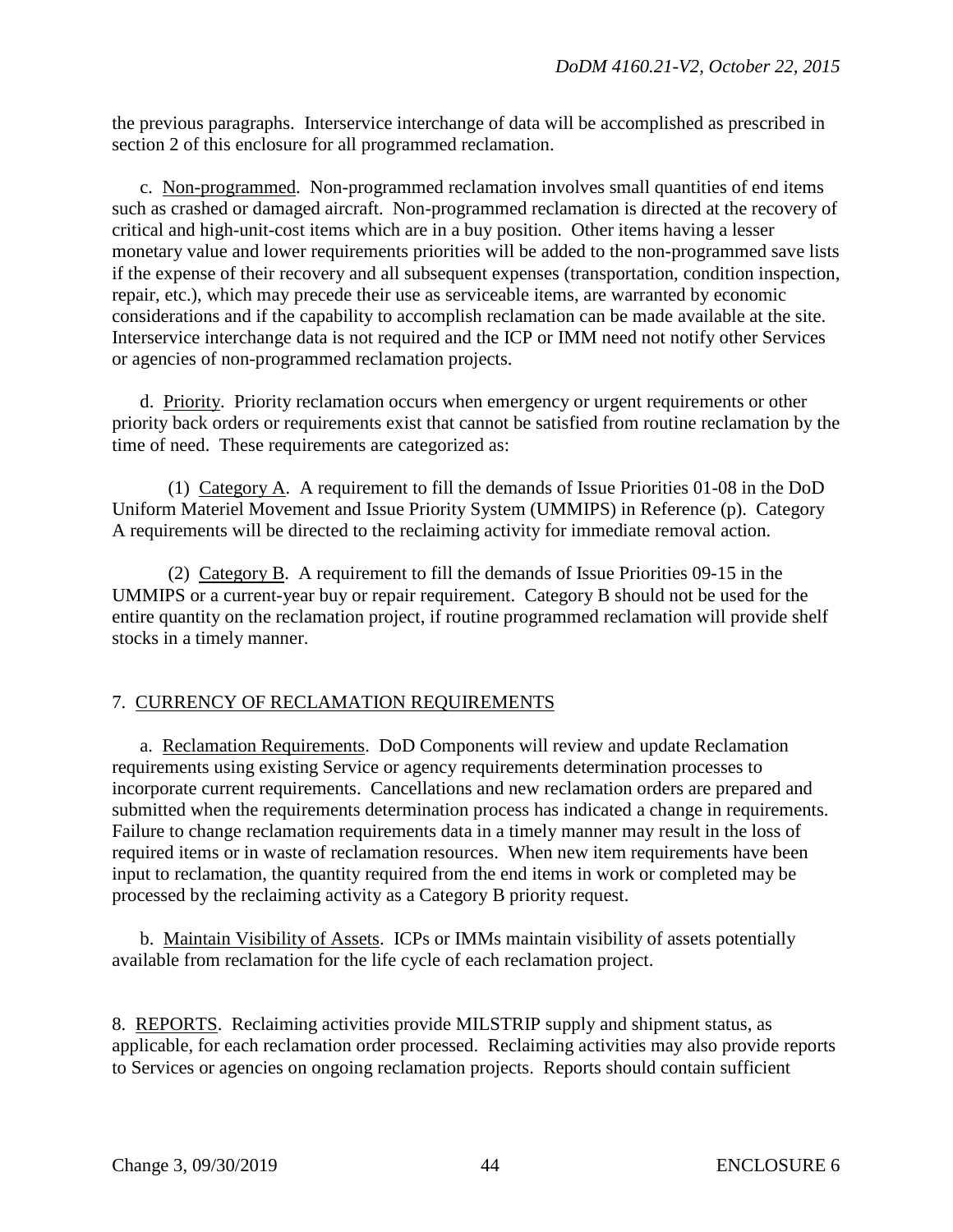information to update any applicable accountable property records maintained by the accountable organization.

9. MATERIEL CONDITION CODES. The reclaiming activity assign MILSTRAP SCC A, F, or R to the reclaimed asset. SCC A is assigned for serviceable materiel and code F for unserviceable (reparable) materiel. SCC R is assigned when the reclaiming activity does not have the capability to verify the condition of the reclaimed asset.

10. FUNDING FOR RECLAMATION ACTIONS. The reclaimed parts are furnished to the ICP on a non-reimbursable basis. The ordering activity will reimburse the reclaiming activity for the costs of reclamation and transportation IAW the applicable ISA.

11. PROCUREMENT ACTIONS. Reclamation will be given preference where a part exists. However, should it be determined that assets cannot be reclaimed in a timely and economical manner, procurement should not be delayed."

## 12. RECLAMATION AUTHORIZED AT THE DLA DISPOSITION SERVICES SITE

a. Reclamation will normally be accomplished by a Service managing ICP or reclaiming activity. Limited reclamation of parts from usable property, such as carburetors from a vehicle, is authorized at the DLA Disposition Services site. A separate MILSTRIP order is required for each item to be removed.

 b. All orders going to the DLA Disposition Services site and issues from the DLA Disposition Services site must be prepared and controlled by the accountable officer of the requester in MILSTRIP format.

c. Requests for materiel within the DLA Disposition Services site will be limited to those items not available on a timely basis in wholesale system stocks but are needed promptly to meet priority need (UMMIPS Priority 01-08).

 d. Removal of parts is accomplished by the DoD activity requesting the parts to include furnishing all necessary tools and equipment.

13. RECLAMATION OF PERSONAL PROPERTY MARKED WITH A UII. The UII mark will not be removed by any DoD activity in the removal of parts during the reclamation process.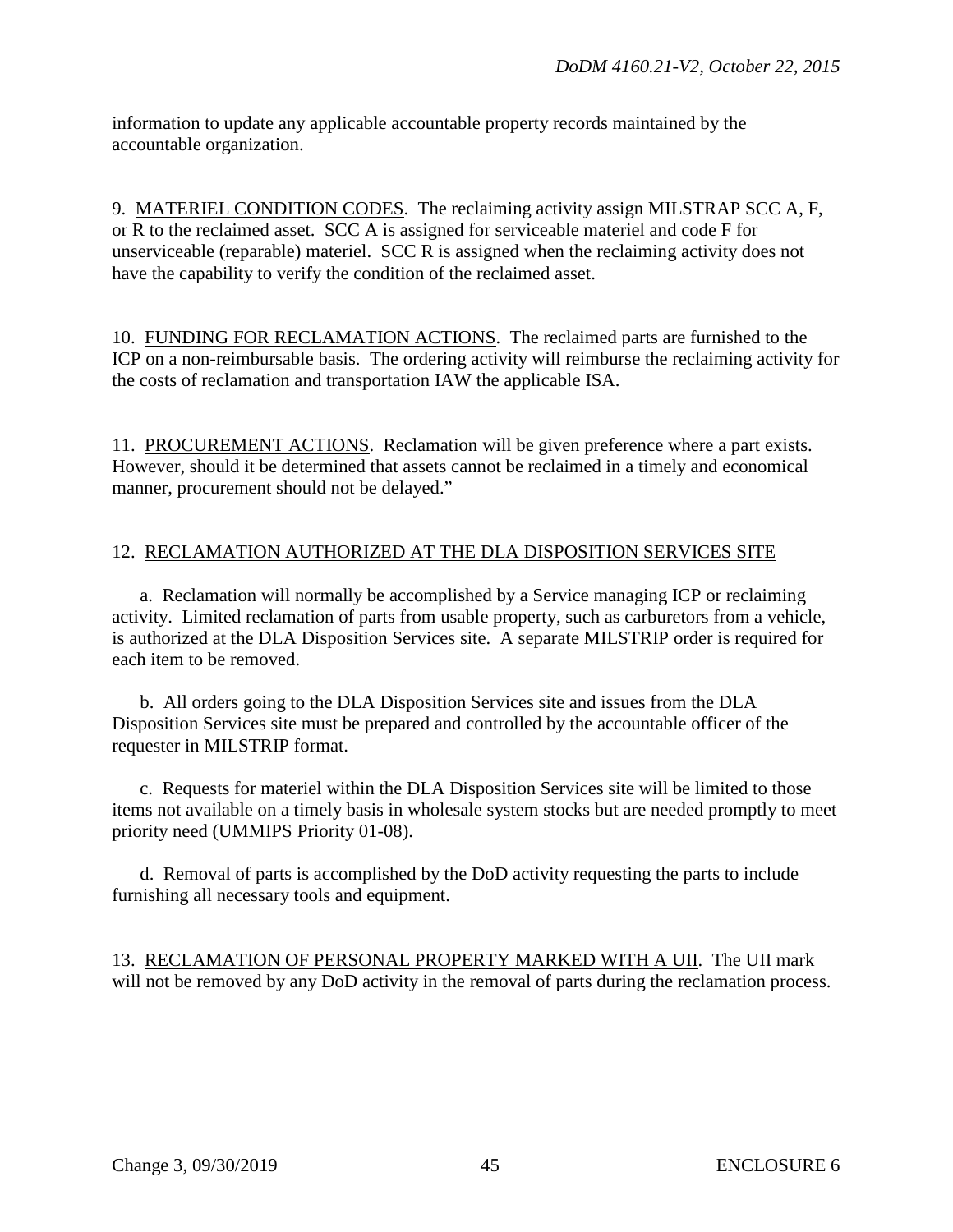### 14. DoD RECLAMATION WORK GROUP (DRWG)

a. HQ AFMC will chair the DRWG, a reclamation policy review working group, consisting of members from each Service and DLA (contact information shown in Table 11 of this volume).

 b. The DRWG will review reclamation guidance and procedures to determine if changes or revisions are required, and make recommended changes to applicable DoD manuals or Service regulations accordingly, as well as to the ASD(S), when appropriate.

c. All aspects of the DoD reclamation program will be under the purview of the DRWG.

| <b>AIR FORCE</b>    | (DRWG Chair)                          |
|---------------------|---------------------------------------|
|                     | HQ AFMC/A4RM                          |
|                     | 4375 Chidlaw Road, Room B113          |
|                     | Wright Patterson AFB, OH 45433-5006   |
|                     | Phone: DSN 674-1243,                  |
|                     | Commercial 937-904-1243               |
|                     | Fax: DSN 787-3371                     |
| <b>DLA</b>          | Defense Logistics Agency (J-332)      |
|                     | 8725 John J. Kingman Road, Suite 4146 |
|                     | Fort Belvoir, VA 22060-6221           |
|                     | Phone: DSN 427-1521/1522              |
|                     | Fax: DSN 427-2528                     |
| <b>NAVY</b>         | <b>Naval Supply Systems Command</b>   |
|                     | ATTN: 0343-15                         |
|                     | 700 Robbins Avenue, Bldg 1            |
|                     | Philadelphia, PA 19111-5098           |
|                     | Phone: DSN 442-5424                   |
|                     | Fax: DSN 442-5094                     |
| <b>MARINE CORPS</b> | HQ U.S. Marine Corps (Code LPC-2)     |
|                     | 3000 Marine Corps, Pentagon, RM 2E211 |
|                     | Washington, DC 20350                  |
|                     | Phone: DSN 225-8900                   |
|                     | Fax: DSN 225-8905                     |
| <b>HQDA</b>         | 500 Army Pentagon                     |
|                     | Washington, DC 20310-0500             |
|                     | Phone: DSN 225-1059                   |
|                     | Fax: DSN 225-9671                     |
| <b>COAST GUARD</b>  | U.S. Coast Guard (CG-84)              |
|                     | 2100 Second Street SW                 |
|                     | Washington, DC 20593-0001             |
|                     | Phone: (202) 372-3635                 |
|                     | Fax: (202) 372-3945                   |
|                     |                                       |

#### Table 11. Military Department and Defense Agency Contact Information for Reclamation of Aircraft and End Items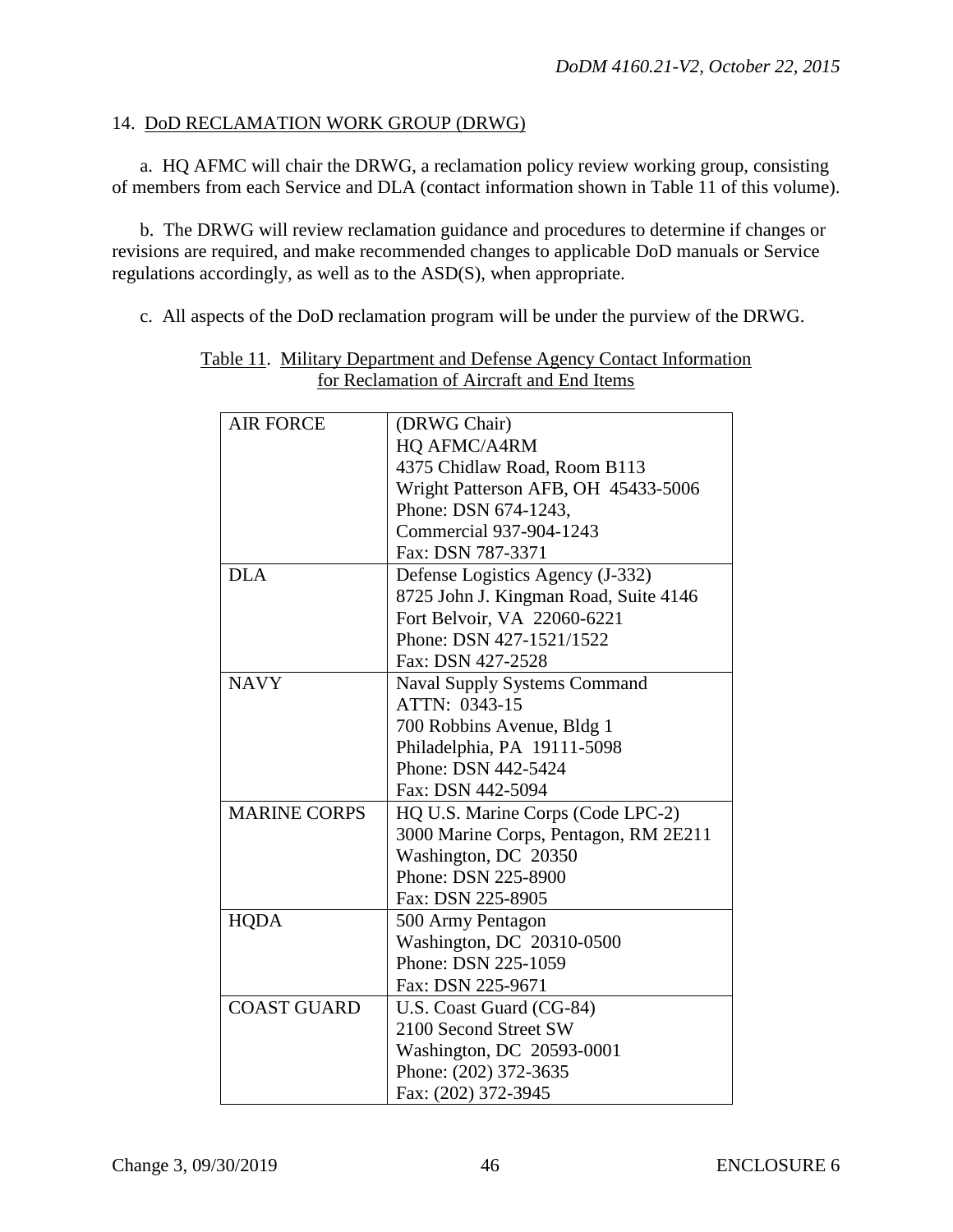# ENCLOSURE 7

# HANDLING HAZARDOUS AND SPECIAL CASE PROPERTY

1. PROPERTY REQUIRING SPECIAL PROCESSING. Some property, by its nature and potential impact on public health, safety, the environment, security, or private industry, requires unique processing considerations, above the standard methods of disposal. This enclosure details these items or categories of property, explains their peculiarities, and furnishes guidance for disposal and is applicable to excess, surplus, FEPP, and scrap. The procedures apply to hazardous and special case property on all installations to include enduring locations, nonenduring locations, and contingency operations, unless specified otherwise (e.g., installations inside the United States or installations outside the United States). Environmentally regulated and hazardous commodities are addressed in Volume 4 of this manual.

## 2. HP

### a. HP Disposition

 (1) The handling, processing, and disposing of DoD excess, surplus, and FEPP may be hazardous to human health and the environment. This HP property on:

(a) All DoD Installations in the United States, is regulated:

1. By Federal, State, interstate, and local environmental laws and regulations.

2. By Federal safety laws and regulations.

 (b) Installations outside the United States to include enduring locations, nonenduring locations, and contingency operations, is normally regulated:

 1. By the FGS for the host nation, or References (i) and (k), where FGS do not exist. In cases of inconsistency between this manual and Reference (i), this manual takes precedence.

 2. By References (i) and (k), Volume 4 of this manual, and Enclosure 4 of this volume for disposal of FEPP hazardous property and for hazardous property disposal.

(2) Radioactive items are detailed in Volume 4 of this manual.

b. Environmental Compliance

 (1) DoD Components must transport, store, handle, and dispose of all regulated hazardous property IAW applicable environmental, safety, transportation, and other pertinent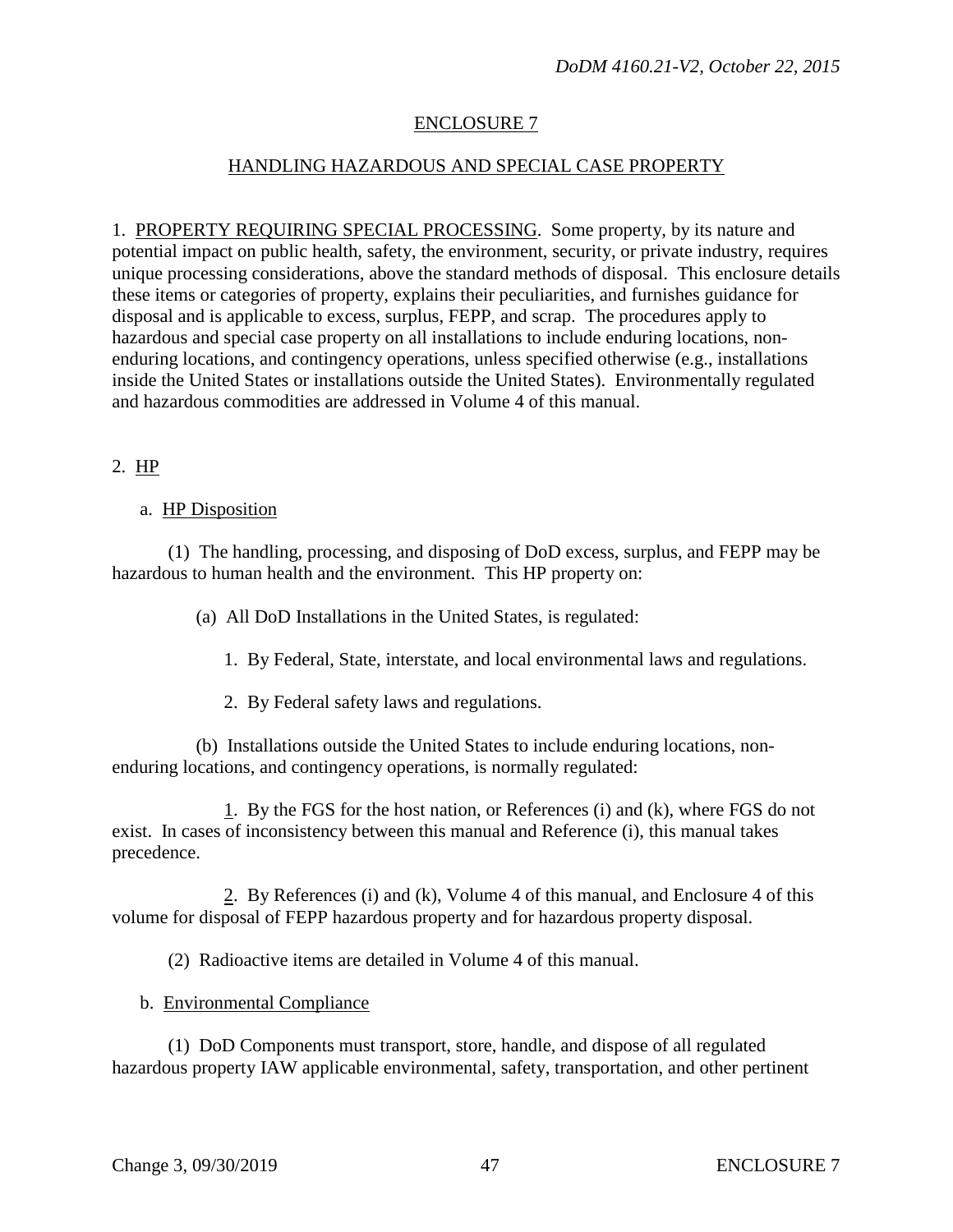laws and regulations. Policy and procedures for storage and handling of hazardous material (HM) are found in the DoD Manual 4140.70 (Reference (s)).

 (2) DLA Disposition Services is DLA's implementing activity for HP disposal for the DoD. DoD Components will coordinate with DLA on the criteria and procedures developed for the disposal of DoD-generated HM and HW according to the DoDI 4715.06 (Reference (t)). DLA Disposition Services may request information from the Military Departments, to include lists of facilities doing their own HW disposal contracting, type of commodities handled, and prices paid. DoD Components will document:

(a) All disposal actions conducted outside of DLA Disposition Services.

 (b) Coordination with DLA Disposition Services regarding any operational difficulties with service from DLA Disposition Services.

 (c) Justification and request for approval from the component's chain of command (i.e., major command, installation management agency-level) to bypass DLA Disposition Services for HP disposal.

 (d) Review from the component's chain of command (i.e., major command, installation management agency-level) that individual installation contracts and disposal criteria are at least as protective as criteria used by DLA Disposition Services (as outlined in paragraph 2c of this enclosure).

 (e) HW disposal when made according to Volume 5 of DoD Manual 4140.01 (Reference (u)) and this manual to accomplish the installation mission.

### c. HW Disposal Contract Standards

 (1) Provide 100 percent manifest tracking to maintain a cradle-to-grave audit trail documentation for HW disposal, from point of turn in to final disposal facility.

 (2) Maintain automated records for all HW disposal transactions (e.g., waste streams, waste codes, locations, quantities, prices, audit-trail documents, and other pertinent information).

 (3) Monitor contractor performance by employing DoD personnel serving as contracting officer representative or contracting officer technical representative.

 (4) Conduct past performance reviews, regulatory compliance checks, and technical evaluations of both prime contractor and proposed subcontractors prior to contract award.

 (5) Conduct on-site post-award inspections of selected sub-contractors (i.e., treatment, storage and disposal facilities or transporters).

(6) Evaluate and record contractor performance in a performance history database.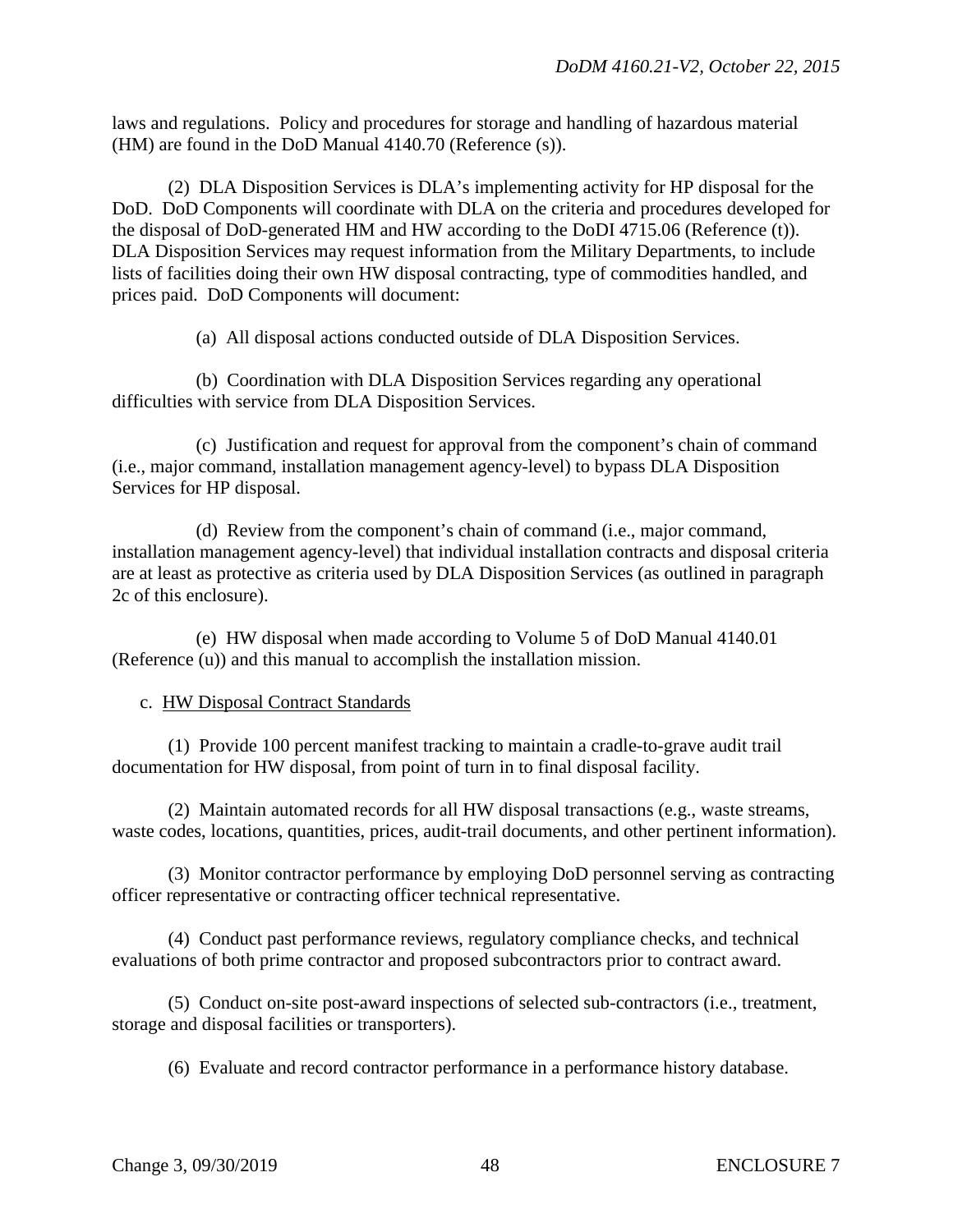(7) Ensure contract provisions comply with the all applicable federal, State, and local safety, environmental, and transportation regulations, and when outside the United States, FGS requirements.

 (8) Utilize an appropriate performance-based service contract to provide both competitive pricing and high quality service to DoD.

(9) Award long-term contracts when in the best interest of DoD.

 (10) Demonstrate holding and maintaining all necessary licenses, permits and registrations for the type of HW being managed.

 (11) Provide legally required completion records and demonstrate record retention systems that will comply with all applicable requirements.

 (12) Provide and maintain security systems that will meet all applicable transportation or security requirements.

(13) Provide that upon acceptance of HW, title passes to the receiver.

## 3. DISPOSITION PROCEDURES

a. DoD Installations. DoD installations will:

 (1) Comply with References (k) and (q), DoDI 6050.05 (Reference (v)), DoDI 6055.1 (Reference (w)), and respective implementing regulations.

 (2) Where feasible, eliminate the use of HP through sustainable procurement to include green or environmentally preferred product and including green clauses into existing acquisitions, and minimize the generation of quantities of HP through resource recovery, recycling, and source separation.

 (3) Provide technical and analytical assistance, including research and development support, to DLA to accomplish disposal, if requested.

 (4) Provide all available information to DLA, as required, to complete environmental documentation, such as environmental impact statements associated with disposal.

 (5) Identify known hazards contained in property, regardless of condition, that could create conditions that are hazardous to human health and the environment (e.g., mercury switches, polychlorinated biphenyl items, capacitors, fluids, batteries, asbestos, radioactive components), especially when transferred to DLA Disposition Services sites for DEMIL or as scrap.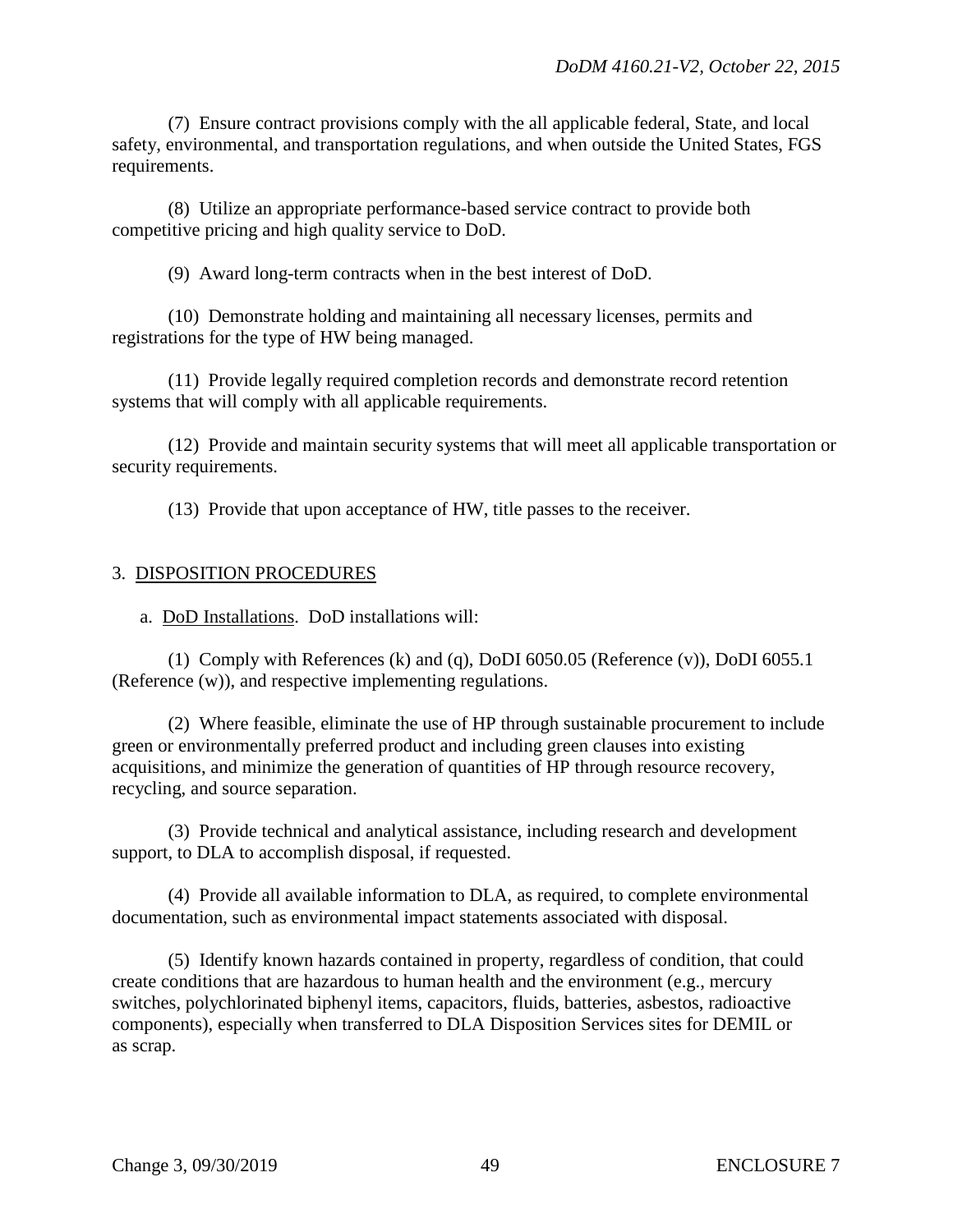(6) Before transporting HP in commerce, properly identify, package, label, and certify conformance with established environmental, safety, and transportation criteria as identified:

 (a) For all DoD installations in the United States, in Titles 40, 27, and 49 CFR (References  $(x)$ ,  $(y)$ , and  $(z)$ , respectively).

 (b) For installations outside the United States, in the FGS, host nation (or international) transportation regulations, international maritime dangerous goods (IMDG) code, Reference (k), Enclosure 4 of this volume, and Volume 4 of this manual.

 (7) When requested, assist DLA by providing information and comments on federal, State, regional, local, and host nation regulations being developed to control HP, such as ability of a particular installation to comply with proposed regulations and the impact of proposed regulations on DoD. Alert DLA to any local situation that could impact HP disposal.

 (8) Allow DLA Disposition Services sites to receive and store HP, both HM and HW, from off-site DoD generating activities, in accordance with the concept of providing regional storage and disposal capability for DoD activities (within the authority of storage permits or applications existing on the issuance date of this volume and based on local "Resource Conservation and Recovery Act (RCRA)" in sections 6901 and 6961 of Title 42, United States Code (Reference (aa)) compliance conditions affecting the installation). This includes use of the host facility's Environmental Protection Agency (EPA) State site identification number for disposal actions.

 (9) Retain physical custody of HP within the guidelines of section 3 of this enclosure until properly transferred to the receiving agency or entity.

 (10) Provide for disposal of toxicological, biological, radiological materials, and lethal chemical warfare materials which, by U.S. law, must be destroyed. Once the appropriate destructive actions are taken to meet the military regulations, the by-products may then be turned in to the servicing DLA Disposition Services site.

 (11) Provide for disposal of materiel that cannot be disposed in its present form due to military regulations, such as AE and controlled medical items. This category includes materiel where military regulations require obliteration of all markings that could relate to its operational program. Once the appropriate actions are taken to meet the military regulation, the resulting materiel should then be turned in to the servicing DLA Disposition Services site.

 (12) Implement Integrated Solid Waste Management Programs in accordance with Reference (t) to maximize the diversion of solid waste from landfill disposal or incineration. Where a recycling program exists, it should be given preference to disposal in an effort to capture proceeds from commodities including scrap metal.

 (13) Where recycling or waste diversion opportunities do not exist, provide for disposal of solid waste that is municipal-type garbage, trash, and refuse resulting from residential, institutional, commercial, agricultural, or community activities: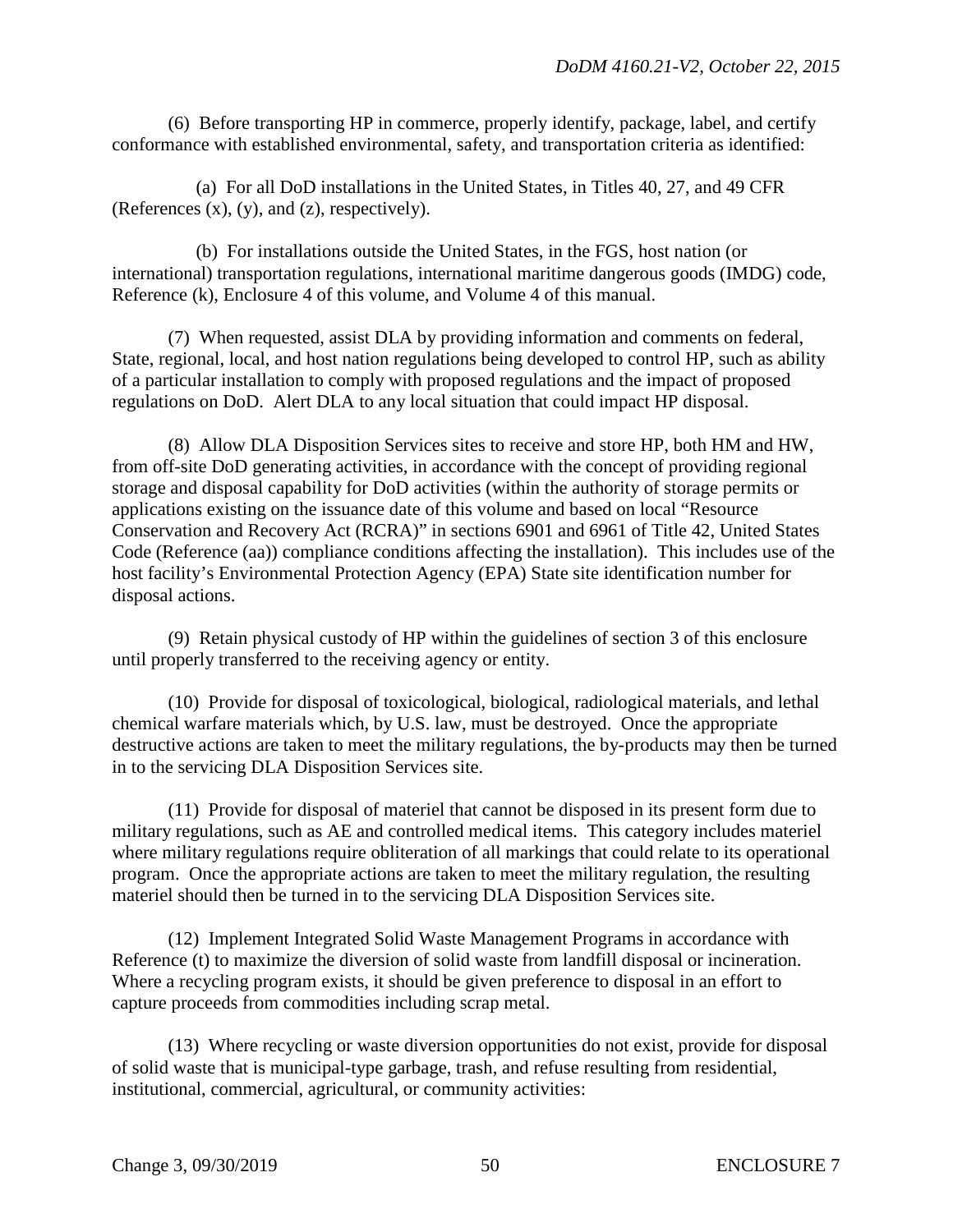(a) On a DoD Installation inside the United States that can be disposed in a State or locally permitted sanitary landfill, regulated as a solid waste pursuant to Subchapter I, section 239 of Reference (x).

 (b) On an installation outside of the United States that can be disposed in accordance with Enclosure 4 of this volume, Reference (k), host nation laws and regulations, and the implementing FGS for the host nation.

 (14) Provide for disposal of explosive waste and ammunition waste by preparing, packaging, or shipping to the appropriate DEMIL site according to the procedures in Reference (f). DLA/DLA Disposition Services HW disposal contracts do not cover the disposal of ammunition, explosives, or explosive materials or wastes as defined in section 555.11 of Reference (y), Subpart C of part 173 of Reference (z), or parts  $252.223-7002$  (a)(1) and  $(2)(i)(iii)(v)(vi)$  of the Defense Federal Acquisition Regulation Supplement (Reference (ab)).

 (15) Provide for disposal of refuse and other discarded materiel that results from mining, dredging, construction, and demolition operations. However, residue from construction and demolition that meets the regulatory definition of hazardous debris in accordance with section 268.2(h) of Reference (x), may be transferred to the servicing DLA Disposition Services site for disposal on service contracts.

 (16) Provide for disposal of unique wastes and residues of a nonrecurring nature generated by research and development and experimental programs outside the scope of DLA service contracts.

 (17) Provide for disposal of infectious medical waste, including hospital-generated infectious waste created in the diagnosis, treatment (e.g., provision of medical services), or immunization of human beings or animals, in research pertaining thereto, or in the production or testing of biologicals.

 (18) Provide for disposal of radioactive mixed wastes that meet the definition of radioactive waste subject to section 10101 of Reference (aa), and also contains waste that is either listed as an HW in Subparts C or D of section 261 of Reference (x), or exhibit any of the HW characteristics identified in Reference (x).

 (19) Provide funding for service-contract disposal of HP or for special requirements or services requested on a DLA disposal service contract. Included in this category are excess items that are regulated for disposal, for any regulatory reason, and costs associated with the transport or arranging for transport for disposal.

 (20) Inside the United States, provide funding for special generator fees levied by States on specific waste streams generated in the State levying the fee, or other State generator fees, as may be required by law, and if legally applicable to a federal agency. Do not pay such fees outside the United States.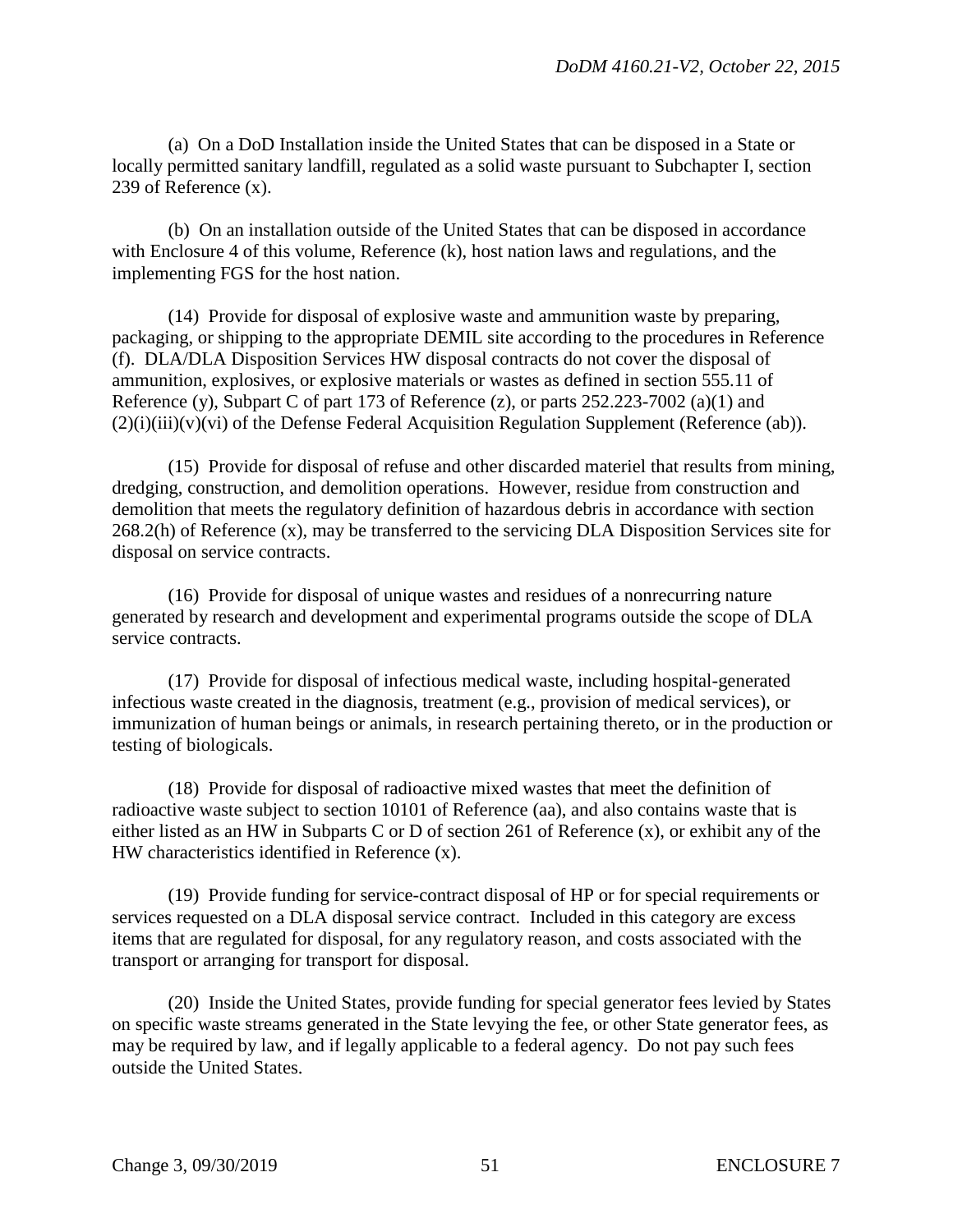(21) Inside the United States, notify and coordinate with DLA Disposition Services, prior to taking dispositive action on any regulatory findings or payment of fees or penalties, concerning HW disposal on DLA disposal contracts. DoD installations will be responsible for any payment of fines, fees, or penalties where the installation failed to coordinate with DLA Disposition Services prior to settling the regulatory action. Outside the United States, take no action until DLA has been advised.

(22) Promptly identify disposal requirements to the DLA Disposition Services sites.

 (23) Containerize HW in Department of Transportation (DoT)-shippable containers for turn in to DLA Disposition Services site. Containers may be ordered through the DLA Disposition Services site HW contract if necessary.

b. DLA. DLA will:

(1) Comply with References (s), (u), and (y).

 (2) Complete all documentation (including records) for DLA disposal actions as required under applicable environmental and other pertinent laws and regulations.

 (3) Initiate contracts or agreements for DLA disposal actions, and perform post-award functions on disposal contracts.

 (4) Accept accountability for all HP, except those categories for which DoD installations are responsible (see paragraph 3a of this enclosure), that have been properly identified as hazardous or environmentally regulated property.

 (5) Accept residual, semi solid materiel (sludges) and residues regulated by Reference (x) for disposal from industrial processes and wastewater treatment facilities, including drying ponds.

 (6) Accept spill residues resulting from immediate cleanup actions of an emergency nature in response to specific, isolated operational spills.

 (7) Accept accountability and physical custody, when storage is available, of medical wastes:

 (a) On any DoD installation, if the medical wastes are regulated pursuant to Reference (x) and;

 (b) On installations in the United States, if the medical wastes are not regulated by State regulations or;

 (c) On installations outside the United States, if the medical wastes are not covered by the FGS. For non-infectious, non-controlled medical items and wastes, follow FGS guidelines for the particular host nation.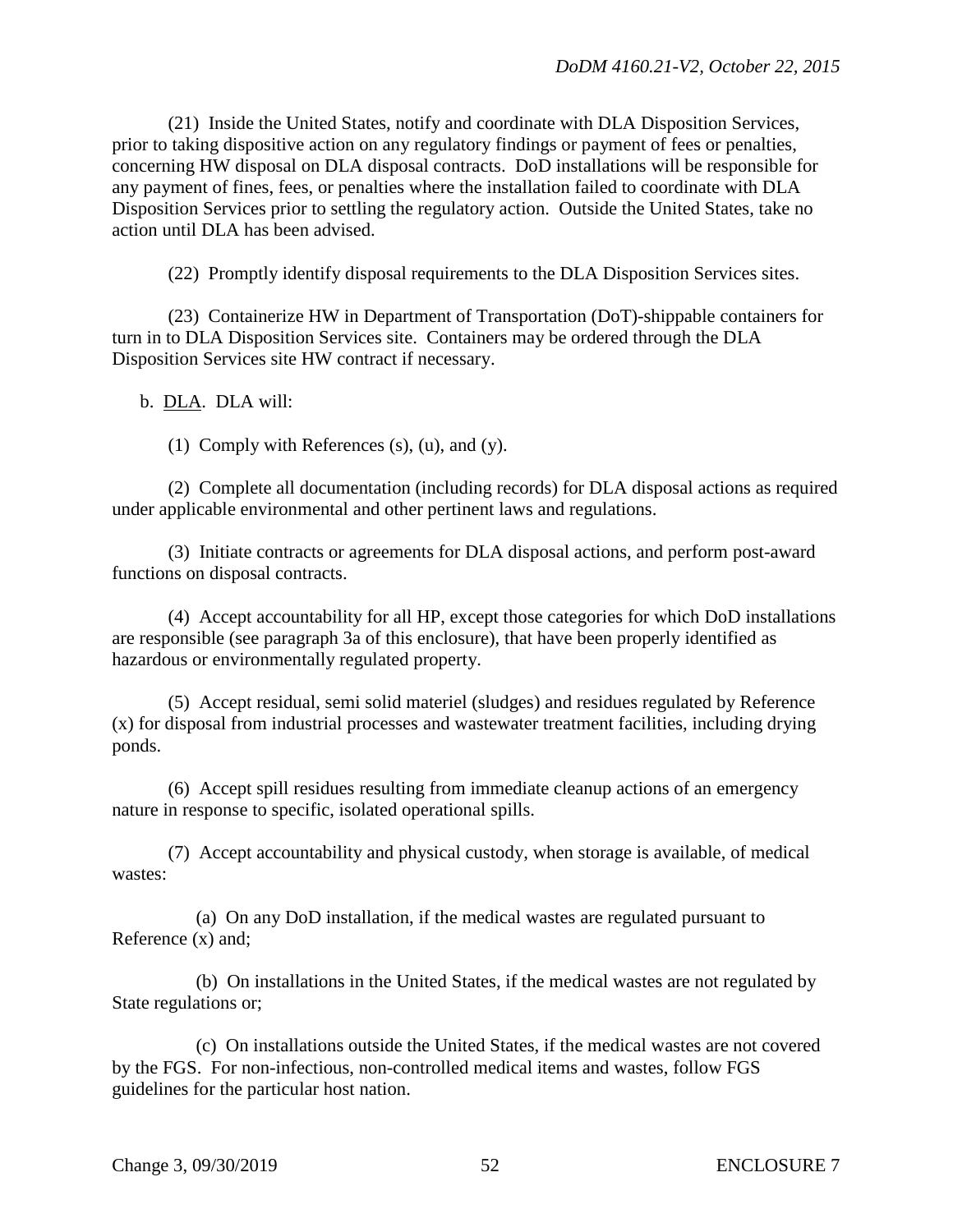(8) Accept physical custody of HP within the guidelines provided in section 3 of this enclosure.

 (9) Provide any repackaging, over packing, or handling or labeling of HM that may be required if physically stored at a DLA Disposition Services site.

 (10) Establish an inventory control system for the types, quantities, and locations of available HP for which DLA is responsible in the event that some other activity might be able to use particular property as a resource.

 (11) Provide an economic incentive for DoD installations to segregate and minimize waste generation by providing feedback to Military Departments and Defense Agencies on the costs associated with disposal of HW.

 (12) Contract for commercial HW disposal technology not presently available within the DoD.

 (13) Minimize environmental risks and costs associated with the extended care, handling, and storage of HP by accomplishing disposal within a significantly compressed disposal cycle. DLA Disposition Services sites will notify the permit owner, in writing, of situations that could result in noncompliance with environmental regulations.

 (14) Maintain an analysis and information distribution capability of technological advances on DoD HP disposal procedures and advise DoD installations of such developments on a continuing basis. Additionally, ensure that DoD installations are informed of any federal, State, regional, and local regulations being developed to control disposal of HP.

 (15) Serve as the DoD focal point to recommend matters of policy and guidance to OSD for disposal of HP within the assigned responsibility of DLA.

 (16) Establish procedures relative to assigned responsibility for HP disposal. Unresolved issues will be forwarded through channels to the ASD(S).

 (17) Notify the Military Departments of HP disposal process actions, to include disposal actions by contractors, which could compromise installation compliance with environmental regulations.

 (18) Inside the United States, ensure DLA HW disposal contracts provide for disposal in permitted facilities according to section 6961 of Reference (aa). Ensure listings of EPA identification numbers for each HW disposal in the contract are available to installation commanders. OCONUS, ensure HW disposal contracts will provide for disposal in facilities regulated IAW host-nation environmental standards and IAW the FGS and Reference (i).

 (19) When requested, make every effort to provide commercial disposal contract service, on a reimbursable basis, for HM and HW (such as installation restoration wastes and residues)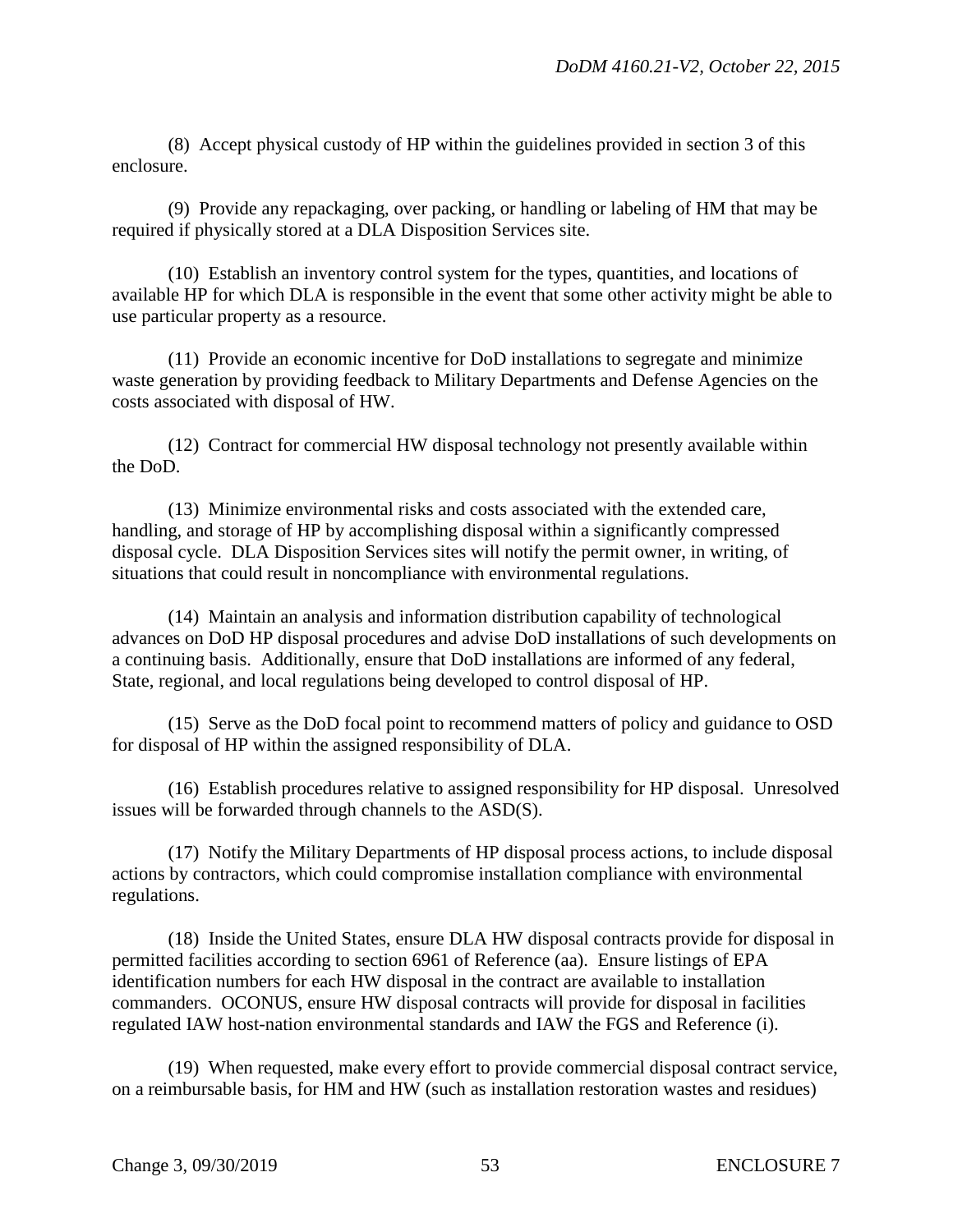that is the responsibility of the Military Departments. In these instances, the Military Departments will identify their requirements, provide funding, and give DLA Disposition Services sites sufficient advance notice to allow the establishment of a service contract for disposal of the property. DLA Disposition Services sites will accept accountability and document disposal on a receipt or issue transaction.

 (20) Assume responsibility for the original DoD generating activity, whenever hazardous substances are found or have caused contamination at a third party site, if the hazardous substances were correctly identified by the activity and turn-in documentation establishes that the HP was processed through DLA Disposition Services. Third-party sites will be managed IAW the Defense Environmental Restoration Program guidance in DoDI 4715.7 (Reference (ac)).

 (21) As required, participate in planning and provide host installation input for compliance with Reference (ac).

## 4. CUSTODY REQUIREMENTS

a. DoD Guidance. HP will be safely stored to protect human health and the environment. Proper storage techniques should protect HM from becoming waste due to age or container deterioration.

### b. Physical Custody

 (1) The host installation commander determines when physical custody of HW is allowed at DLA Disposition Services sites lacking RCRA-permitted or host-compliant storage, or FGS-compliant facilities.

 (2) DLA Disposition Services sites manned by only one employee will not accept physical custody of HP due to safety considerations.

 (3) DLA Disposition Services sites having RCRA-permitted storage facilities will accept physical custody of HP from serviced activities, IAW the permit, until allowable storage capacity is reached. HW will receive priority for storage space. HM may be stored only when there is no immediate HW storage requirement, and if the permit allows storage of HM. Serviced activities should provide the greatest advance notification possible to DLA Disposition Services sites of forthcoming generations to allow for capacity management by the DLA Disposition Services sites.

 (4) DLA Disposition Services sites with RCRA-permitted storage facilities will accept physical custody of only that HW that is listed in the current RCRA permit.

### 5. IDENTIFICATION AND TRANSFER PROCEDURES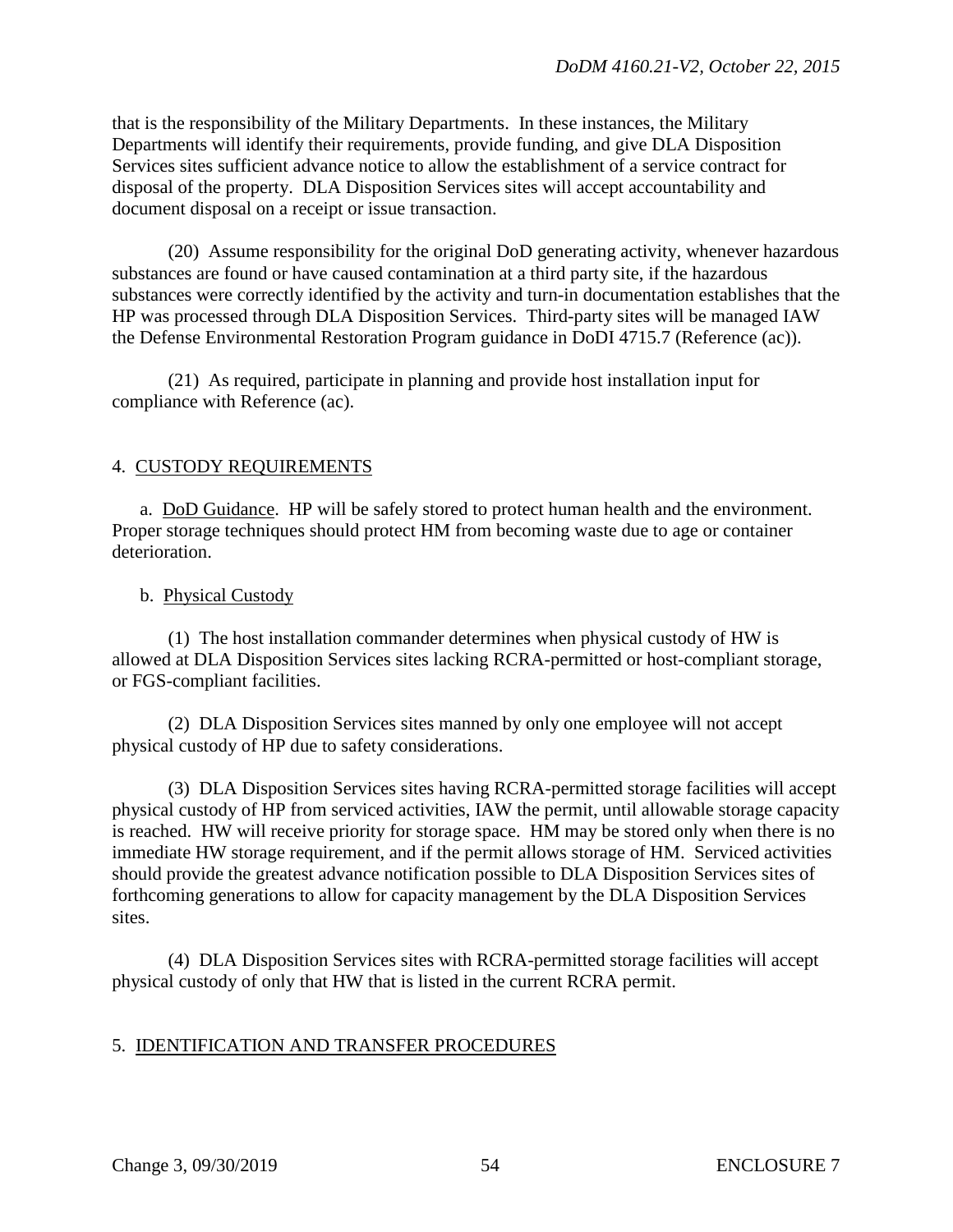a. Documentation. DoD Components and DLA will comply with applicable environmental, safety, and other relevant laws and regulations; see Enclosure 4 to Volume 1 of this manual for instructions on preparation of the DTID, DD Form 1348-1A. As of October 1, 2005, automated and electronic DTID transfer documentation will be mandatory for normal, day-to-day turn-in of HM or HW. Exception to automated and electronic transfers will be allowed in contingency operations or under unique circumstances when such transfer is not feasible. See Volume 4 of this manual for specific turn-in requirements for HP requiring special processing.

 b. Environmental Compliance. To ensure environmental compliance, generating activities and DLA Disposition Services sites will plan, schedule, and coordinate HP transfers. HP will be identified by activities and transferred as detailed in Volume 4 of this manual. Exceptions to the procedures for property identification may be granted only where substantial economies can be realized. Alternative identification procedures must meet regulatory and disposal contract requirements and must be approved by DLA Disposition Services.

c. HW. The generating activity will provide the following information on the DTID or via electronic transmittal, upon turn-in of all HW and used HM as defined in the Glossary of this volume:

(1) Valid NSN and noun name for items cataloged in the supply system.

 (2) Local stock number (LSN) or federal supply classification code (FSC) and chemical name of hazardous components, if the waste is not identified by NSN.

 (3) Provide the Military Standard Billing System (MILSBILLS) fund code (RP 52-53) and Bill-to-DoD AAC (Block 27) on the DD Form 1348-1A, in accordance with Table 1 of Enclosure 4 to Volume 1 of this manual, or via electronic turn-in document (ETID), to fund the disposal.

 d. HWPS. The HWPS, DLA Disposition Services Form 1930, can be found on the DLA Disposition Services Website: www.dispositionservices.dla.mil. A new HWPS is required from generating activities for each new waste stream and annually for subsequent identical waste streams except for the HWPS identified in paragraph 5d(2) of this enclosure. A new HWPS is required when an activity's process change results in changes to the characteristics described on a waste stream's existing HWPS. Use of the HWPS format is not mandatory. An alternate format, including automated data transfer, may be developed and used, provided it contains all the same information required to profile the waste for disposal. The activity will complete the HWPS, or substitute form, and address each item by providing all applicable information. Items marked N/A will be considered as not applicable. The information may be based on user's knowledge if the user's knowledge is based on the criteria described in this subparagraph. Laboratory chemicals, processed IAW the guidance found in Volume 4 of this manual are exempt from waste profile requirements; however, all other identification requirements apply.

 (1) For subsequent transfers of an identical waste stream, put the approved reference number assigned by the DLA Disposition Services site or generating activity in Block 27 of the DD Form 1348-1A or in the ETID field. A DLA Disposition Services site-assigned reference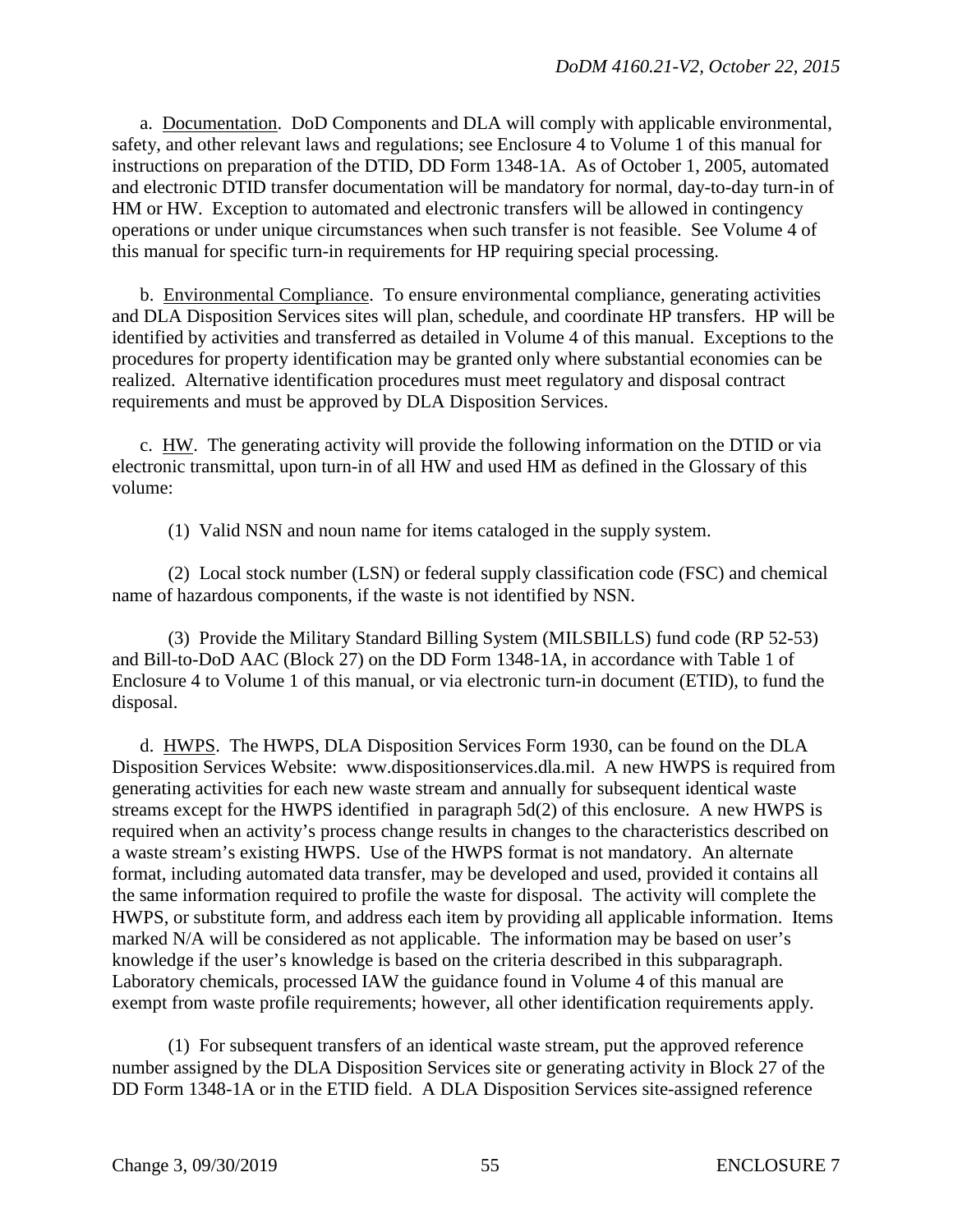number will consist of the activity DoD Activity Address Code (DoDAAC) and a sequential 4 digit number to be determined by the DLA Disposition Services site. A generating activityassigned reference number must not be longer than 11 characters and can be in any format agreed to by both the DLA Disposition Services site and the activity as long as it is consistent and identifies both the profile for disposal and the generating activity. A HWPS is not required when the DLA Disposition Services site-provided reference number is entered on the DD Form 1348-1A or in the ETID field.

 (2) The generating activity will certify each HWPS annually by either providing to the DLA Disposition Services site a new signed and dated HWPS (or electronically transmitted HWPS, with the printed name of the activity's authorized representative and date of certification) for each waste which will be generated during the following year, or providing a letter listing the profile number and the name of the corresponding waste stream for each profile which the activity wishes to remain active for another year. If the generating activity chooses to provide a letter, that letter must be signed and dated and include the statement: "The undersigned certifies that the HW profiles listed in this letter have been carefully reviewed. Any changes to the processes generating these wastes have been considered. New regulations affecting HW identification and disposal have been applied. Neither the waste streams nor the identification of the waste streams has changed in a manner that would warrant a change in the data previously provided on these waste profiles."

(3) For overseas, the generating activity will assign the host nation or IMDG shipping description.

(4) The generating activity will assume responsibility for any mishaps resulting from misrepresentation of waste streams on HWPSs.

 (5) DLA Disposition Services and the Military Departments will review the HWPS format annually to validate its currency and adequacy in light of any new regulatory requirements, and to assess the advantages and disadvantages of its current format or use.

 (6) If the DLA Disposition Services site takes physical custody of the HW, chemical analysis is required, unless the required information based on user's knowledge is provided on the HWPS and supporting documentation is attached. The information may be sent by electronic means. Chemical analysis and supporting documentation will not be required for profile sheets when the DLA Disposition Services site only accepts accountability and not physical custody (receipt in place). The generating activity having physical custody of the HW will retain the analysis and supporting documentation and make it available if required. Examples of supporting documentation are descriptions of waste production processes and historical or published information on the waste. If documentation is not attached in support of user's knowledge, chemical analysis and attached test results are required. Chemical analysis and test results will be required if the DLA Disposition Services site verification program indicates that the activity's profile sheet is incorrect.

 (7) HWPS is not required for unopened HM downgraded to HW (e.g., expired shelf-life HM, HM that survives RTDS). However, a SDS with all information required for identification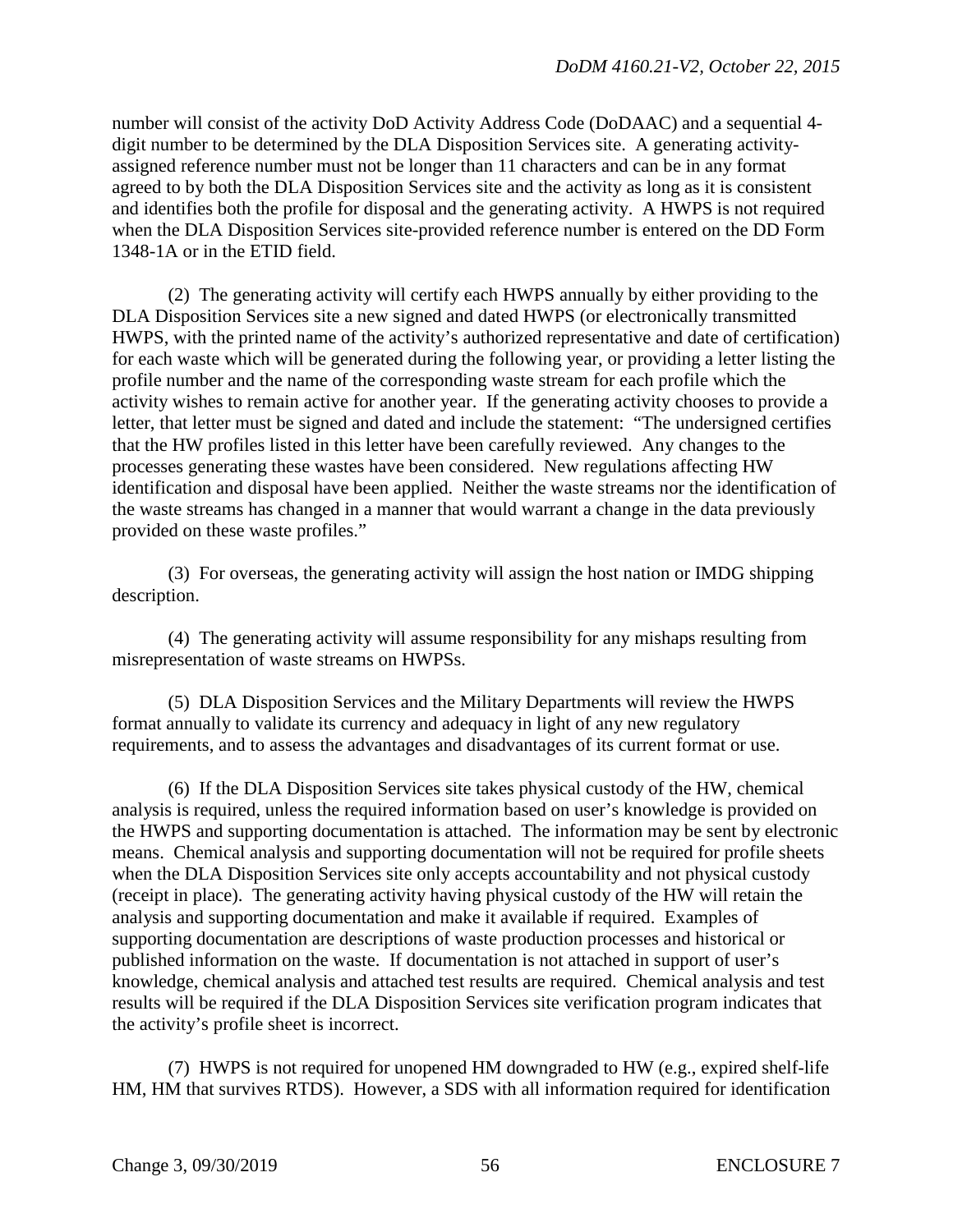of hazardous material, waste, or property is still required (either hard copy or by electronic transmittal). If an SDS is not available or indicates the composition is proprietary, a HWPS is required.

#### e. DLA Disposition Services Site Requirements for HW Receipts

 (1) Upon request, provide the blank HWPS to the transferring activity; and, if requested, provide training on how to complete the form.

 (2) Assist the generating activity in determining proper identification as capabilities permit. This may include providing analytical laboratory services, when possible, through the DLA Disposition Services site disposal service contract.

 (3) Assign a reference number to each HWPS and maintain a file of approved reference numbers which correspond to approved profile sheets.

 (4) Enter the assigned reference number in the Remarks section of the initial DTID copy for return to the generating activity.

 (5) Accept accountability of HW and used HM identified in the manner described in this section.

(6) Accept physical custody according to section 3 of this enclosure.

 (7) Maintain a hard copy (or electronically transmitted data) of all completed HWPSs and any corresponding waste analysis for 3 years, or until closure for an RCRA interim or permitted facility, or as specified in the FGS or Reference (i), as appropriate.

 (8) Reject turn-in when proper identification IAW paragraph 5e(7) of this enclosure is not provided; however, every effort will be made to resolve discrepancies prior to rejection. If the DLA Disposition Services site and generating activity cannot reach agreement, the issue will be elevated by both parties for dispute resolution.

f. HM. The generating activity will provide, on the DTID or ETID:

(1) For NSN-identified HM:

(a) Valid NSN.

(b) Noun name as cataloged in the supply system.

(2) For LSN- or FSC-identified HM, the chemical name of hazardous components.

(3) For both NSN-identified and LSN- or FSC-identified HM: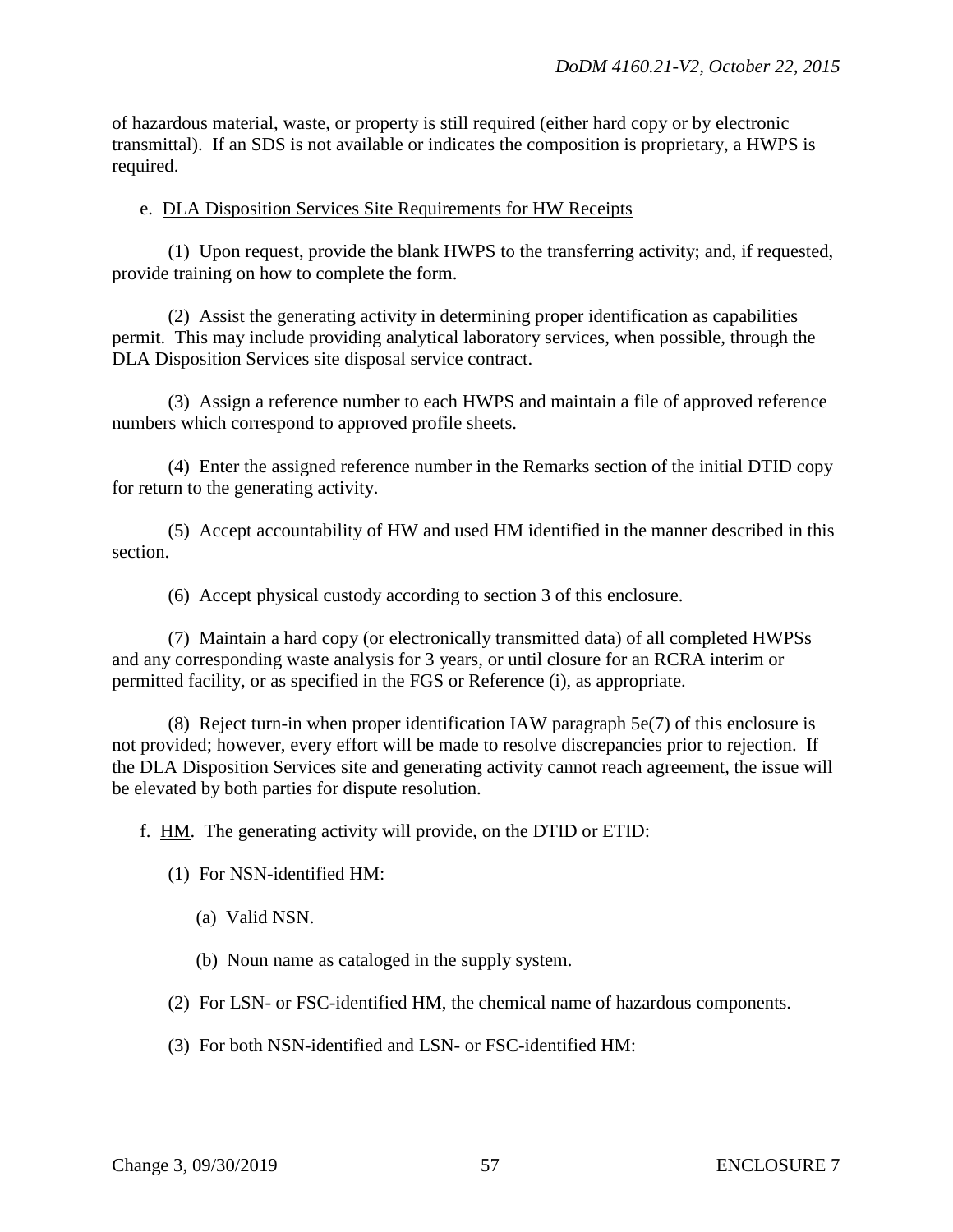(a) The SDS serial number (five-digit alpha code) of the SDS-listed Hazardous Materials Information Resource System (HMIRS) or, when an SDS serial number is not available, a hard copy SDS must accompany the turn in.

 (b) Occupational Safety and Health Administration-compliant chemical hazard label attached to the individual package (unit container). Where the hazard label information is missing or damaged, use a completed DD Form 2521 or 2522, "Hazardous Chemical Warning Label" as specified in Reference (v).

 (c) Chemical name of any hazardous contaminants and noun name of non-hazardous contaminants, if the HM has been opened.

 (d) Amount of hazardous and non-hazardous contaminants based on user's knowledge or testing of the item expressed in a range of content (percentage by weight or parts per million (ppm) as applicable), if the HM has been opened.

 (e) DoT shipment placards, markings, and labels on all HM packages will remain on the packages as required by section 1910.1201 of Title 29, CFR (Reference (ad)).

 (f) For shipments to or from installations outside the United States, overseas, host nation, or international transportation placards, markings, and labels should remain on the HM packages.

 (g) Provide the MILSBILLS fund code (RP 52-53) and Bill-to-DoD AAC (Block 27) on the DD Form 1348-1A, in accordance with Table 2 of Volume 1 of this manual; or via ETID, to fund disposal of HM that fails or cannot be RTDS.

g. DLA Disposition Services Site. DLA Disposition Services sites will:

 (1) Accept accountability of HM in the manner identified in paragraph 5g of this enclosure.

(2) Accept physical custody IAW section 3 of this enclosure.

 (3) Assign proper DoT shipping description (or host nation if the item is expected to be shipped commercially over host nation highways) to item received from onsite, or for HM that is received in place and is not transported over public highways.

 (4) Assist generating activities in determining proper identification as capabilities permit, including contract support; reject turn-in if unable to properly identify property.

h. Packaging and Transportation

 (1) Property transferred to a DLA Disposition Services site must be in containers that are non-leaking and safe to handle. The containers must be able to withstand normal handling or the turn-in will be rejected.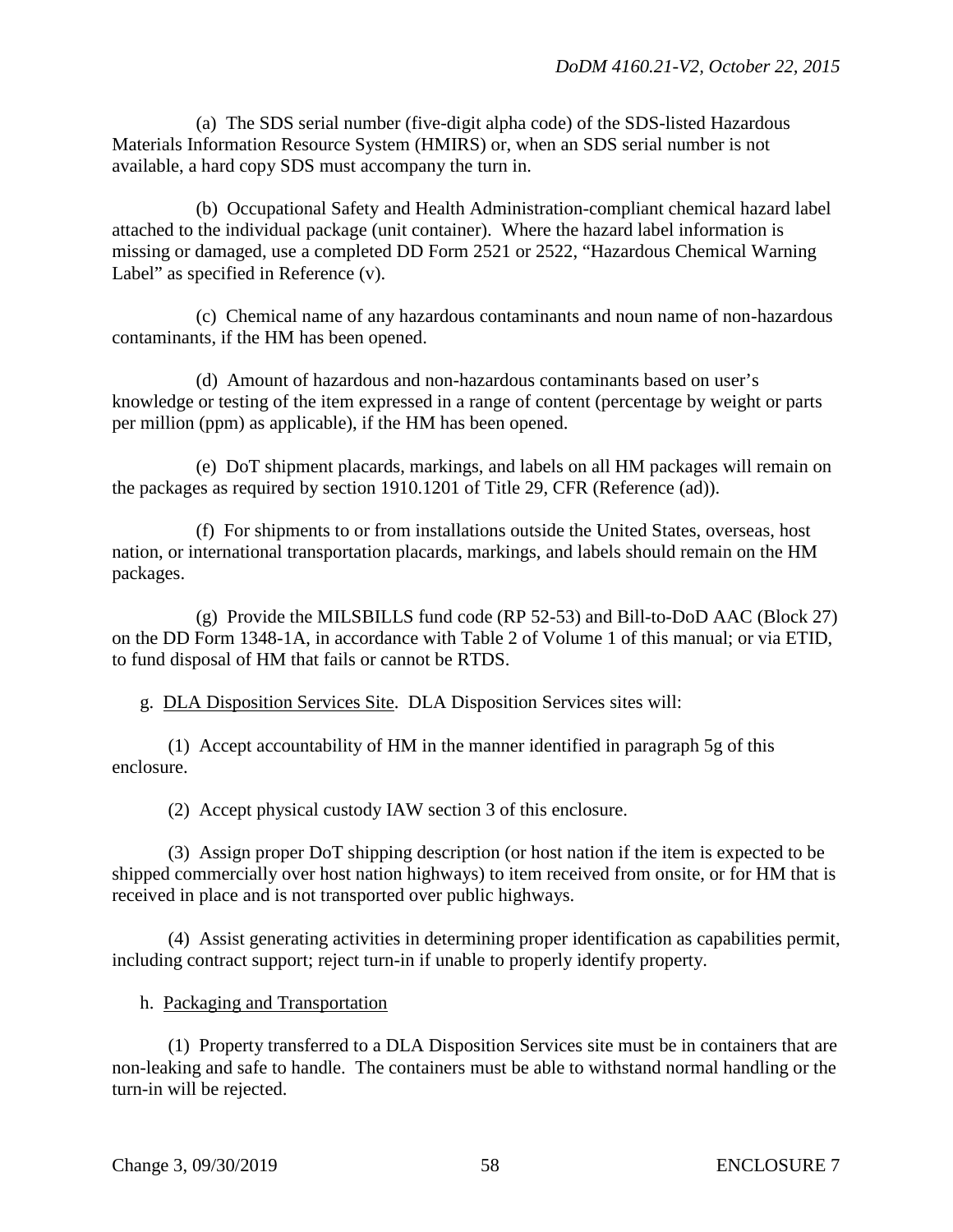(2) When transfers require transport over public highways, HM and HW must be packaged in DoT-approved containers (or host nation approved if the item is expected to be shipped commercially over host nation highways).

 (3) HM or HW received at the host installation, or in-place at an off-site installation, will be packaged and stored IAW Reference (s), or applicable federal or State regulations. HW turned in to and stored at a RCRA-permitted facility must be packaged IAW the requirements specified in that storage facility's RCRA permit.

 (4) Part 173.7 of Reference (z) identifies the transportation and packaging requirements for HP turned in using the original military containers.

 (5) For transportation to or from installations outside the United States, Part 173.3 of Reference (z) identifies the transitional provisions for implementing requirements based on United Nations (UN) recommendations for transportation of hazardous materials.

 (6) Guidance for packaging for transportation and including information about certifications of equivalency, DoT exemptions, and competent authority approvals, is addressed in the DLAR 4145.41/AR700-143/AFM 24-210/NAVSUPINST 4030-.55D/MCO 4030.40C (Reference (ae)).

 (7) For transportation to or from installations outside the United States, compliance with the applicable standards of the FGS, Reference (k), host nation if the item is expected to be shipped commercially over host nation highways, or international shipping regulations is required.

 (8) HP will be labeled in conformance with established environmental, safety, and transportation laws and regulations.

 (9) Detailed guidance governing special turn-in requirements, as well as special handling and processing of specific types of HP, is contained in Volume 4 of this manual.

## 6. DISPOSAL PROCESSING

a. HP Through Entire Disposal Cycle. HP is typically processed through the RTDS cycles. However, some categories of HP are prohibited from reuse and sale due to regulatory constraints or because the nature or condition of the property renders it unusable or uneconomically recyclable.

### b. RTM

 (1) HP that is not RTDS may be offered to a manufacturer or recycler, prior to final disposal.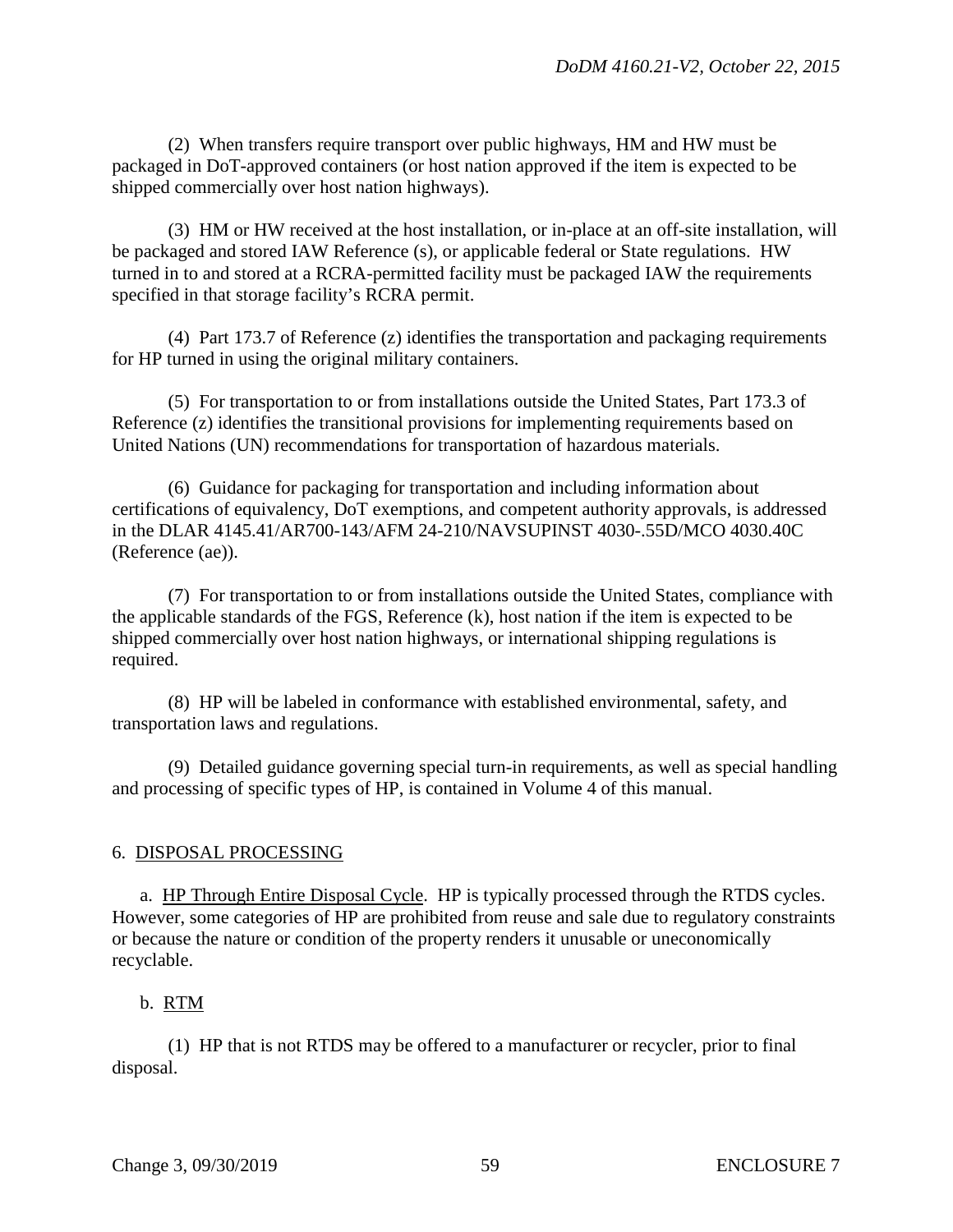(2) The RTM procedure significantly reduces HM that would otherwise go to disposal, thus encouraging beneficial reuse of products and minimizing waste. See Enclosure 3 of this volume for RTM special criteria and process guidance.

#### c. Special Contract Services

 (1) Special contract services, on a reimbursable basis, are available through the servicing DLA Disposition Services site for generating activities requiring such services. These special services include recycling, bulk removals, tank cleaning, analysis and testing and profiling of wastes, contractor-supplied containers, lab packing, special collection routes, and management services.

 (2) Generating activities requiring one or more of the services listed in paragraph 6c(1) of this enclosure should identify requirements to the servicing DLA Disposition Services site.

## 7. RCRA IMPLEMENTATION

#### a. Permits in the United States

 (1) The installation commander is responsible to ensure compliance with all RCRA requirements of the installation, to include tenant activities. Tenants are responsible for conducting their activities IAW RCRA and the permit requirements at the facility. Tenants will provide necessary documentation, signed and completed, to the host for permit applications, and for reports as required by EPA or the State. Submittals will be in the format required by the regulatory agencies.

 (2) The individual facility operational managers are responsible for conducting their activities IAW RCRA. Those facility managers, including tenants, will provide necessary documentation for permit applications as well as reports required by EPA or the State to the installation commander, and will ensure compliance with RCRA regulations and permit requirements at that facility.

 (3) The installation commander will sign as the owner and a DLA Disposition Services Command representative will sign as the operator, if applicable.

 b. HW Management Plan. Implementation of the comprehensive HW management program requires maximum cooperation of all activities on an installation. Development and implementation of a HW management plan will direct:

 (1) The installation commander to be responsible for addressing actions for the HW generated by all activities and tenants on the installation. The HW management plan will identify and implement HW management actions required by RCRA or the FGS. Tenants are responsible for providing input to the installation commander for their portion of the plan.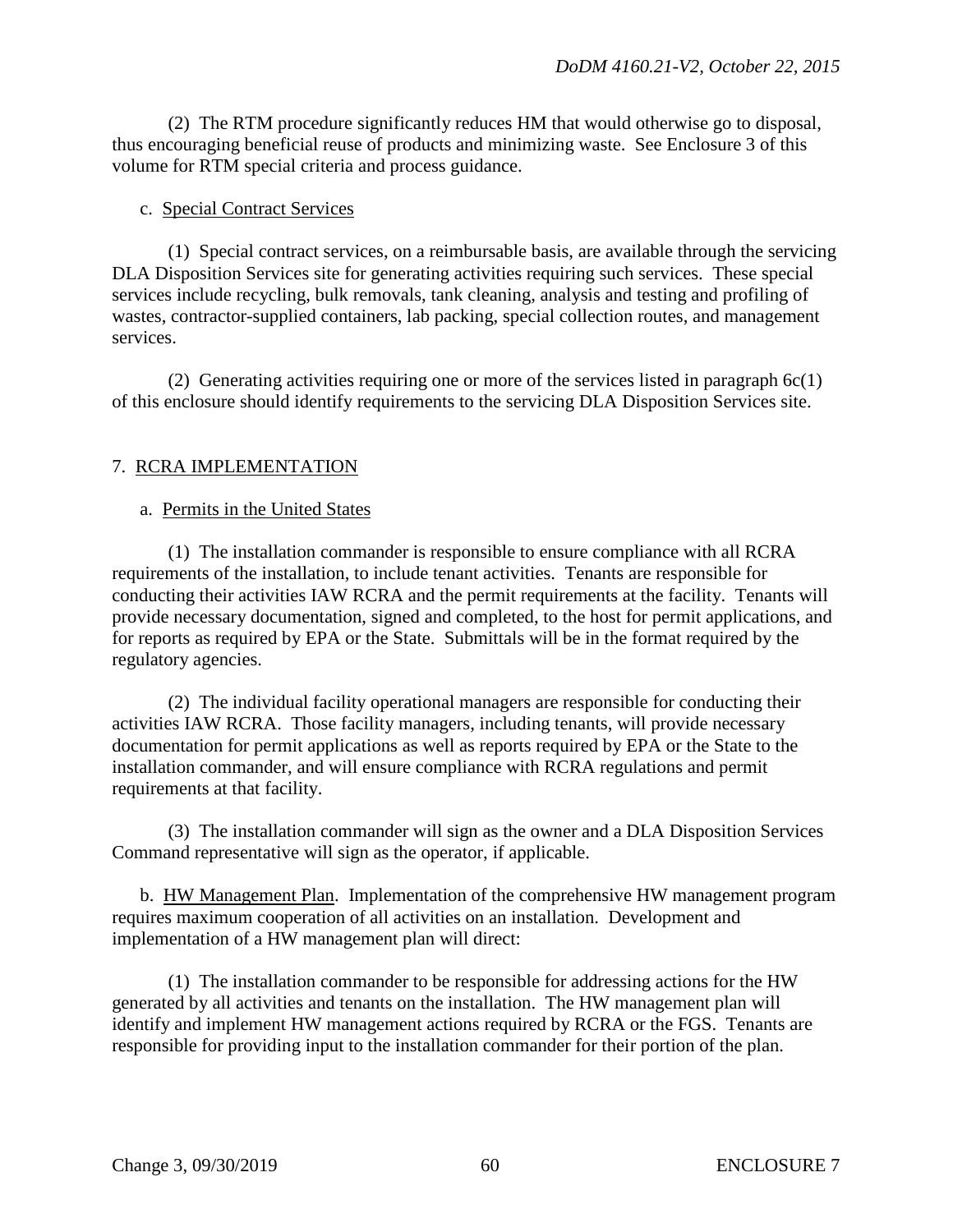(2) All tenants to comply with applicable portions of the HW management plan and ensure that internal operating procedures are consistent.

 (3) A copy of the final HW management plan to be provided to the DLA Disposition Services site. DLA Disposition Services site Chiefs will ensure that inspections, safety precautions and actions, records, etc., as established in the installation HW management plan, are accomplished for HP, for which the DLA Disposition Services site has physical custody and accountability.

 (4) The activity having physical custody for HP to be responsible for the required periodic inspections, care, and protection of this property until it is disposed by the DLA Disposition Services site.

 (5) Required support or assistance that is available at the host installation to be provided to the DLA Disposition Services site, upon request. When the costs warrant, reimbursement may be required.

 (6) In the United States, the installation commander, prior to the installation taking dispositive action on a notice of violation, consent agreement, corrective actions or payment of fines or penalties, to notify and coordinate with the DLA Disposition Services site concerning regulatory findings applicable to the DLA Disposition Services site HP disposal operations. DoD installations will be responsible for any payment of fines, fees, or penalties where the installation failed to coordinate with DLA Disposition Services prior to settling the regulatory action.

 (7) In the United States, the installation commander to be responsible for compliance with sections 1251-1387 of Title 33, U.S.C. (Reference (af)), also known as the "Federal Water Pollution Control Act," as well as preparation of a spill prevention control and countermeasure plan in accordance with part 112 of Reference (x). Provisions affecting DLA Disposition Services site operations must be coordinated with DLA Disposition Services before permits or reports are submitted to the regulator. A copy of the final Spill Prevention Control and Countermeasure Plan will be provided to the DLA Disposition Services site.

 (8) In the United States, the activity having physical custody for HP will prepare an EPA Form 8700-22, "Uniform Hazardous Waste Manifest," and any required land disposal restrictions notification or certification to accompany all offsite shipments of HW. Include a 24 hour emergency notification telephone number. The installation commander has primary responsibility for signing manifests, but may delegate signature authority to a designated representative. All manifests will be signed by the installation's designated representative. DLA Disposition Services site co-signature is not required. In instances where the permit holder delegates signature authority to a co-located DLA Disposition Services site, only the authorized DLA Disposition Services site representative's signature is required.

c. Record Keeping and Reporting. Installations will comply with federal and State HW record keeping and reporting requirements or those in the FGS. Tenants will submit reports required by the installation's HW management plan within time frames established by the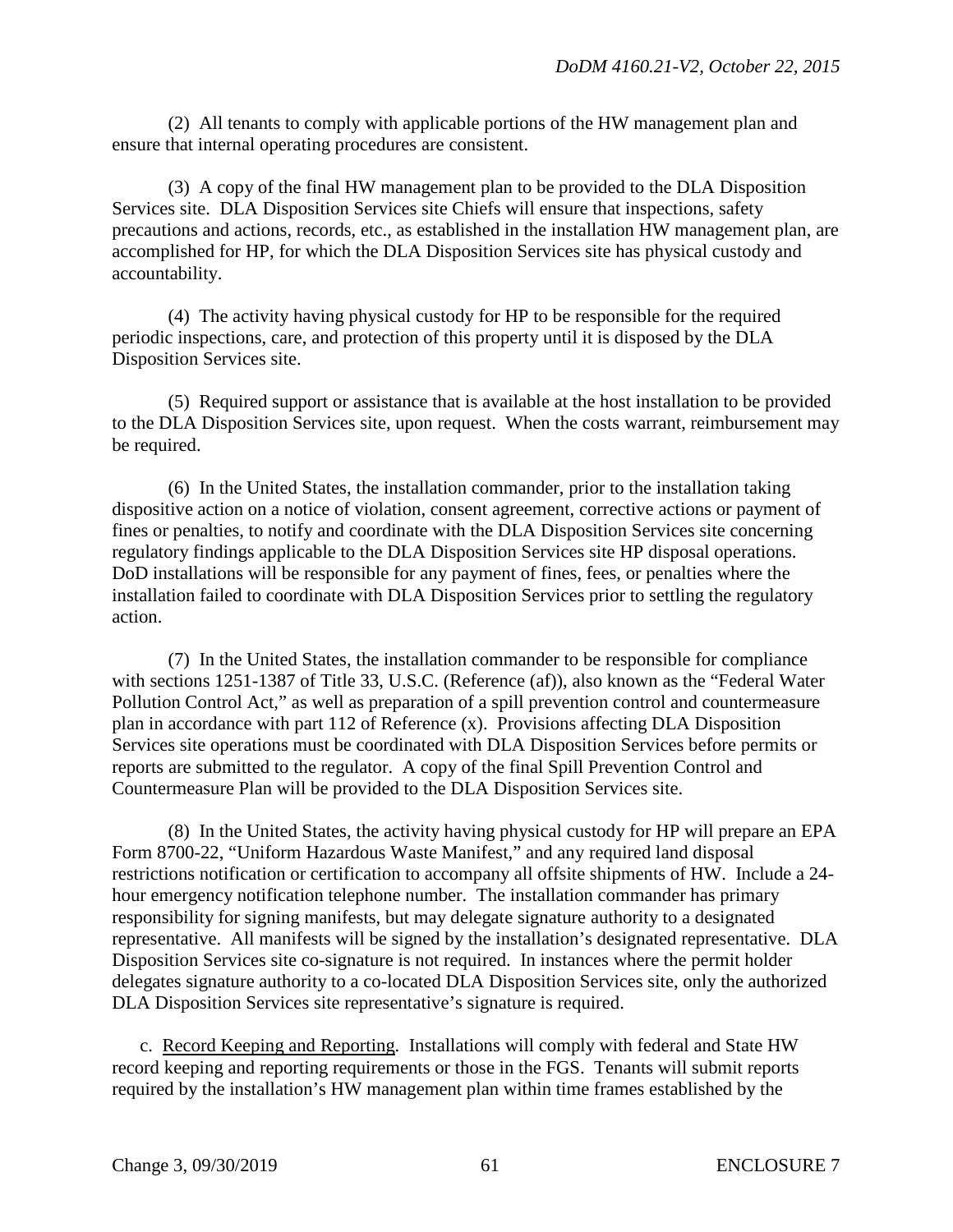installation commander. Documents required for HW management services provided by DLA are the responsibility of DLA and will be provided to the installation commander and copies will be retained by DLA for the period required by law.

 d. DoD Installations Outside the United States. Installations outside the United States do not possess RCRA permits for HW storage and disposal. Installation commanders and tenant activities overseas will comply with the FGS or, if there is no FGS for that country in accordance with References (i) and (k).

#### 8. HMIRS AND HAZARDOUS TECHNICAL INFORMATION SERVICE (HTIS)

a. Reference (ad) establishes the federal requirements and Reference (v) assigns responsibilities for DoD HMIRS and DoD hazardous materials data management system.

 (1) The HMIRS database is the primary DoD tool for compliance with SDS requirements established in Reference (ad). DLA Logistics Information Service will maintain the HMIRS as the central repository for the SDS for the U.S Government Military Departments and civil agencies. Service or agency focal points will input value added information and data with hazardous communication warning labels and transportation information. HMIRS provides this data for HM purchased by the Federal Government through DoD and civil agencies. The system assists Federal Government personnel who handle, store, transport, use, or dispose HM or HW.

 (2) The HMIRS database is available in compact disk read only memory (CD ROM) or digital video disk (DVD) format only to U.S. Military and Federal Government agency subscribers, or online. Information on subscribing may be found at http://www.dlis.dla.mil/hmirs.

 (3) The DLA Logistics Information Service is the HMIRS program manager and acts as the focal point for help desk support. The DLA customer contact center number is DSN 661- 4725, or commercial 1-877-352-2255. The fax number is DSN 661-5305, or commercial (269) 961-5305.

 (4) DLA Aviation is the functional manager and provides hazardous information help desk support. The DLA Aviation help desk number is DSN 695-6033, or (804) 279-6033. The fax number is DSN 695-4149, or commercial (804) 279-4149.

 b. HTIS is a DLA-managed and operated information source for DoD personnel. Specifically, HTIS provides DoD personnel with responses to questions on safety, health, transportation, storage, handling, regulatory, disposal, and environmental considerations. Online access is at http://www.dscr.dla.mil/userweb/aviationengineering/HTIS/. DoD personnel may call HTIS to ask questions at (800) 848-4847, (804) 279-5168, or (DSN) 695-5168.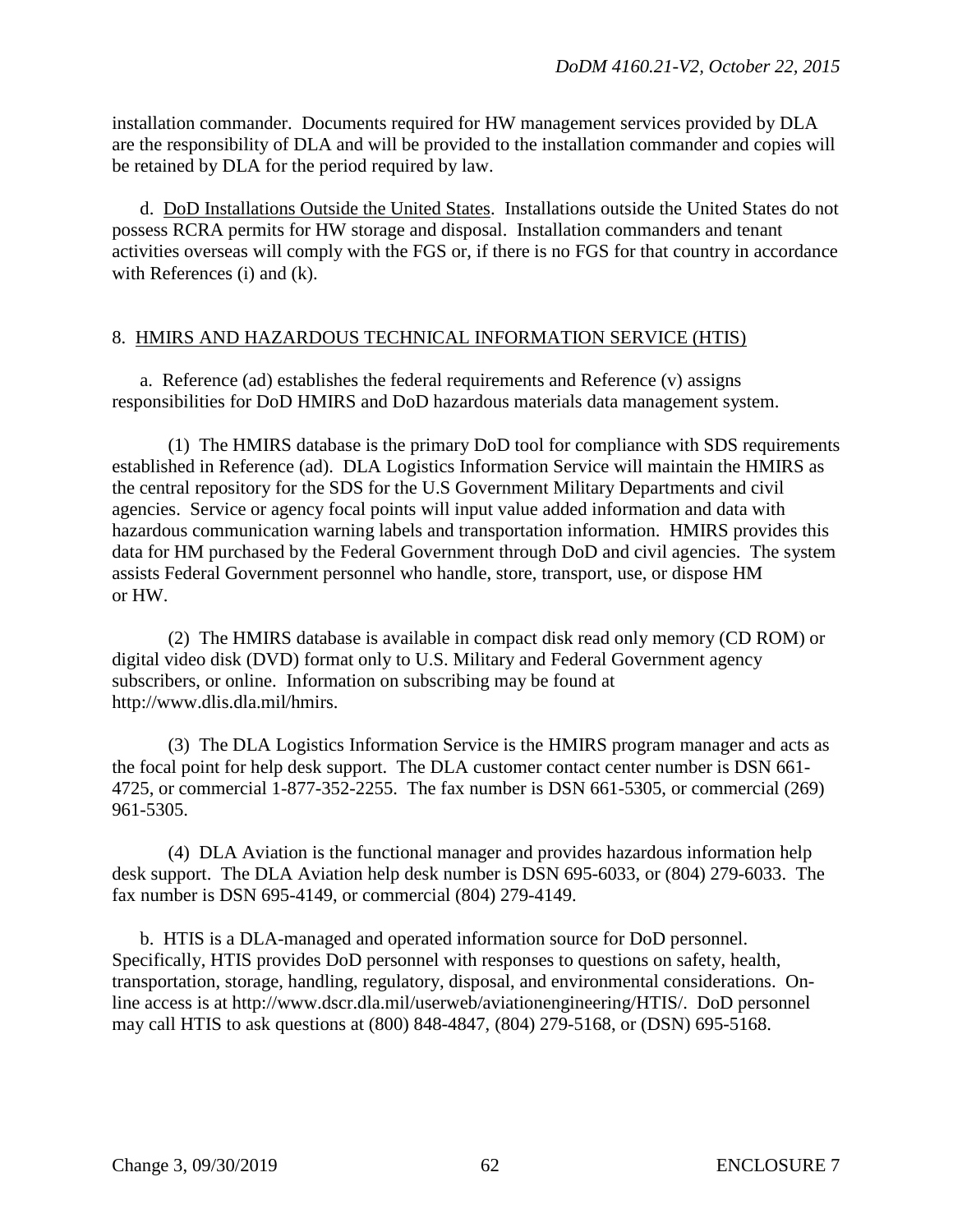### 9. U.S. ARMY PUBLIC HEALTH COMMAND (PROVISIONAL) MILITARY ITEM DISPOSAL INSTRUCTIONS (MIDI)

a. The military item disposal group at the U.S. Army Public Health Command provides disposal guidance for Army and other DoD activities. The MIDI and Military Environmental Information System provide methods of destruction for the disposal of hazardous and nonhazardous items used within the DoD. The MIDI system aids the environmental officer, preventive medicine officer, and the logistician in proper disposal of outdated medical and nonmedical items. The database also serves the DLA Disposition Services in their disposal mission. Information contained in the MIDI database includes the method of destruction, NSN, noun name, and supporting production information. When appropriate, the MIDI system also contains the EPA HW code.

 b. The MIDI system database application is now available on-line at http://chppmwww.apgea.army.mil/hmwp. For further information on the contents of the MIDI, or to request disposal guidance on items not yet in MIDI, DoD activities may contact a MIDI project officer at DSN 584-3651, commercial (410) 436-3651, or call 1-800-276-6434. The MIDI is also available on CD ROM. The CD ROM is updated annually and contains the full MIDI disposal database. DoD agencies can request a CD ROM by faxing (410) 436-5237, ATTN: MIDI Team. Include your official mailing address and DSN or commercial phone number in case of questions. There is currently no charge to DoD agencies for the CD ROM. For non-DoD, nongovernment purchases of the CD ROM, DoD activities may call (757) 445-9191 for ordering information.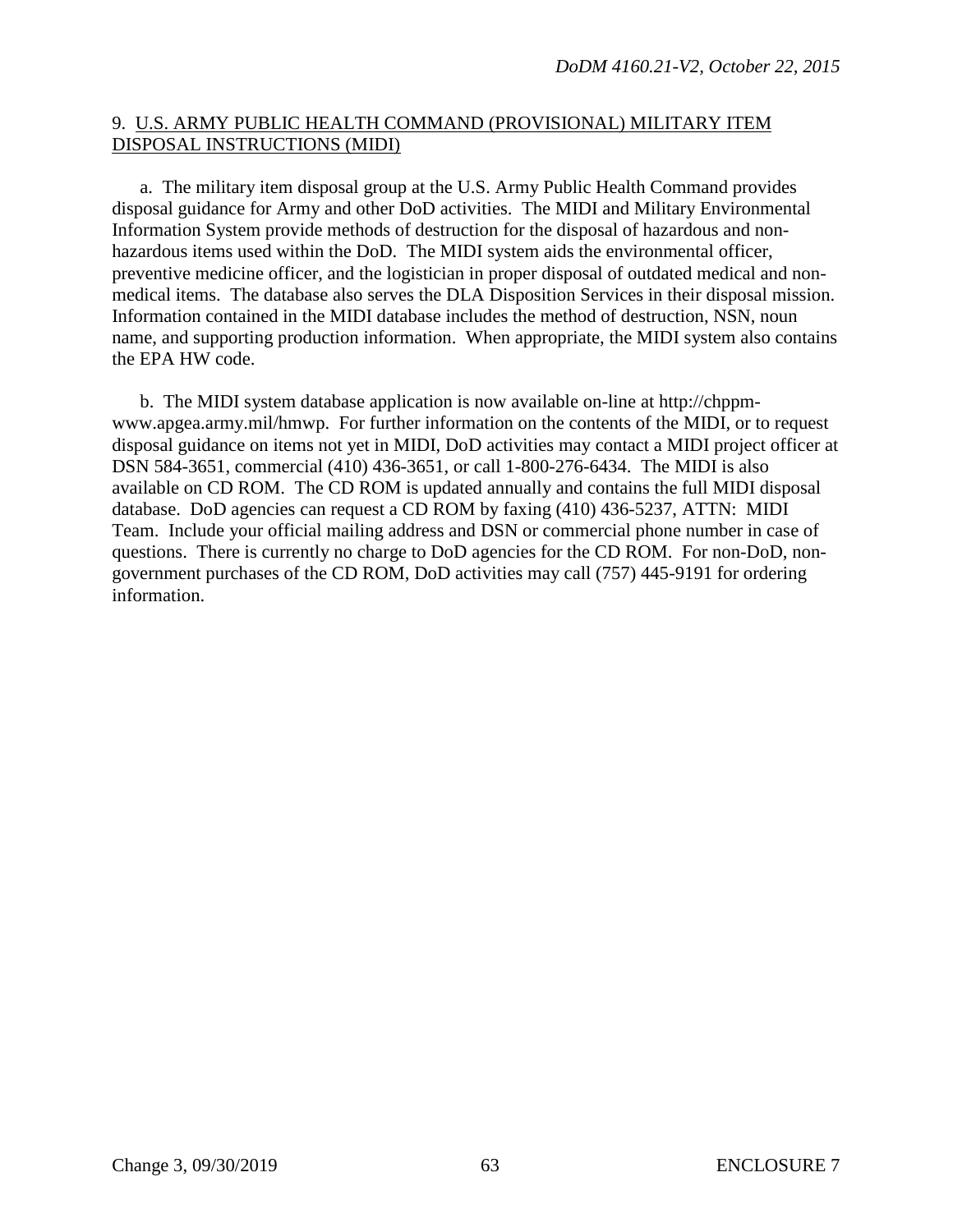## **GLOSSARY**

# PART I. ABBREVIATIONS AND ACRONYMS

| AAC           | activity address code                                               |
|---------------|---------------------------------------------------------------------|
| A/D           | abandonment or destruction                                          |
| AE            | ammunition and explosives                                           |
| <b>AFMC</b>   | Air Force Materiel Command                                          |
| <b>AMARG</b>  | Aerospace Maintenance and Regeneration Group                        |
| ASD(S)        | Assistant Secretary of Defense for Sustainment                      |
| avoir         | avoirdupois                                                         |
| <b>BOL</b>    | bill of lading                                                      |
| CD ROM        | compact disk read only memory                                       |
| <b>CERCLA</b> | Comprehensive Environmental Response Compensation and Liability Act |
| <b>CFR</b>    | Code of Federal Regulations                                         |
| <b>DEMIL</b>  | demilitarize/demilitarization                                       |
| <b>DLA</b>    | Defense Logistics Agency                                            |
| <b>DLAD</b>   | <b>DLA</b> Directive                                                |
| <b>DLAI</b>   | <b>DLA</b> Instruction                                              |
| <b>DLM</b>    | Defense Logistics Manual                                            |
| <b>DoDAAC</b> | DoD Activity Address Code                                           |
| DoDI          | DoD Instruction                                                     |
| DoS           | Department of State                                                 |
| DoT           | Department of Transportation                                        |
| <b>DRWG</b>   | DoD reclamation working group                                       |
| <b>DST</b>    | DLA support team                                                    |
| <b>DTID</b>   | disposal turn-in document                                           |
| <b>DWCF</b>   | Defense Working Capital Fund                                        |
| <b>DRMS</b>   | Defense Reutilization and Marketing Service                         |
| <b>DVD</b>    | digital video disk                                                  |
| <b>EPA</b>    | <b>Environmental Protection Agency</b>                              |
| <b>ETID</b>   | electronic turn-in document                                         |
| <b>FCA</b>    | federal civilian agency                                             |
| <b>FEPP</b>   | foreign excess personal property                                    |
| <b>FGS</b>    | final governing standards                                           |
| <b>FLIS</b>   | Federal Logistics Information System                                |
| <b>FMS</b>    | foreign military sales                                              |
| <b>FSC</b>    | federal supply classification code                                  |
| <b>GFM</b>    | government-furnished material                                       |
| <b>GSA</b>    | <b>General Services Administration</b>                              |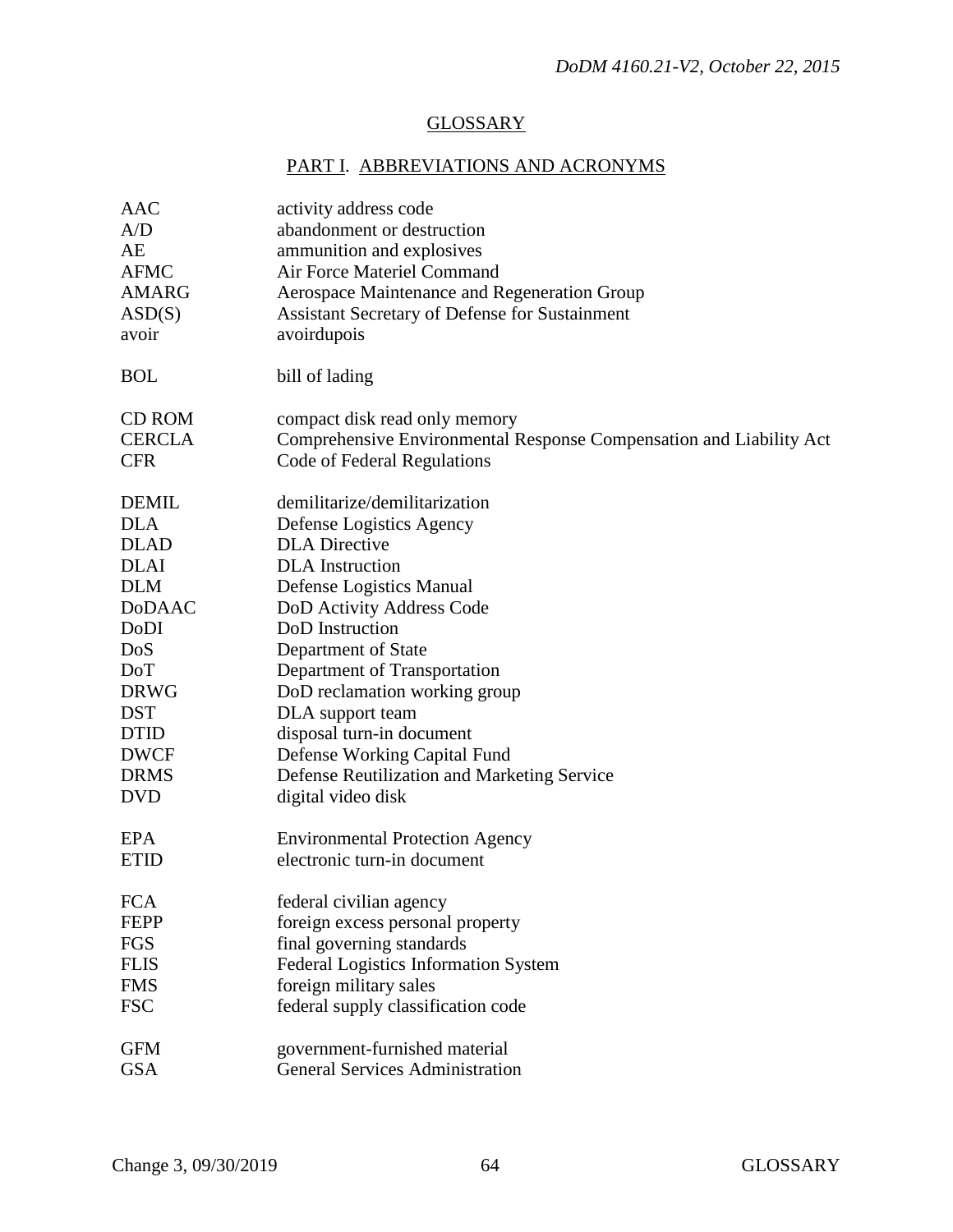| HM               | hazardous material                                                    |
|------------------|-----------------------------------------------------------------------|
| <b>HMIRS</b>     | Hazardous Material Information Resource System                        |
| HP               | hazardous property                                                    |
| HQ               | headquarters                                                          |
| <b>HTIS</b>      | Hazardous Technical Information Service                               |
| <b>HW</b>        | hazardous waste                                                       |
| <b>HWPS</b>      | Hazards Waste Profile Sheet                                           |
|                  |                                                                       |
| <b>IAW</b>       | in accordance with                                                    |
| <b>ICP</b>       | inventory control point                                               |
| <b>IMDG</b>      | international maritime dangerous goods                                |
| <b>IMM</b>       | integrated materiel manager                                           |
| <b>ISSA</b>      | inter-Service support agreement                                       |
| <b>IUID</b>      | item unique identification                                            |
|                  |                                                                       |
| <b>LSN</b>       | local stock number                                                    |
| <b>MCO</b>       | Marine Corps Order                                                    |
| <b>MIDI</b>      | military item disposal instruction                                    |
| <b>MILSBILLS</b> | military standard billing system                                      |
| <b>MILSTRAP</b>  | Military Standard Transaction Reporting and Accountability Procedures |
| <b>MILSTRIP</b>  | military standard ordering and issue procedures                       |
| MLI              | munitions list items                                                  |
| <b>MOU</b>       |                                                                       |
|                  | memorandum of understanding                                           |
| <b>NSN</b>       | national stock number                                                 |
| <b>OCONUS</b>    | outside the continental United States                                 |
| <b>OEBGD</b>     | overseas environmental baseline guidance document                     |
|                  |                                                                       |
| <b>PM</b>        | precious metals                                                       |
| <b>PMIC</b>      | precious metals identification code                                   |
| <b>PMRP</b>      | precious metals recovery program                                      |
|                  | parts per million                                                     |
| ppm              |                                                                       |
| <b>RCRA</b>      | <b>Resource Conservation and Recovery Act</b>                         |
| <b>RTDS</b>      | reutilization, transfer, donation, or sale                            |
| <b>RTM</b>       | return to manufacturer                                                |
|                  |                                                                       |
| S&D              | storage and distribution                                              |
| <b>SCC</b>       | supply condition code                                                 |
| <b>SCL</b>       | scrap classification list                                             |
| <b>SDS</b>       | safety data sheet                                                     |
| SF               | <b>Standard Form</b>                                                  |
|                  |                                                                       |
| TM               | technical manual                                                      |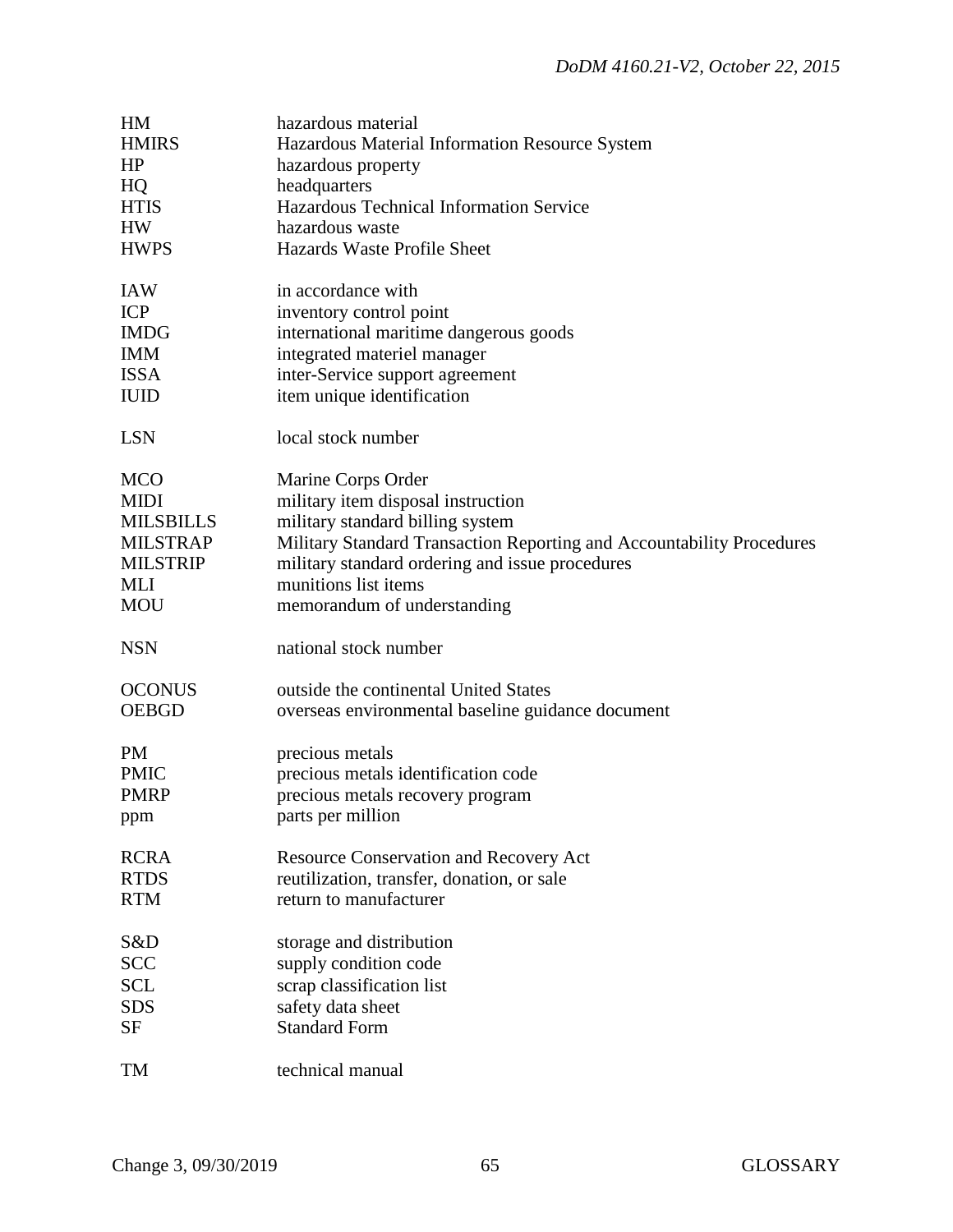| UII           | unique item identifier                                     |
|---------------|------------------------------------------------------------|
| <b>UMMIPS</b> | Uniform Materiel Movement and Issue Priority System        |
| UN            | <b>United Nations</b>                                      |
| U.S.C.        | <b>United States Code</b>                                  |
| USD(A&S)      | Under Secretary of Defense for Acquisition and Sustainment |
| <b>USML</b>   | United States munitions list                               |

## PART II. DEFINITIONS

Unless otherwise noted, these terms and their definitions are for the purpose of this volume.

accountability. The obligation imposed by law, lawful order, or regulation, accepted by a person for keeping accurate records to ensure control of property, documents or funds, with or without possession of the property. The person who is accountable is concerned with control while the person who has possession is responsible for custody, care, and safekeeping.

accountable officer. Individual responsible for acquiring and maintaining the physical property and records for DoD items of supply. Also responsible for approving property orders, approving reutilization of excess property requests, and authenticating materiel release orders. Comparative terms: Army Supply Support Accountable Officer; Navy Accountable Officer; Air Force Accountable Officer; Chief of Supply Materiel Support Division; Marine Corps Unit Supply Officer.

acquisition cost. The amount paid for property, including transportation costs, net any trade and cash discounts. See also "standard price."

ammunition. Generic term related mainly to articles of military application consisting of all kinds of bombs, grenades, rockets, mines, projectiles, and other similar devices or contrivances.

AE. Includes, but is not necessarily limited to, all items of U.S. titled (i.e., owned by the U.S. Government through the DoD Components) ammunition; propellants, liquid and solid; pyrotechnics; high explosives ; guided missiles; warheads; devices; and chemical agent substances, devices, and components presenting real or potential hazards to life, property, and the environment. Excluded are nuclear warheads and devices, except for considerations of storage and stowage compatibility, blast, fire, and nonnuclear fragment hazards associated with the explosives. Also excluded are wholly inert munitions or munitions components that have never contained reactive materials. See the definition of "military munitions" in 10 U.S.C.  $101(e)(4)$ .

avoirdupois. A term used in the systems of measurements used in the United States to measure mass. An avoirdupois ounce is equivalent to 28.349 523 125 grams.

bid. A response to an offer to sell that, if accepted, would bind the bidder to the terms and conditions of the contract (including the bid price).

bidder. Any entity that is responding to or has responded to an offer to sell.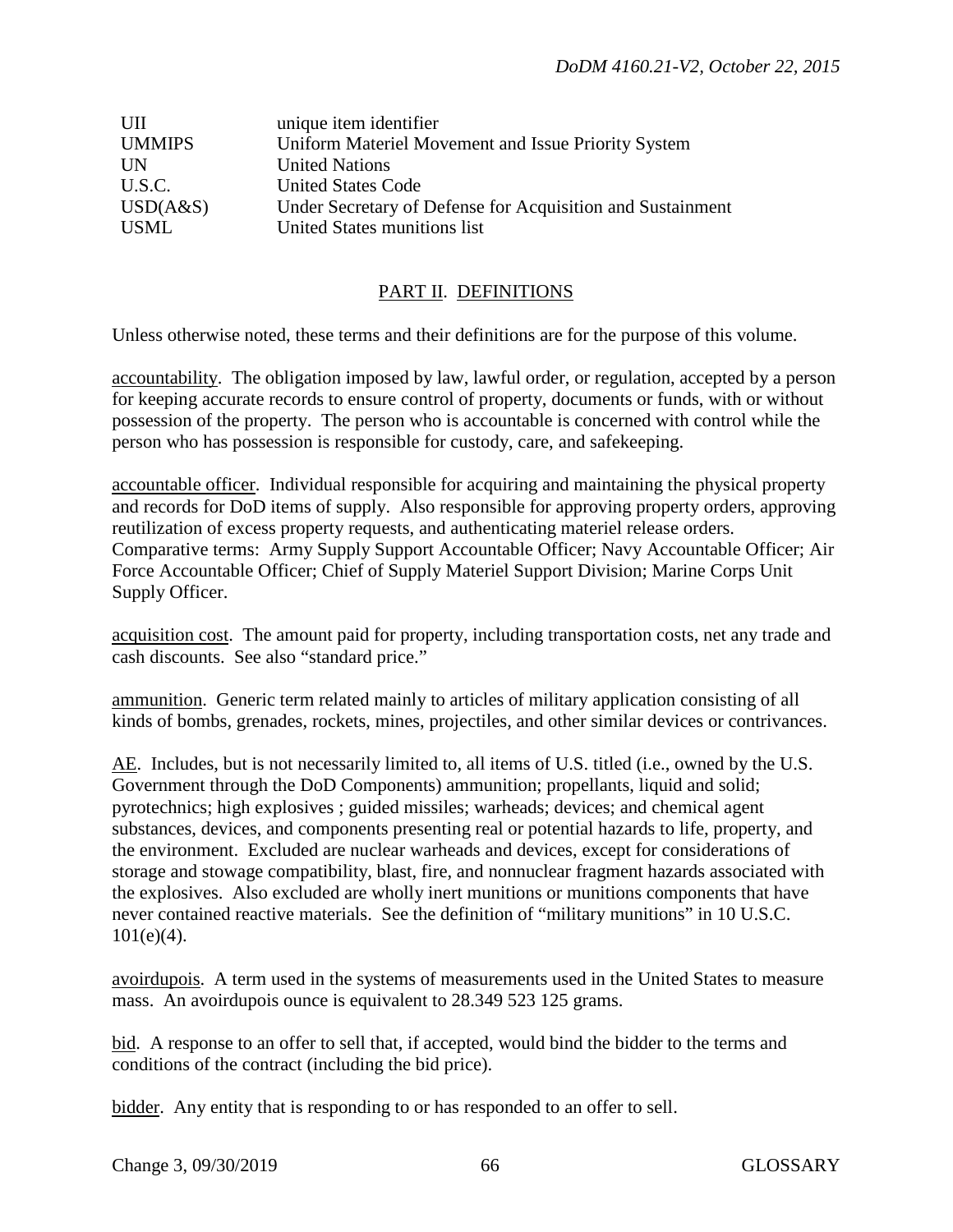care and handling. Preserving, protecting, packing, storing, handling, transporting, preparing for sale or conserving excess, surplus, and FEPP, and in the case of property which is dangerous to public health, safety, or the environment, destroying or rendering innocuous such property to accomplish its sale.

commerce control list items (formerly known as strategic list items). Commodities and associated technical data (including software) subject to export controls in Reference (h). The Export Administration Regulations contain the Commerce Control List and are administered by the Bureau of Industry and Security, Department of Commerce.

component. An integral constituent of a complete (end) item. It may consist of a part, assembly, or subassembly.

container. Any portable device in which materiel is stored, transported, disposed, or otherwise handled, including those whose last content was a hazardous or an acutely hazardous material, waste, or substance.

continental United States. Defined in the DoD Dictionary of Military and Associated Terms (Reference (ag)).

DEMIL. The act of eliminating the functional capabilities and inherent military design features from DoD personal property. Methods and degree range from removal and destruction of critical features to total destruction by cutting, crushing, shredding, melting, burning, etc. DEMIL is required to prevent property from being used for its originally intended purpose and to prevent the release of inherent design information that could be used against the United States. DEMIL applies to material in both serviceable and unserviceable condition.

disposal. End-of-life tasks or actions for residual materials resulting from DEMIL or disposition operations.

disposition. The process of reusing, recycling, converting, redistributing, transferring, donating, selling, DEMIL, treating, destroying, or fulfilling other end of life tasks or actions for DoD property. Does not include real (real estate) property.

DLA Disposition Services. The organization provides DoD with worldwide reuse, recycling and disposal solutions that focus on efficiency, cost avoidance and compliance.

DLA Disposition Services site. The DLA Disposition Services office having accountability for and control over disposable property. May be managed in part by a commercial contractor. The term is applicable whether the disposal facility is on a commercial site or a Government installation and applies to both Government and contractor employees performing the disposal mission.

donable property. Property under the control of a Military Department or Defense Agency (including surplus personal property in working capital funds established pursuant to section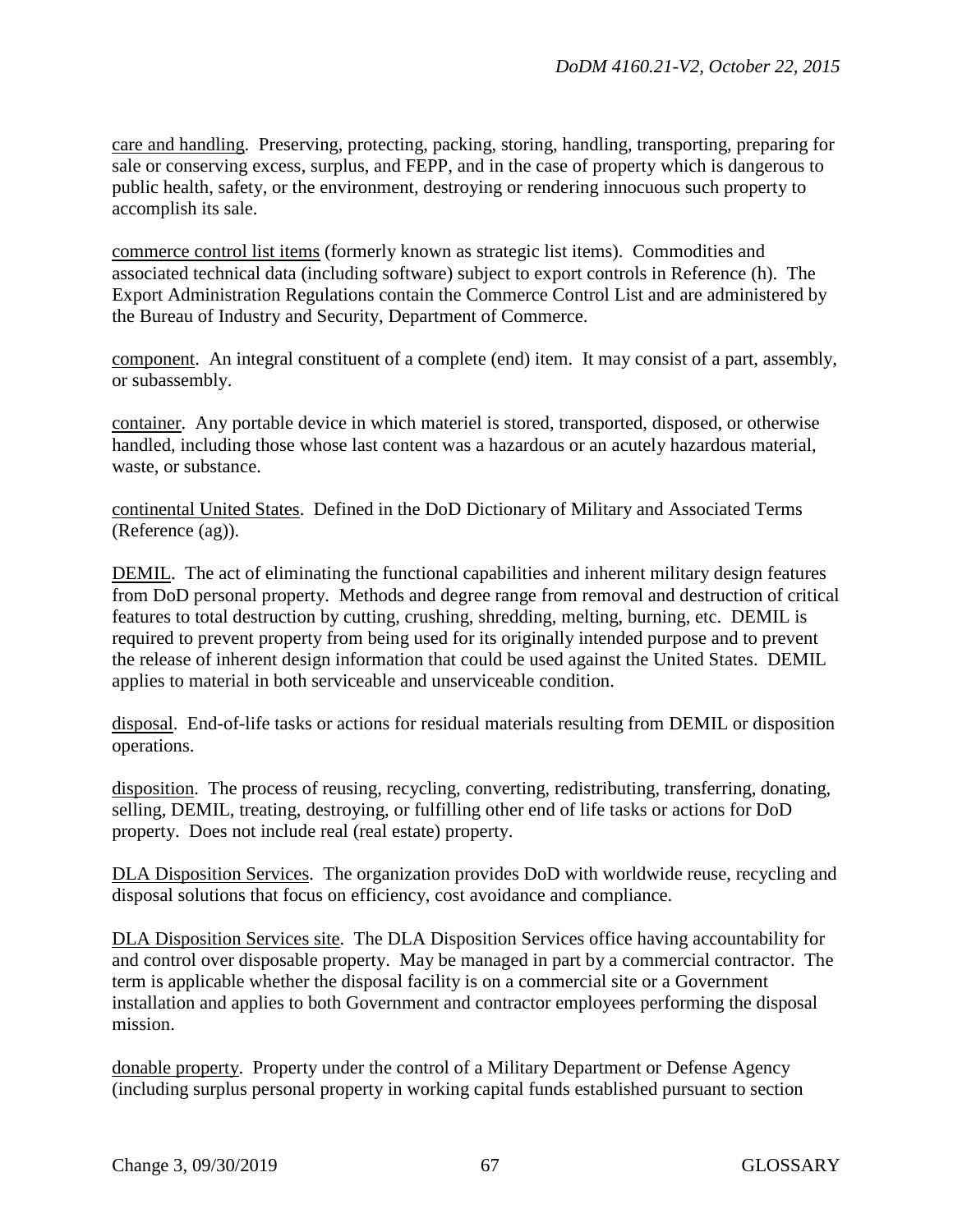2208 of Title 10, U.S.C. (Reference (ah)) or in similar management type funds) authorized for donation by statute. (Items not donable, or requiring special handling incident to donation, are designated in Enclosure 5 of Volume 1; Enclosures 3 and 4 of this volume; and Volume 4).

donation. The act of providing surplus personal property at no charge to qualified donation recipient as allocated by the GSA.

donation recipient. Any of the following entities that receive federal surplus personal property through a State Agency for surplus property:

A service educational activity.

A public agency that uses surplus personal property to carry out or promote one or more public purposes. (Public airports are an exception and are only considered donation recipient when they elect to receive surplus property through a State Agency for surplus property, but not when they elect to receive surplus property through the Federal Aviation Administration.)

An eligible nonprofit tax-exempt educational or public health institution (including a provider of assistance to homeless or impoverished families or individuals).

A State or local government agency, or a nonprofit organization or institution, that receives funds appropriated for a program for older individuals.

electrolytic recovery unit. An item of equipment designed to recover silver, in the form of highpurity, silver-bearing flake, from spent hypo solution by electrolysis.

end item. A final combination of end products, component parts, or materials that is ready for its intended use, e.g., ship, tank, mobile machine shop, or aircraft.

enduring location. A location that is lasting, durable, permanent, and stable.

### excess personal property:

domestic excess. Government personal property that the United States, applicable to areas covered by GSA, (i.e., the 50 States, District of Columbia, Puerto Rico, American Samoa, Guam, Northern Mariana Islands, the Federated States of Micronesia, the Marshall Islands, Palau, and the U.S. Virgin Islands), consider excess to the needs and mission requirements of the United States.

DoD Component excess. Items of DoD Component owned property that are not required for their needs and the discharge of their responsibilities as determined by the head of the Service or Agency.

FEPP. U.S.-owned excess personal property that is located outside the ZI. This property becomes surplus and is eligible for donation and sale as described in Enclosure 4 to this volume.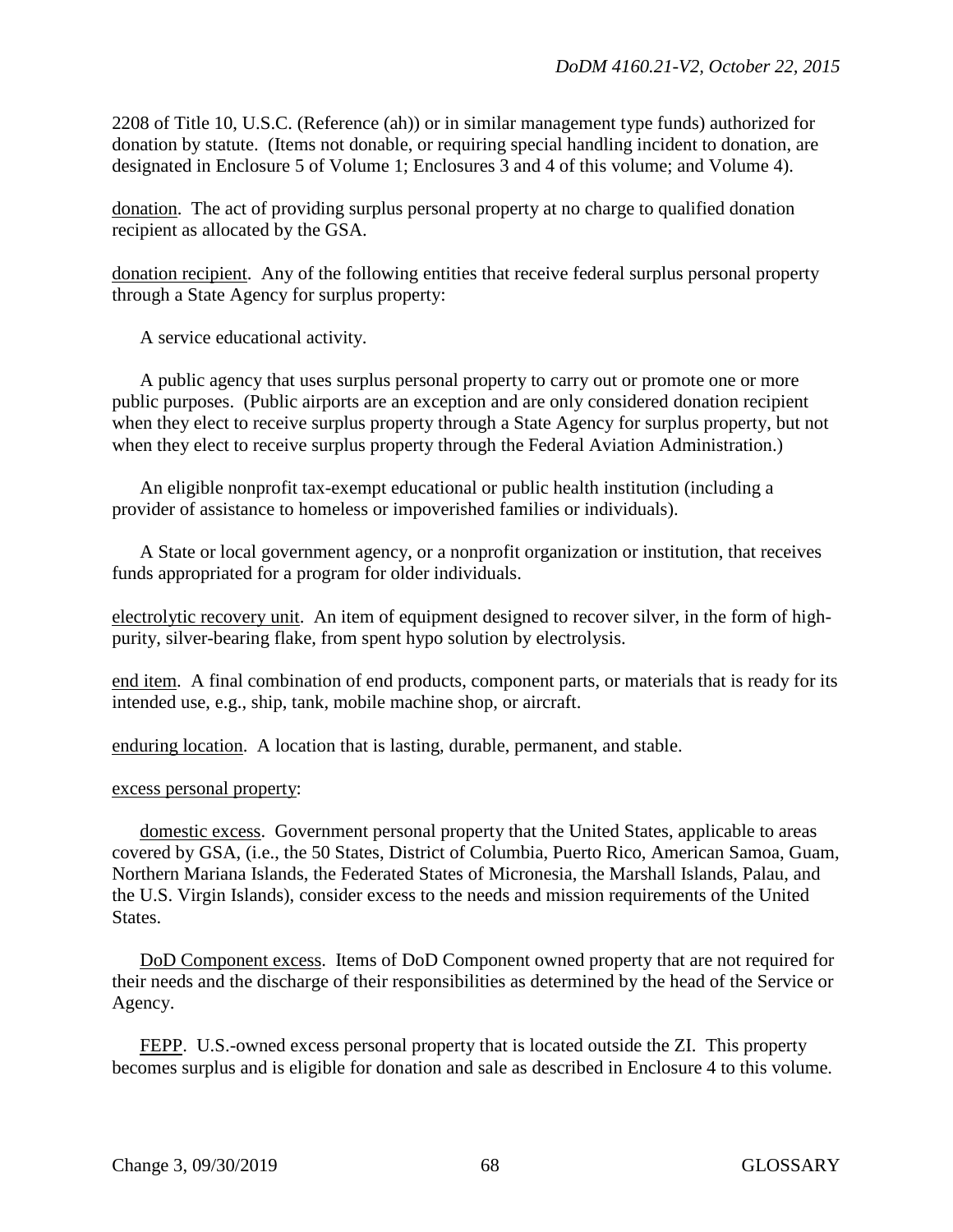FCA. Any non-defense executive agency (e.g., Department of State, Department of Homeland Security) or any establishment in the legislative or judicial branch of the government (except the Senate, the House of Representatives, and the Architect of the Capitol and any activities under the Architect's direction).

FEPP. See excess personal property.

FGS. A comprehensive set of country-specific substantive provisions, typically technical limitations on effluent, discharges, etc., or a specific management practice that are established by DoD-designated lead agents IAW Reference (k).

fine PM. Gold, silver, and platinum family metals measureable in troy ounces with certification that the material offered is at least equal in purity to that identified in specifications of the applicable NSN.

FMS. A process through which eligible foreign governments and international organizations may purchase defense articles and services from the U.S. Government. A government-togovernment agreement, documented according to Reference (l). For trade security control purposes, "international organizations" include: Columbo Plan Council for Technical Cooperation in South and Southeast Asia; European Atomic Energy Community; Indus Basin Development; International Atomic Energy Agency; International Red Cross; North Atlantic Treaty Organization; Organization of American States; Pan American Health Organization; the UN; the UN Children's Fund; the UN Development Program; the UN Educational, Scientific, and Cultural Organization; the UN High Commissioner for Refugees' Programs; the UN Relief and Works Agency for Palestine Refugees in the Near East; World Health Organization; and other international organizations approved by a U.S. diplomatic mission.

friendly foreign government. For purposes of trade security controls, governments of countries other than those designated as restricted parties.

generating activity. The activity that declares personal property excess to its needs.

GFM. Property provided by the U.S. Government for the purpose of being incorporated into or attached to a deliverable end item or that will be consumed or expended in performing a contract. Government-furnished materiel include assemblies, components, parts, raw and process material, and small tools and supplies that may be consumed in normal use in performing a contract. Government-furnished materiel does not include material provided to contractors on a cash sale basis nor does it include agency peculiar or military property which are government-owned components, contractor acquired property (as specified in the contract), government furnished equipment, or major end items being repaired by commercial contractors for return to the government.

### HM.

In the United States, any material that is capable of posing an unreasonable risk to health, safety, and property during transportation as listed in section 172.101 of Reference (af).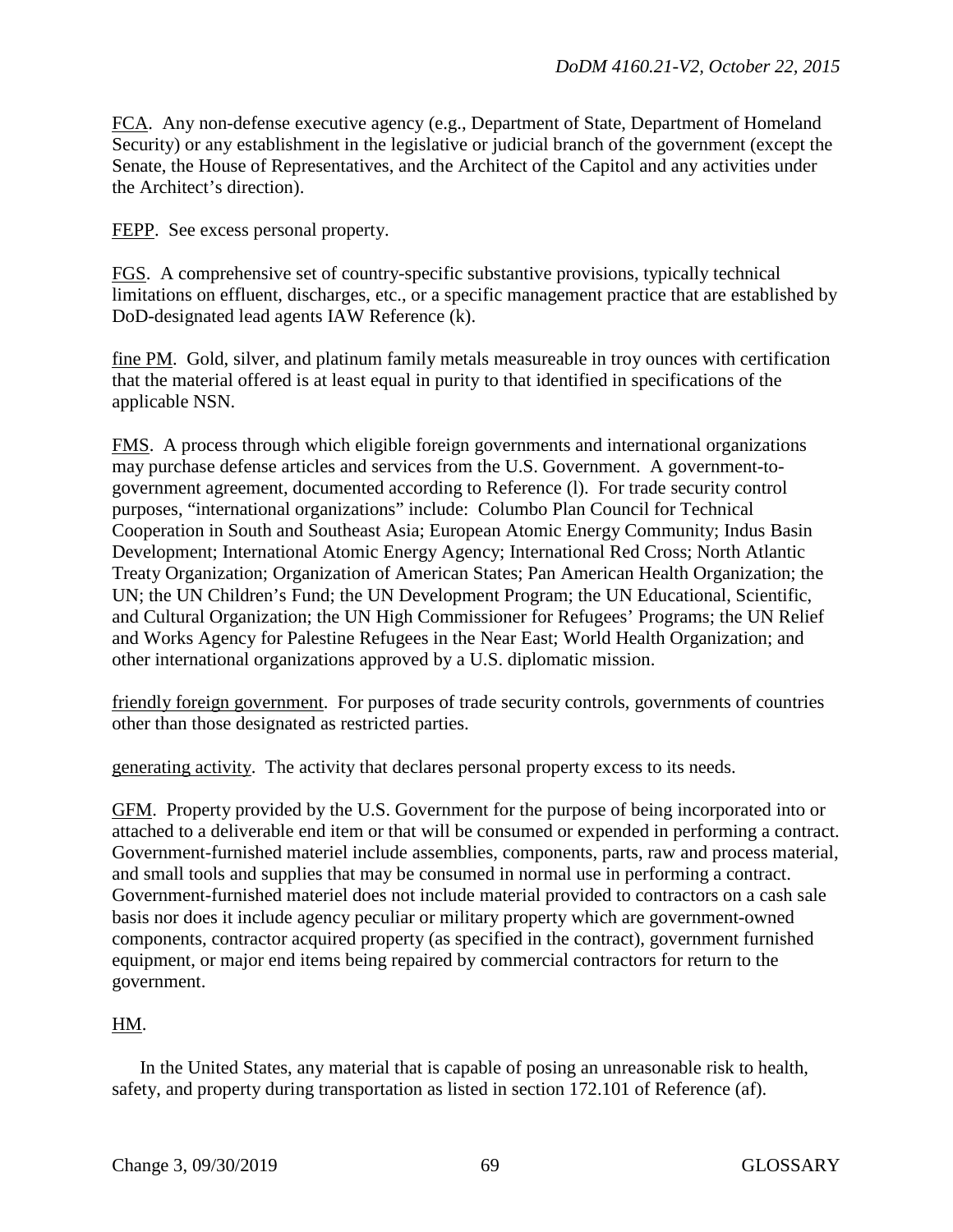Overseas, HM is defined in the FGS or overseas environmental baseline guidance document (OEBGD) as outlined in Reference (i).

### HP.

A composite term used for the purposes of this volume to describe DoD excess, surplus, and FEPP, which may be hazardous to human health, human safety, or the environment. Various federal, State, and local safety and environmental laws regulate the use and disposal of hazardous property.

In more technical terms, HP includes property having one or more of the following characteristics:

- Has a flashpoint below 200 degrees Fahrenheit (93 degrees Celsuis) closed cup, or is subject to spontaneous heating or is subject to polymerization with release of large amounts of energy when handled, stored, and shipped without adequate control.

- Has a threshold limit value equal to or below 1,000 ppm for gases and vapors, below 500 milligrams per cubic meter (mg/m3) for fumes, and equal to or less than 30 million particles per cubic foot or 10 mg/m3 for dusts (less than or equal to 2.0 fibers/cubic centimeters greater than 5 micrometers in length for fibrous materials).

- Causes 50 percent fatalities to test animals when a single oral dose administered in doses of less than 500 milligrams per kilogram of test animal weight.

- Is a flammable solid as defined in DoT section 173.1501 of Reference (x); an oxidizer as defined in DoT section173.151127 of Reference (x); or a strong oxidizing or reducing agent with a half cell potential in acid solution of greater than  $+1.0$  volt as specified in Latimer's table on the oxidation-reduction potential.

- Causes first-degree burns to skin in short-time exposure, or is systematically toxic by skin contact.

- May produce dust, gases, fumes, vapors, mists, or smoke with one or more of the previously defined characteristics in the course of normal operations.

- Produces sensitizing or irritating effects.

- Is radioactive.

- Has special characteristics which, in the opinion of the manufacturer, could cause harm to personnel if used or stored improperly.

- Is hazardous in accordance with Reference (ad).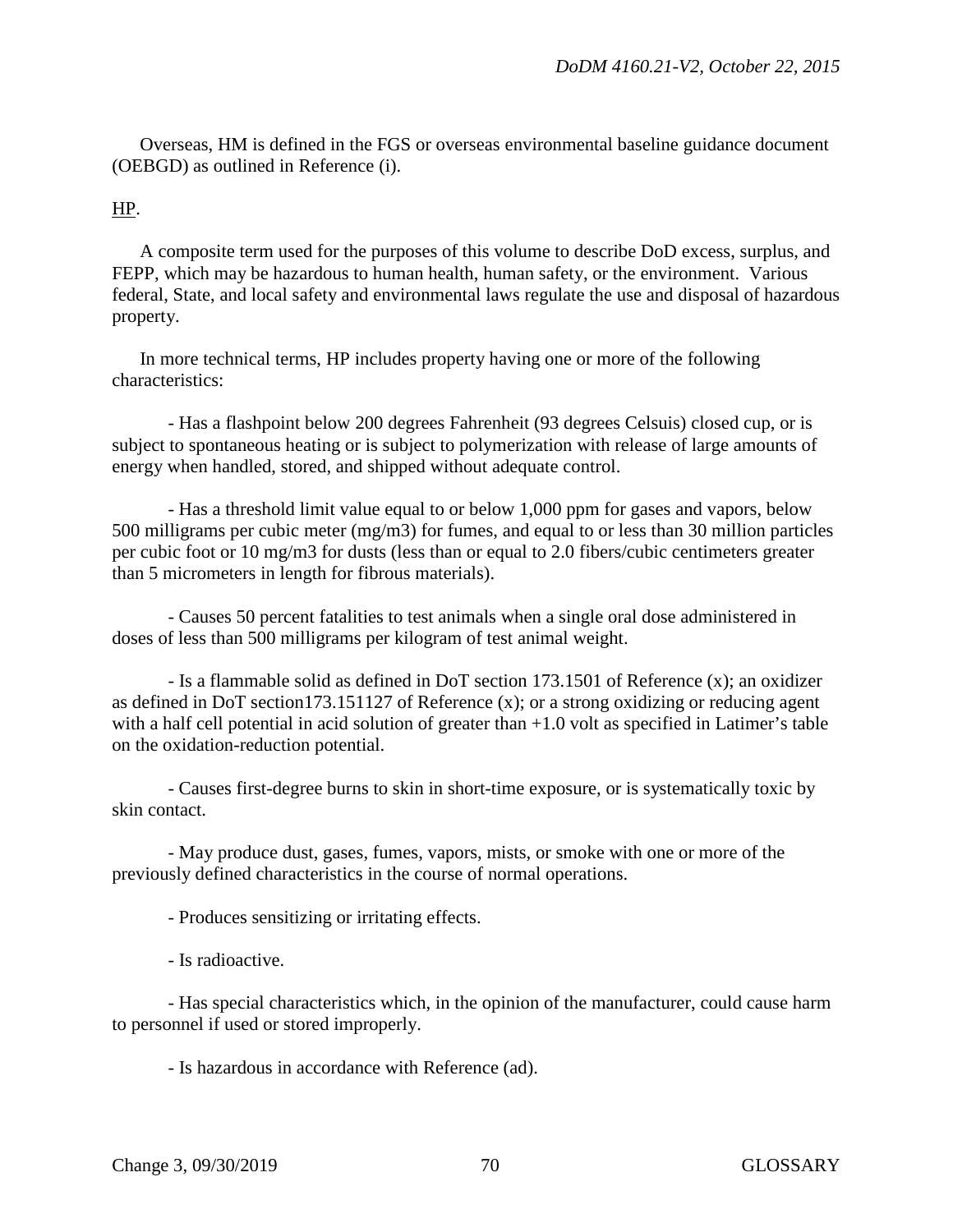Is regulated by the EPA pursuant to Reference (x).

hazardous substance. A substance as defined by section 9601 of Reference (aa) (the Comprehensive Environmental Response, Compensation, and Liability Act of 1980 (CERCLA)). This is also defined in section 300.5 of Reference (x). A CERCLA list of hazardous substances and reportable quantities, which must be reported to the National Response Center if released in or above reportable quantities, is in section 302.4 of Reference (x). Reportable quantities are also listed in Appendix A of section 172.101 of Reference (z) for DoT hazardous materials.

HMIRS. A DoD automated system developed and maintained by the DLA Logistics Information Service. HMIRS is the central repository for SDS for the U.S. Government Military Departments and civil agencies. It also contains value-added information input by the Service or agency focal points.

HW. An item that is regulated pursuant to section 6901 of Reference (aa) or by U.S. State regulation as an HW. HW is defined at part 261 of Reference (x). From a practical standpoint, if an EPA or State HW code can be assigned, the item is a HW. Overseas, HW is defined in the applicable FGS or overseas environmental baseline guidance document.

hypo solution. Acid fixing solution that has been used in photographic developing process to stabilize the exposed image and wash away unexposed silver particles, and which, through such use, becomes a relatively rich source of silver.

ICP. An organizational unit or activity within the DoD supply system that is assigned the primary responsibility for the materiel management of a group of items either for a particular Military Department or for the DoD as a whole. In addition to materiel manager functions, an ICP may perform other logistics functions in support of a particular Military Department or for a particular end item (e.g., centralized computation of retail requirements levels and engineering tasks associated with weapon system components).

imperial gallon. Measure of volume equal to 4.54609 liters.

installation. A military facility together with its buildings, building equipment, and subsidiary facilities such as piers, spurs, access roads, and beacons as defined in section 2687 of Reference (ah).

integrity and reliability check. A check made by a U.S. diplomatic mission to establish or confirm the integrity of an individual or organization as a prospective purchaser of FEPP.

interrogation. A communication between two or more ICPs, other DoD activities, and U.S. Government agencies to determine the current availability of an item or suitable substitute for a needed item before procurement or repair.

interservice. Action by one Military Department or Defense Agency ICP to provide materiel and directly related services to another Military Department or Defense Agency ICP (either on a recurring or nonrecurring basis).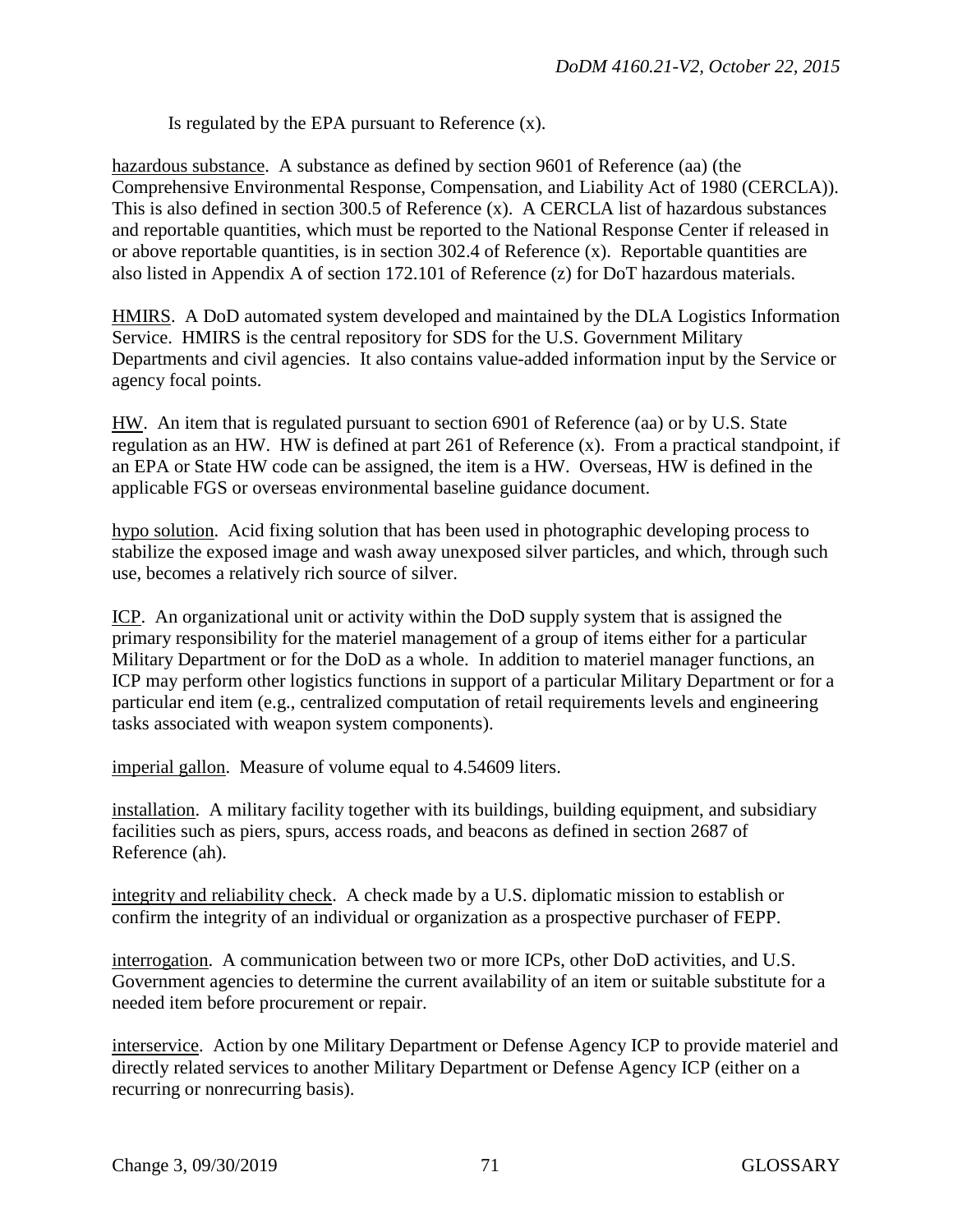IUID. A system of establishing globally widespread unique identifiers on items of supply within the DoD, which serves to distinguish a discrete entity or relationship from other like and unlike entities or relationships. Automatic identification technology is used to capture and communicate IUID information.

line item. A single line entry on a reporting form or sale document that indicates a quantity of property located at any one activity having the same description, condition code, and unit cost.

line item value. Quantity of a line item multiplied by the standard price for reporting and other accounting and approval purposes.

marketing. The function of directing the flow of surplus and FEPP to the buyer, encompassing all related aspects of merchandising, market research, sale promotion, advertising, publicity, and selling.

military assistance program property. U.S. security assistance property provided pursuant to the section 2151 of Title 22, U.S.C. ("also known as the Foreign Assistance Act of 1961") (Reference (ai)), generally on a non-reimbursable basis.

MLI. Any item contained on the U.S. munitions listed in part 121 of Title 22, CFR (Reference (aj)). Defense articles, associated technical data (including software), and defense services recorded or stored in any physical form, controlled for export and permanent import by Reference (aj). Reference (aj), which contains the U.S. munitions list, is administered by the DoS Directorate of Defense Trade Controls.

mutilation. A process that renders materiel unfit for its originally intended purposes by cutting, tearing, scratching, crushing, breaking, punching, shearing, burning, neutralizing, etc.

no commercial value. Property that has neither utility nor monetary value, either as an item or as scrap including broken glass; broken vitreous china; and items such as air filters and dust cloths

nonprofit institution. An institution or organization, no part of the net earnings of which inures or may lawfully inure to the benefit of any private shareholder or individual, and which has been held to be tax exempt under the provisions of section 501 of Title 26, U.S.C., also known as the "Internal Revenue Code of 1986" (Reference (ak)).

NSN. The 13-digit stock number replacing the 11-digit federal stock number. It consists of the 4-digit FSC and the 9-digit national item identification number. The national item identification number consists of a 2-digit National Codification Bureau number designating the central cataloging office (whether North Atlantic Treaty Organization or other friendly country) that assigned the number and a 7-digit (xxx-xxxx) nonsignificant number. Arrange the number as follows: 9999-00-999-9999.

OEBGD. A set of objective criteria and management practices developed by the DoD, as described in Reference (i). It specifies the minimum criteria for environmental compliance at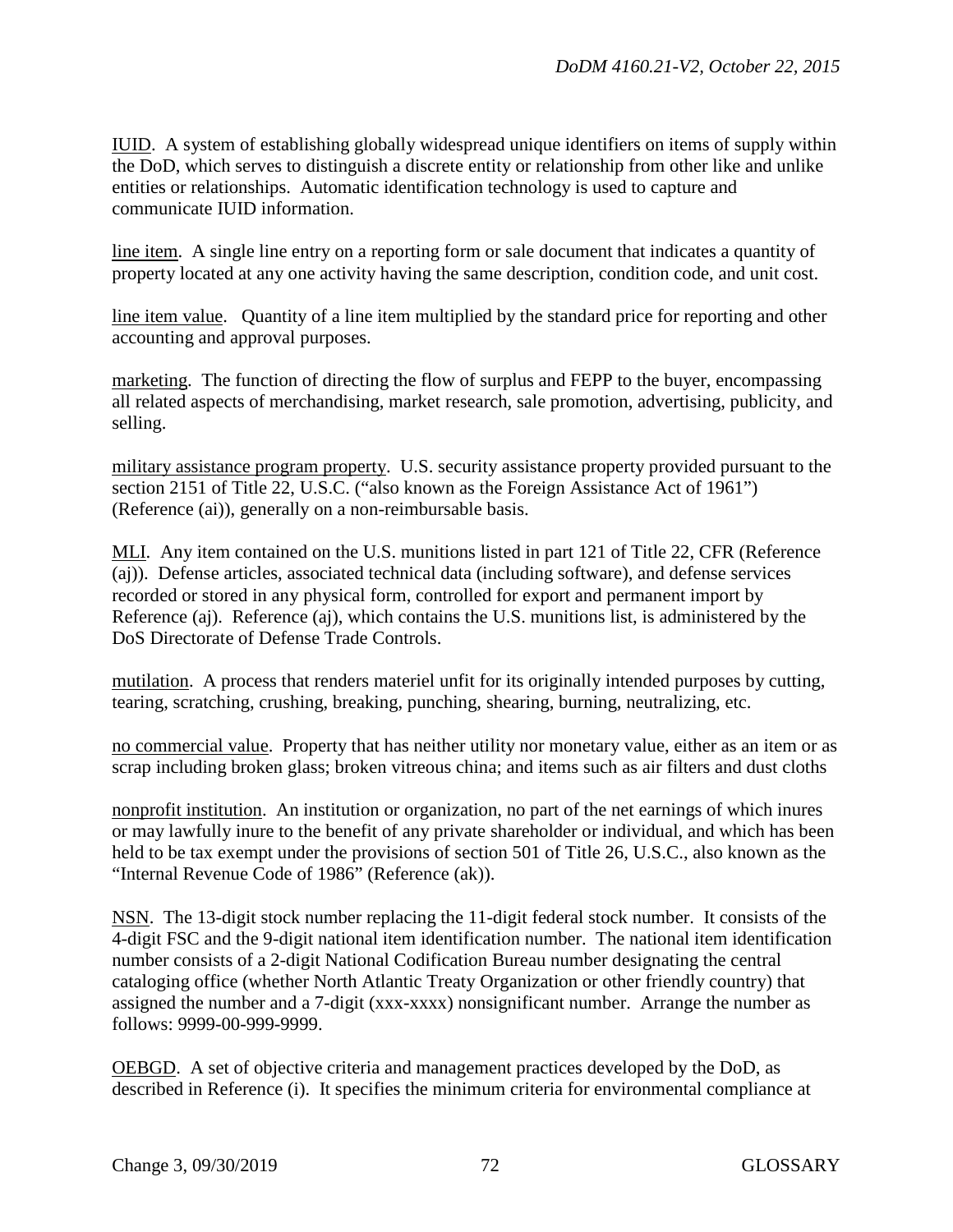permanent DoD installations at overseas locations where no FGS have been established. It is designed to protect human health and safety and reflects generally accepted environmental standards applicable to DoD installations and activities in the United States. The OEBGD is used to develop and update country-specific FGS for all DoD Component elements operating in foreign host nations.

personal property. Property except real property. Excludes records of the Federal Government, battleships; cruisers; aircraft carriers; destroyers; and submarines.

platinum family metals. Platinum, palladium, iridium, rhodium, osmium, and ruthenium.

PM. Gold, silver, and platinum group metals (platinum, palladium, iridium, rhodium, osmium, and ruthenium).

PM-bearing. Items, residue, and materiel that includes but is not limited to gold, silver, platinum, and the platinum group from prosthetic appliances; gold, silver, platinum, and platinum group grindings and dust; gold or silver-lined, -clad, or -plated decorations, badges, awards, medals, buttons, and other insignia; silver batteries; silver and gold wire; platinum and palladium wire; silver and gold turnings; spent hypo (fixer) solutions; exposed silver-bearing film or paper regardless of format or condition; unexposed outdated film or paper; electrolytic flak or film ash; electrical and electronic hardware containing gold, silver, platinum, or any of the platinum group metals; PM-bearing solutions, such as silver nitrate; and PM-bearing chemical salts.

PMIC. Codes used to identify PM content. They are presented as a result of an NSN Characteristic Search from the DLA Logistics Information Service FLIS in accordance with Reference (o). They have been approved for use in Reference (p) and must appear in record position 62 of DTIDs. (Also referred to as card column 62.)

PM Master File. A DLA Disposition Services property accounting system file containing National Item Identification Numbers known to have PM content. It is a CD ROM product available through DLA Logistics Information Service.

PMRP. A DoD program for identification, accumulation, recovery, and refinement of PMs from excess and surplus end items, scrap, hypo solution, and other PM-bearing materiels for authorized internal purposes or as GFM.

principal item. An end item or a replacement assembly of such importance to operational readiness that management techniques require centralized individual item management throughout the supply system to include items stocked at depot level, base level, and using unit level.

public body. Any State, territory, or possession of the United States, any political subdivision thereof, the District of Columbia, the Commonwealth of Puerto Rico, and any agency or instrumentality of any of the foregoing, any Indian tribe, or any agency of the Federal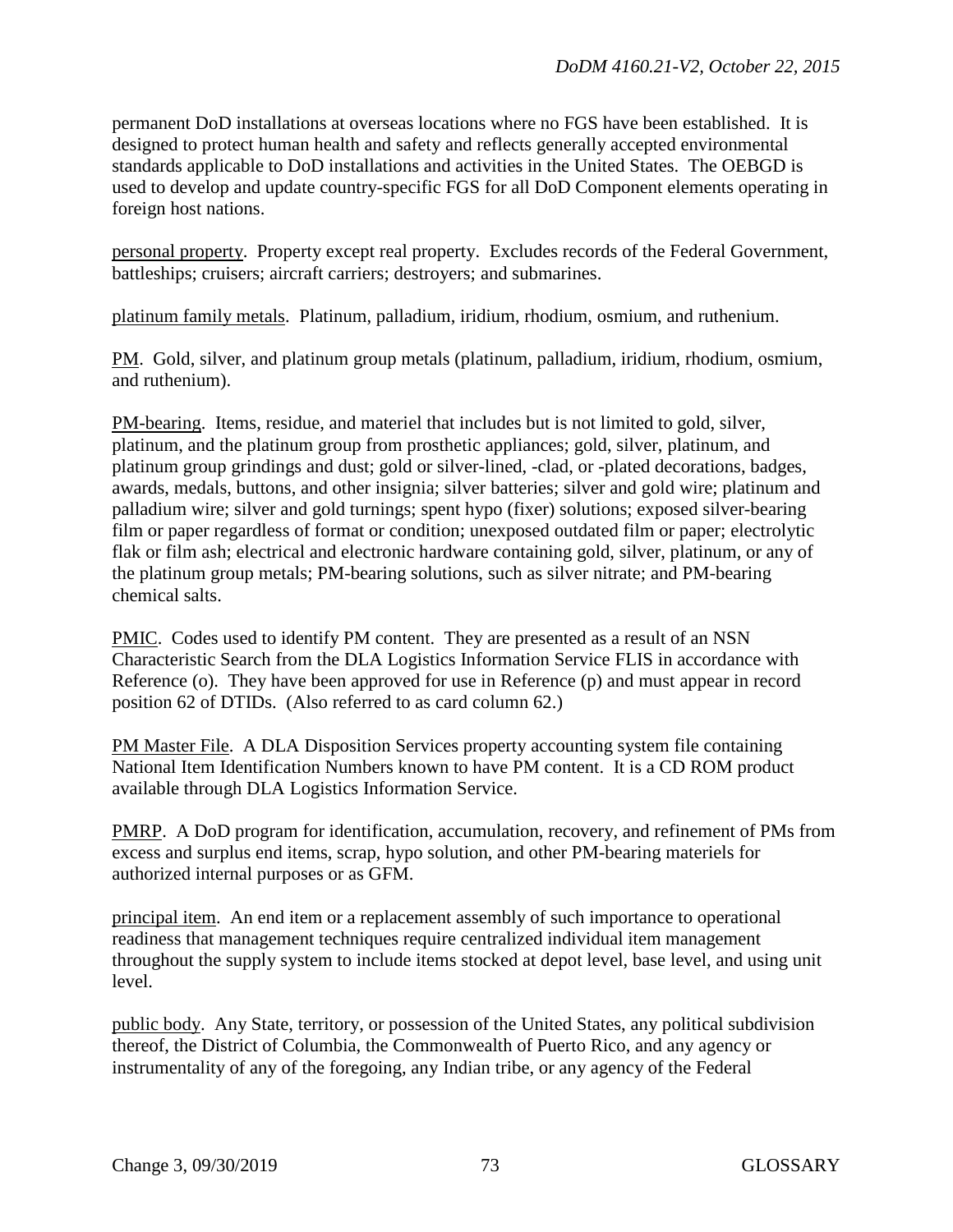Government. (Refers to donations instead of destruction or ultimate disposal as described in Enclosure 5 of Volume 1 and Enclosures 3 and 4 of this volume.)

radioactive material. Any material or combination of materials that spontaneously emits ionizing radiation and which is subject to regulation as radioactive or nuclear material under any federal law or regulation.

reclamation. A cost avoidance or savings measure to recover useful or serviceable end items, repair parts, components, or assemblies from one or more principal end items of equipment or assemblies (usually SCCs listed in Reference (r) as SCC H for unserviceable (condemned) materiel, SCC P for unserviceable (reclamation) materiel, and SCC R for suspended (reclaimed items, awaiting condition determination) materiel) for the purpose of restoration to use through replacement or repair of one or more unserviceable but repairable principal end items of equipment or assemblies (usually SCCs listed in Reference (r) as SCC E for unserviceable (limited restoration) materiel, SCC F for unserviceable (reparable) materiel, and SCC G for unserviceable (incomplete) materiel). Reclamation action is preferable prior to disposition (e.g., DLA Disposition Services site turn in), but end items or assemblies may be withdrawn from DLA Disposition Services site for such reclamation purposes.

repair part. Any part, assembly, or component needed to repair or maintain an end item.

RCRA. The federal law that provides for solid waste management and establishes a system for controlling HW from the time it is generated until its ultimate disposal, in effect, from "cradleto-grave."

restricted parties. Those countries or entities that the Department of State, Department of Commerce, or Treasury have determined to be prohibited or sanctioned for the purpose of export, sale, transfer, or resale of items controlled on the USML or CCL. A consolidated list of prohibited entities or destinations for which transfers may be limited or barred, may be found at: http://export.gov/ecr/eg\_main\_023148.asp

reutilization. The act of re-issuing excess and FEPP to DoD Components. Also includes qualified special programs (e.g., Law Enforcement Support Office, Humanitarian Assistance Program, Military Affiliate Radio System) pursuant to applicable enabling statutes.

reutilization screening. The act of reviewing, either by automated or physical means, available excess, surplus, or FEPP to meet known or anticipated requirements.

salvage. Personal property that has some value in excess of its basic material content, but is in such condition that it has no reasonable prospect of use as a unit for the purpose for which it was originally intended, and its repair or rehabilitation for use as a unit is impracticable.

save list. A document prepared by an inventory manager which identifies end items or assemblies that are returnable to inventory from reclamation activity. The quantity of parts or components that are needed and the related technical item data, control numbers, and the condition inspection criteria are contained in the save list.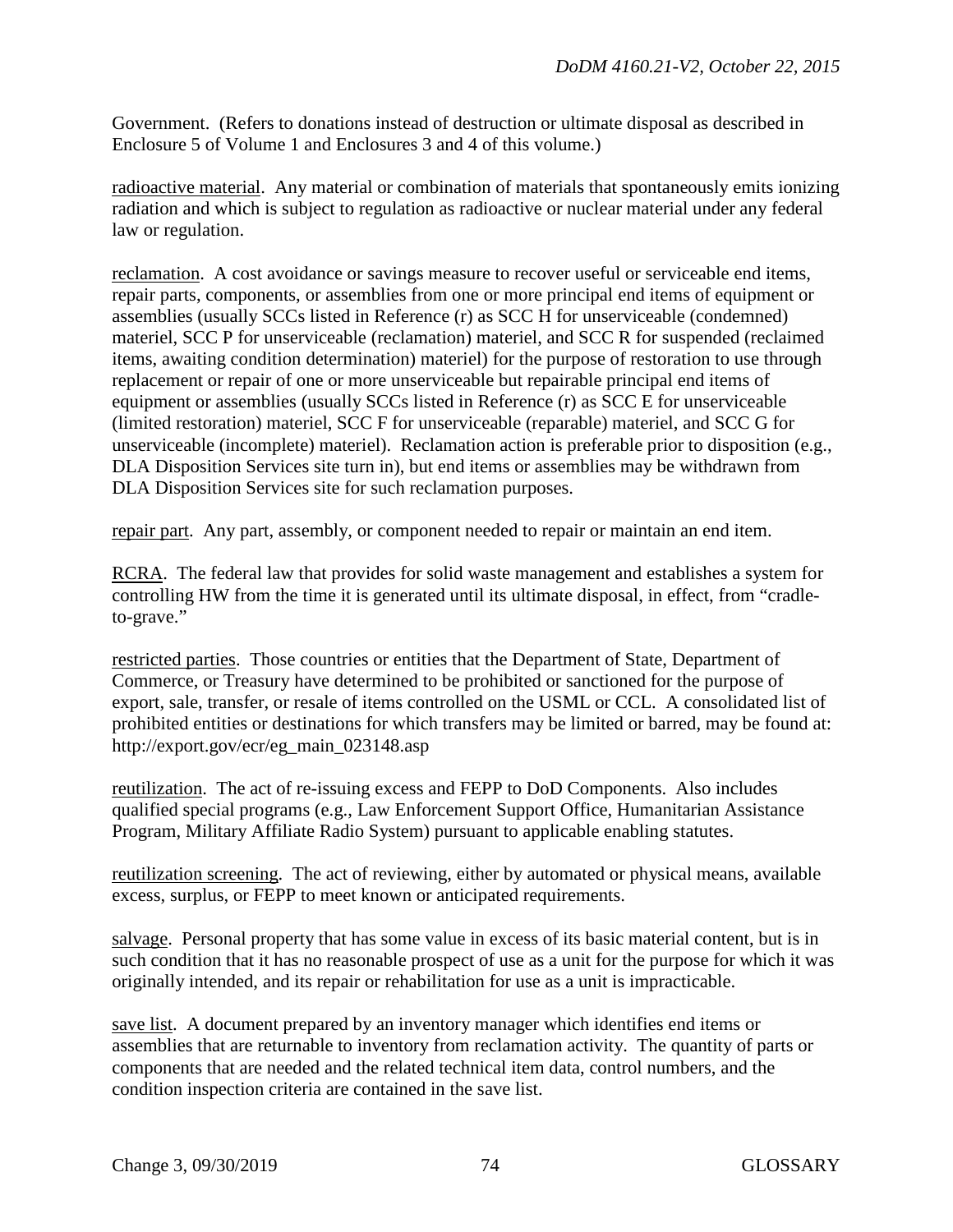scrap. Recyclable, waste and discarded materials derived from items that have been rendered useless beyond repair, rehabilitation, or restoration such that the item's original identity, utility, form, fit and function have been destroyed. Items can be classified as scrap if processed by cutting, tearing, crushing, mangling, shredding, or melting. Intact or recognizable USML or commerce control list items, components, and parts are not "scrap." Also described in section 102-36.40 of the Federal Property Management Regulation in Reference (d) and Section 770.2 of title 15, CFR (Reference (al)).

screening. The process of physically inspecting property or reviewing lists or reports of property to determine whether property is usable or needed.

screening period. The period in which excess and surplus personal property is made available for reutilization, transfer, or surplus donation to eligible recipients.

Service educational activity. Any educational activity that meets specified criteria and is formally designated by the DoD as being of special interest to the Military Departments. Includes educational activities such as maritime academies or military, naval, or Air Force preparatory schools, junior colleges, and institutes; senior high school-hosted Junior Reserve Officer Training Corps; and nationally organized youth groups. The primary purpose of such entities is to offer courses of instruction devoted to the military arts and sciences.

solid waste. Includes garbage, refuse, and other discarded materials, including solid waste materials resulting from industrial, commercial, and agricultural operations, and from community activities. Includes solids, liquids, and contained gaseous material which is defined as a waste and not otherwise excluded by statute or regulation. Hazardous waste is a subset of solid waste.

standard price. The price customers are charged for a DoD managed item (excluding subsistence), which remains constant throughout a fiscal year. The standard price is based on various factors which include the latest acquisition price of the item plus surcharges or cost recover elements for transportation, inventory loss, obsolescence, maintenance, depreciation, and supply operations.

State agency for surplus property. The agency designated under State law to receive federal surplus personal property for distribution to eligible donation recipients within the States as provided for in subsection 549 of Reference (e).

State or local government. A State, organized territory, or possession of the United States, the District of Columbia, American Samoa, Guam, Commonwealth of Puerto Rico, Commonwealth of Northern Mariana Islands, the U. S. Virgin Islands, and any political subdivision or instrumentality thereof.

substantial benefits. Non-monetary benefits that are in the overall interests of the United States. The benefits must be tangible and appreciable in relation to the value of FEPP being transferred. For transfers in accordance with Reference (m) benefits must be paid in U.S. dollars.